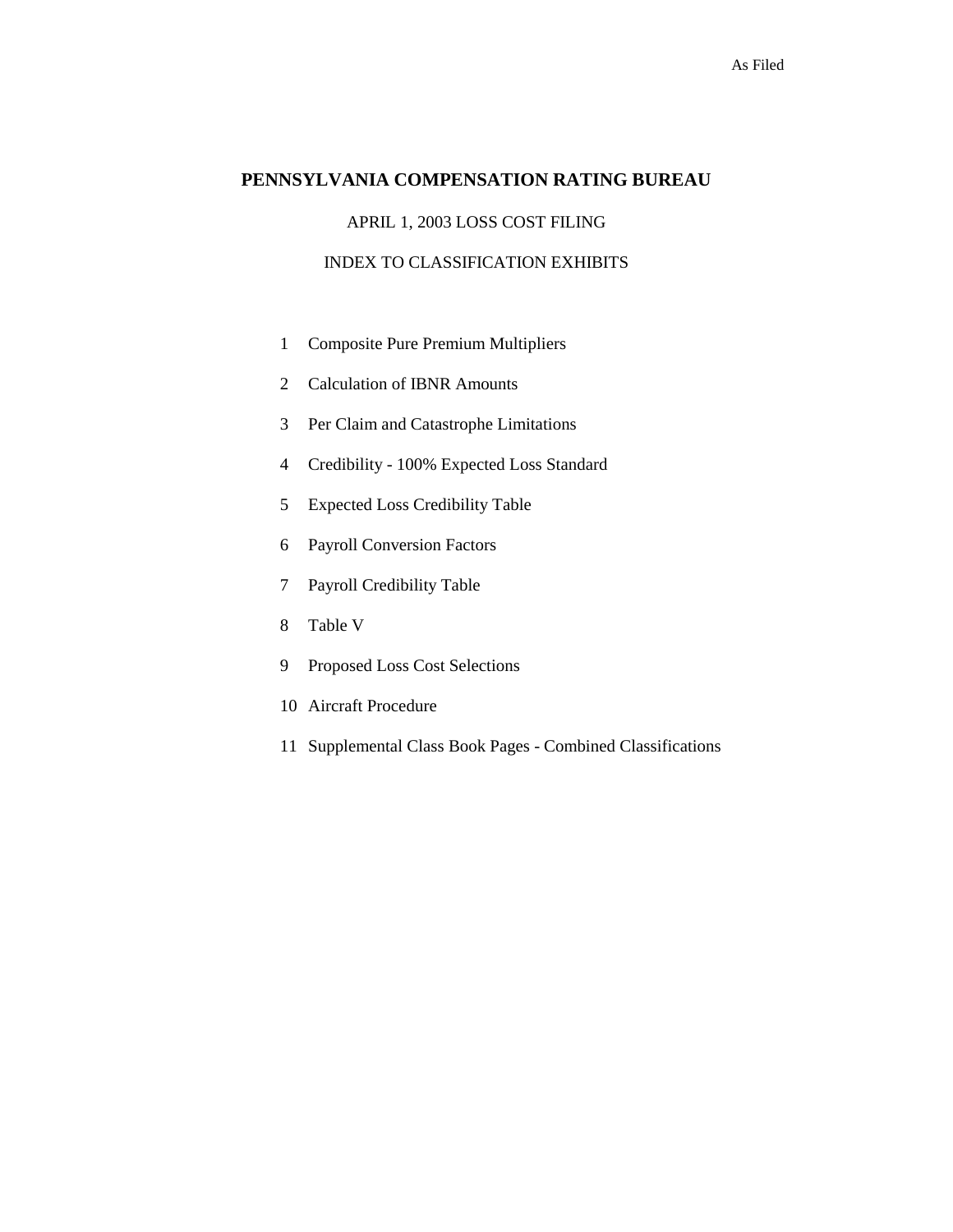# **April 1, 2003 Loss Cost Filing**

# **Calculation of Composite Pure Premium Multiplier**

| <b>Item</b>                                              | <b>Manufacturing</b><br>and<br><b>Utilities</b> | Contracting<br>and<br>Quarrying | <b>Other</b><br><b>Industries</b> |
|----------------------------------------------------------|-------------------------------------------------|---------------------------------|-----------------------------------|
| (1) Pure Premium Test Correction Factor                  | 1.0038                                          | 1.0916                          | 0.9987                            |
| (2) Off-Balance Factor (Collectible Prem Ratio)          | 1.0899                                          | 1.0525                          | 1.0526                            |
| (3) Final Loss Cost Test Correction Factor               | 0.9907                                          | 0.8527                          | 1.0073                            |
| (4) Composite Pure Premium Multiplier<br>$(1)^*(2)^*(3)$ | 1.0839                                          | 0.9797                          | 1.0589                            |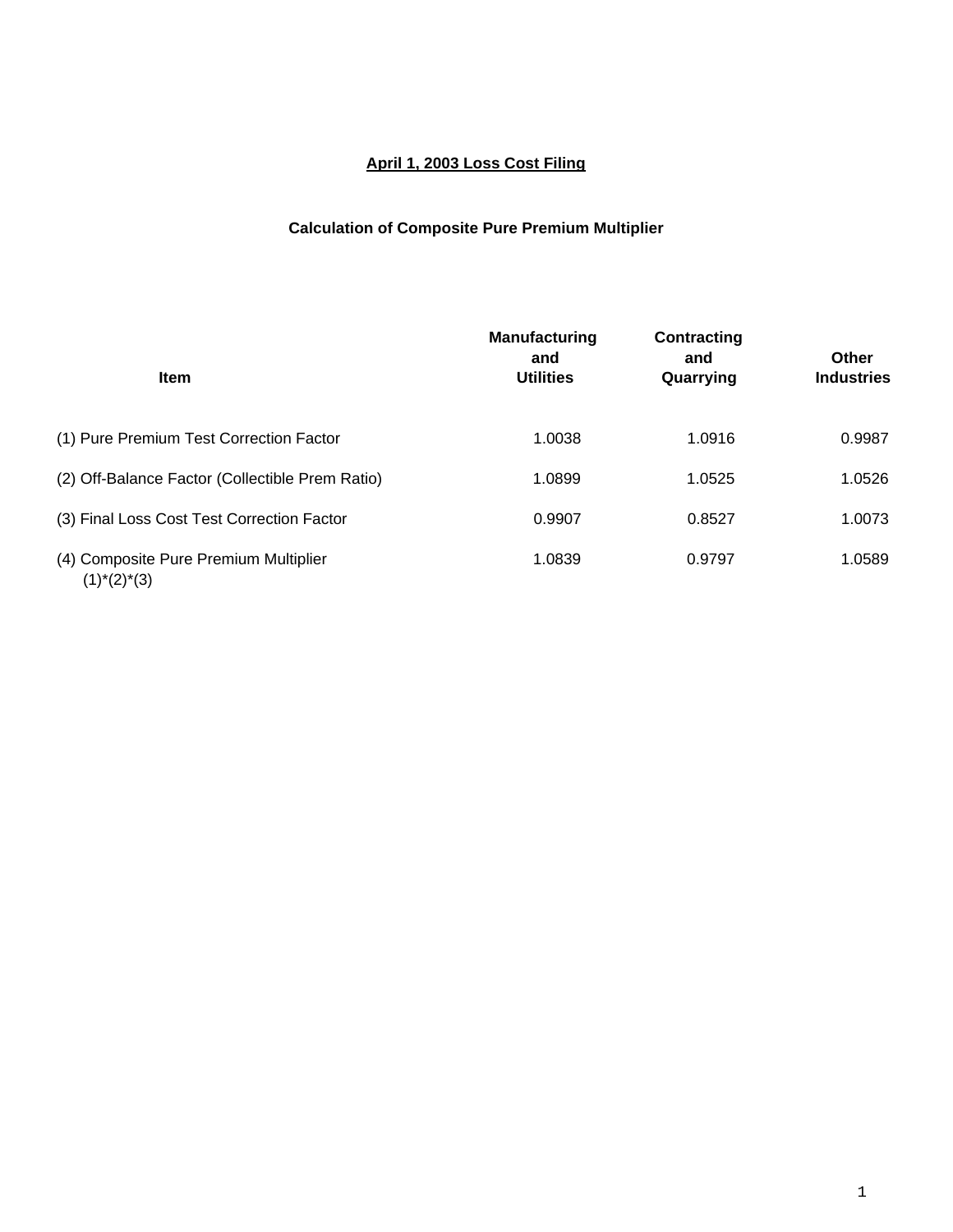# **CALCULATION OF IBNR AMOUNTS**

Loss amounts shown in this Class Book attributable to IBNR (incurred but not reported losses) include frequency trend and are calculated as a function of expected losses. The factors used appear below:

# INJURY TYPE

| MANUAL      | <b>SERIOUS</b>       | NON-SERIOUS          | <b>MEDICAL</b> |
|-------------|----------------------|----------------------|----------------|
| <b>YEAR</b> | <b>INCL. MEDICAL</b> | <b>INCL. MEDICAL</b> | <b>ONLY</b>    |
| 1995        | (0.7767)             | (0.1948)             | 0.0000         |
| 1996        | (0.4614)             | (0.1530)             | 0.0027         |
| 1997        | (0.4000)             | (0.1279)             | 0.0069         |
| 1998        | (0.3704)             | (0.0952)             | 0.0132         |
| 1999        | (0.3450)             | (0.0377)             | 0.0352         |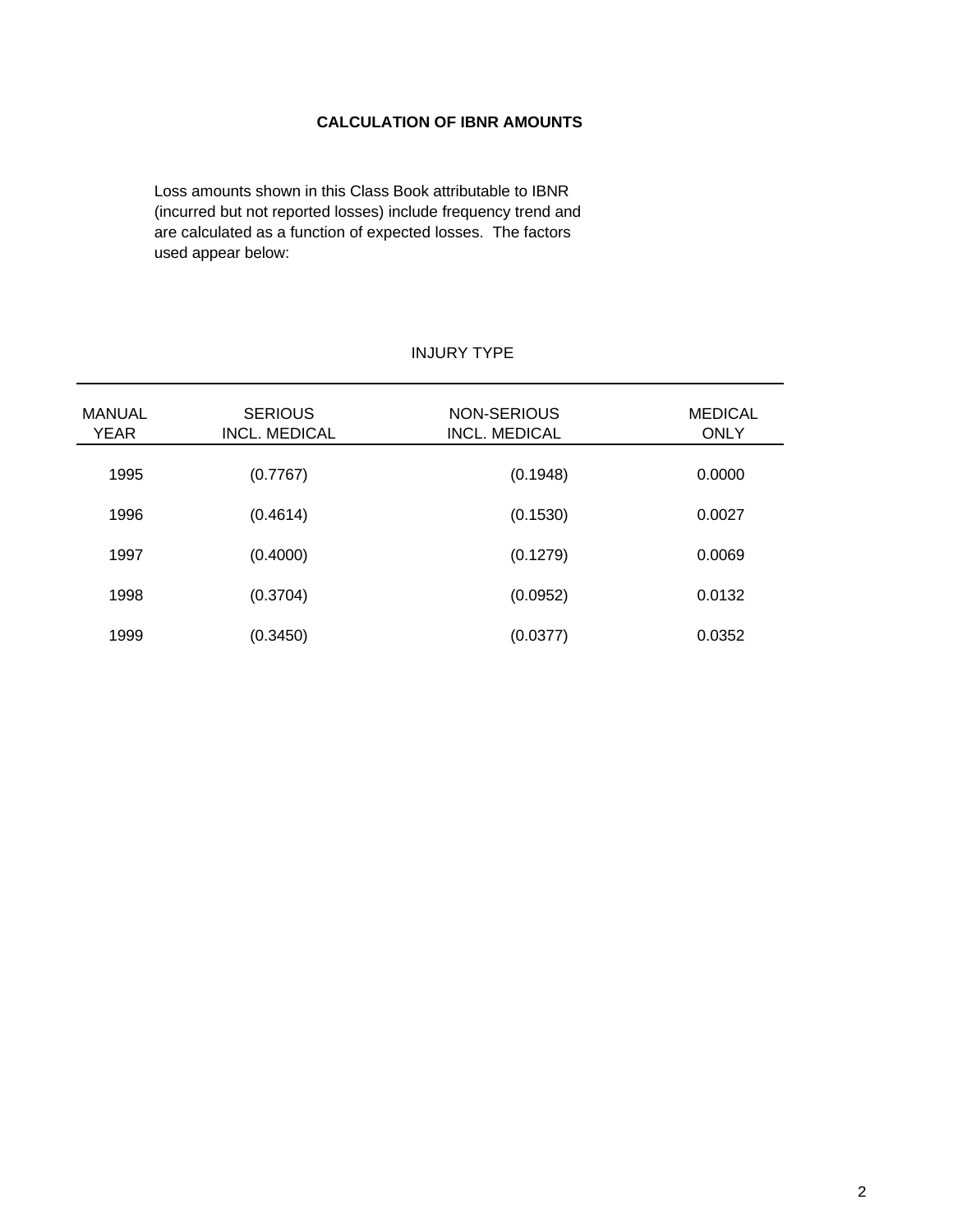# **CALCULATION OF PER CLAIM AND CATASTROPHE LIMITATIONS**

All Death, Permanent Total and Major Disability claims in the Pennsylvania experience for Manual Years 1995 through 1999 were translated using composite multipliers, yielding an average claim value of  $$$  422,096 . Using twice this value as unity and using the indicated Hazard Group Relativities produced the following results:

| Hazard<br><b>Hazard Group</b><br>Relativities @<br>Group |       | Per Claim Limit<br>$[2 * 422,096 ] * (2)$ | Per Accident Limit<br>$(3) * 2$ |  |  |  |
|----------------------------------------------------------|-------|-------------------------------------------|---------------------------------|--|--|--|
| (1)                                                      | 2)    | (3)                                       | (4)                             |  |  |  |
|                                                          | 0.856 | 722,628                                   | 1,445,256                       |  |  |  |
| $\mathbf{I}$                                             | 0.912 | 769,903                                   | 1,539,806                       |  |  |  |
| Ш                                                        | 1.117 | 942,962                                   | 1,885,924                       |  |  |  |
| IV                                                       | 1.327 | 1,120,243                                 | 2,240,486                       |  |  |  |
|                                                          |       |                                           |                                 |  |  |  |

@ From Pennsylvania 4/1/02 Loss Cost Filing - Excess Loss Factor Study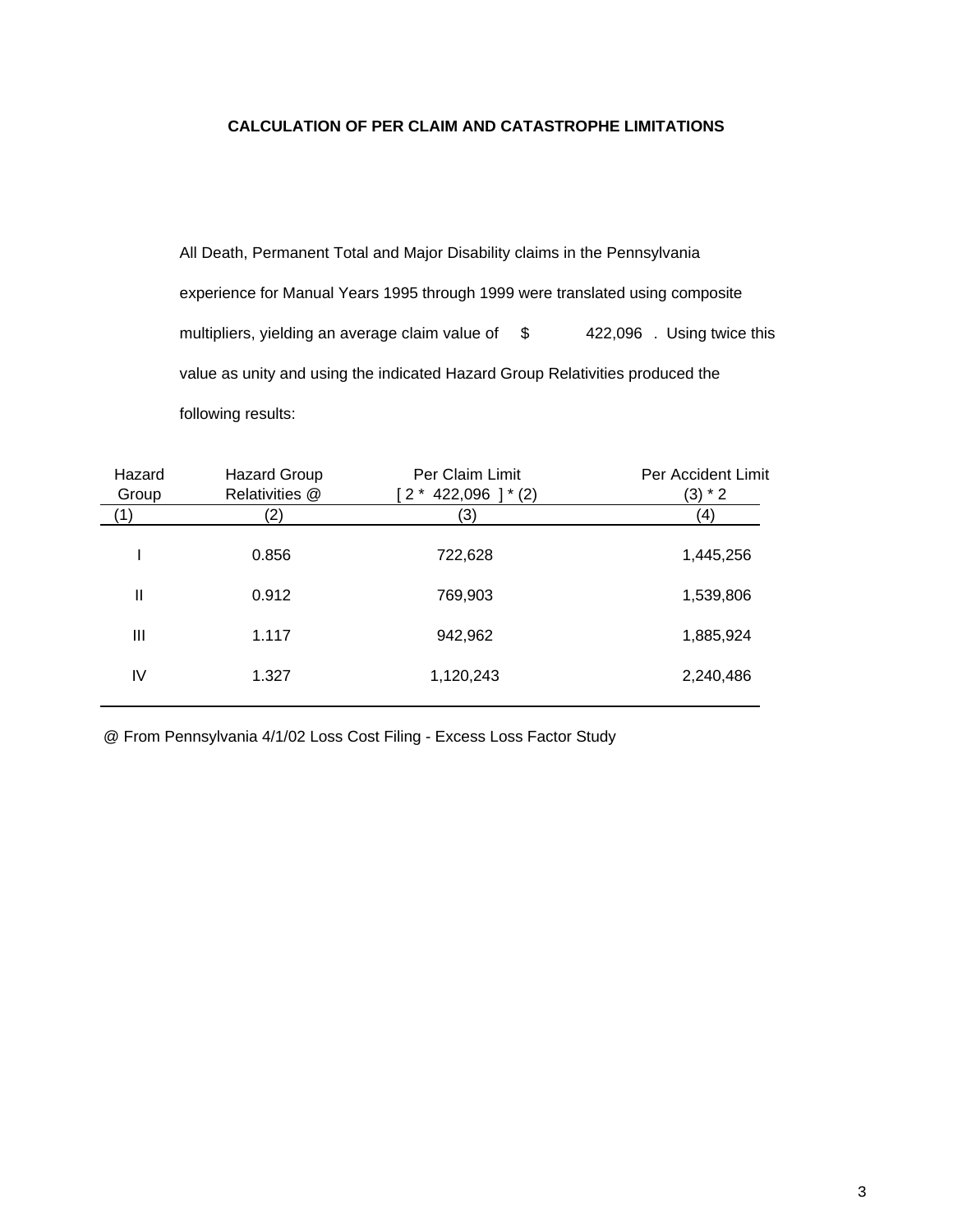# **CREDIBILITY**

 The classification relativity criteria for 100 percent credibility for the various categories of loss are as follows:

 Serious: 175 \* Average Cost of Serious Case (including Medical) Non-Serious: 500 \* Average Cost of Non-Serious Case (including Medical) Medical: 10 Percent of the Non-Serious

The following calculations are based on the figures in Table V, Section B.

|                          |         |                  |                |               | <b>AVERAGE</b> |
|--------------------------|---------|------------------|----------------|---------------|----------------|
|                          | No.     | <b>INDEMNITY</b> | <b>MEDICAL</b> | <b>TOTAL</b>  | <b>COST</b>    |
|                          | Cases   | <b>AMOUNT</b>    | <b>AMOUNT</b>  | <b>AMOUNT</b> | (4) / (1)      |
|                          | (1)     | (2)              | (3)            | (4)           | (5)            |
| Death                    | 541     | 160,834,800      | 73,152,400     | 233,987,200   | 432,509        |
| <b>Permanent Total</b>   | 952     | 568,735,900      | 601,816,100    | 1,170,552,000 | 1,229,571      |
| Major                    | 15,092  | 3,048,446,600    | 2,547,483,000  | 5,595,929,600 | 370,788        |
| <b>Total Serious</b>     | 16,585  | 3,778,017,300    | 3,222,451,500  | 7,000,468,800 | 422,096        |
| Minor                    | 24,026  | 656,008,200      | 610,036,200    | 1,266,044,400 | 52,695         |
| Temporary                | 220,792 | 1,383,075,500    | 1,653,581,500  | 3,036,657,000 | 13,753         |
| <b>Total Non-Serious</b> | 244,818 | 2,039,083,700    | 2,263,617,700  | 4,302,701,400 | 17,575         |

Accordingly, the criteria for 100 percent credibility will be:

| Serious: 175 *     | $422.096 =$   | 73,866,800 |
|--------------------|---------------|------------|
| Non-Serious: 500 * | $17.575 =$    | 8,787,500  |
| Medical: .10 *     | $8.787.500 =$ | 878.750    |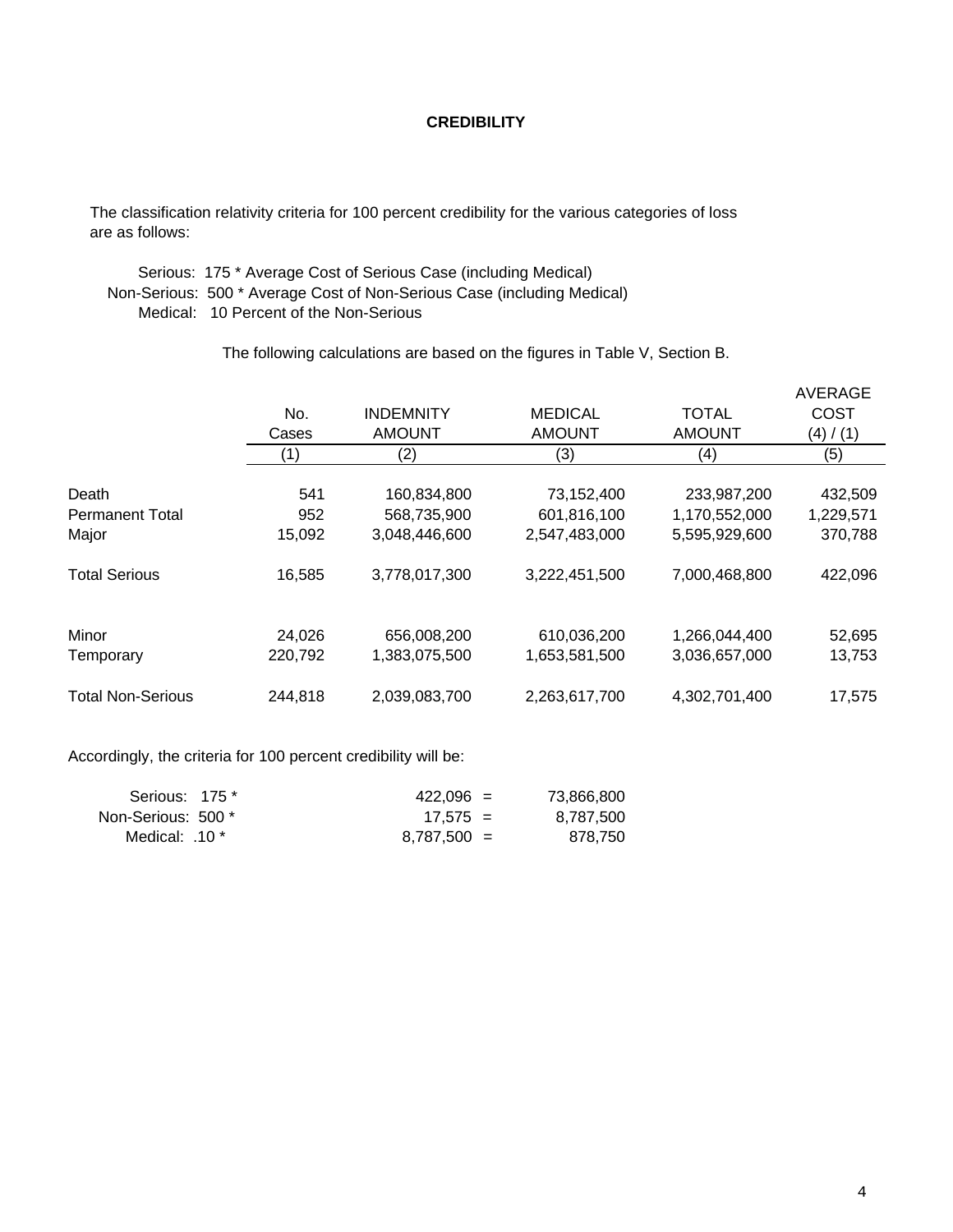## **EXPECTED LOSS CREDIBILITY TABLE**

Serious, Non-Serious and Medical

| Credi-       |                              |                          |                    |
|--------------|------------------------------|--------------------------|--------------------|
| bility       | Serious                      | Non-Serious              | Medical            |
| (1)          | (2)                          | (3)                      | (4)                |
| 1.00         | 73,313,520                   | 8,721,680                | 872,168            |
| 0.99         | 72,211,128                   | 8,590,535                | 859,054            |
| 0.98         | 71,114,316                   | 8,460,054                | 846,005            |
| 0.97         | 70,023,114                   | 8,330,240                | 833,024            |
| 0.96         | 68,937,550                   | 8,201,096                | 820,110            |
| 0.95         | 67,857,654                   | 8,072,628                | 807,263            |
| 0.94         | 66,783,457                   | 7,944,837                | 794,484            |
| 0.93         | 65,714,987                   | 7,817,727                | 781,773            |
| 0.92         | 64,652,277                   | 7,691,303                | 769,130            |
| 0.91         | 63,595,357                   | 7,565,567                | 756,557            |
| 0.90         | 62,544,259                   | 7,440,524                | 744,052            |
| 0.89         | 61,499,017                   | 7,316,178                | 731,618            |
| 0.88         | 60,459,662                   | 7,192,532                | 719,253            |
| 0.87         | 59,426,229                   | 7,069,590                | 706,959            |
| 0.86         | 58,398,752                   | 6,947,357                | 694,736            |
| 0.85         | 57, 377, 264                 | 6,825,837                | 682,584            |
| 0.84         | 56,361,803                   | 6,705,034                | 670,503            |
| 0.83         | 55, 352, 403                 | 6,584,951                | 658,495            |
| 0.82<br>0.81 | 54, 349, 101<br>53, 351, 935 | 6,465,594                | 646,559            |
| 0.80         | 52,360,942                   | 6,346,967<br>6,229,075   | 634,697<br>622,908 |
| 0.79         | 51,376,162                   | 6,111,921                | 611,192            |
| 0.78         | 50, 397, 634                 | 5,995,511                | 599,551            |
| 0.77         | 49, 425, 397                 | 5,879,850                | 587,985            |
| 0.76         | 48,459,494                   | 5,764,942                | 576,494            |
| 0.75         | 47,499,965                   | 5,650,793                | 565,079            |
| 0.74         | 46,546,853                   | 5,537,407                | 553,741            |
| 0.73         | 45,600,203                   | 5,424,789                | 542,479            |
| 0.72         | 44,660,058                   | 5,312,946                | 531,295            |
| 0.71         | 43,726,463                   | 5,201,881                | 520,188            |
| 0.70         | 42,799,466                   | 5,091,602                | 509,160            |
| 0.69         | 41,879,113                   | 4,982,113                | 498,211            |
| 0.68         | 40,965,452                   | 4,873,420                | 487,342            |
| 0.67         | 40,058,534                   | 4,765,529                | 476,553            |
| 0.66         | 39,158,408                   | 4,658,447                | 465,845            |
| 0.65         | 38,265,126                   | 4,552,178                | 455,218            |
| 0.64         | 37, 378, 741                 | 4,446,730                | 444,673            |
| 0.63         | 36,499,308                   | 4,342,109                | 434,211            |
| 0.62         | 35,626,881<br>34,761,517     | 4,238,321<br>4, 135, 374 | 423,832<br>413,537 |
| 0.61<br>0.60 | 33,903,275                   | 4,033,274                | 403,327            |
| 0.59         | 33,052,214                   | 3,932,028                | 393,203            |
| 0.58         | 32, 208, 395                 | 3,831,644                | 383,164            |
| 0.57         | 31, 371, 881                 | 3,732,129                | 373,213            |
| 0.56         | 30,542,736                   | 3,633,491                | 363,349            |
| 0.55         | 29,721,027                   | 3,535,737                | 353,574            |
| 0.54         | 28,906,821                   | 3,438,875                | 343,888            |
| 0.53         | 28,100,189                   | 3,342,915                | 334,292            |
| 0.52         | 27,301,201                   | 3,247,864                | 324,786            |
| 0.51         | 26,509,932                   | 3, 153, 732              | 315,373            |
| 0.50         | 25,726,458                   | 3,060,526                | 306,053            |
| 0.49         | 24,950,857                   | 2,968,258                | 296,826            |
| 0.48         | 24,183,210                   | 2,876,935                | 287,694            |
| 0.47         | 23, 423, 601                 | 2,786,569                | 278,657            |
| 0.46         | 22,672,115                   | 2,697,169                | 269,717            |
| 0.45         | 21,928,841                   | 2,608,746                | 260,875            |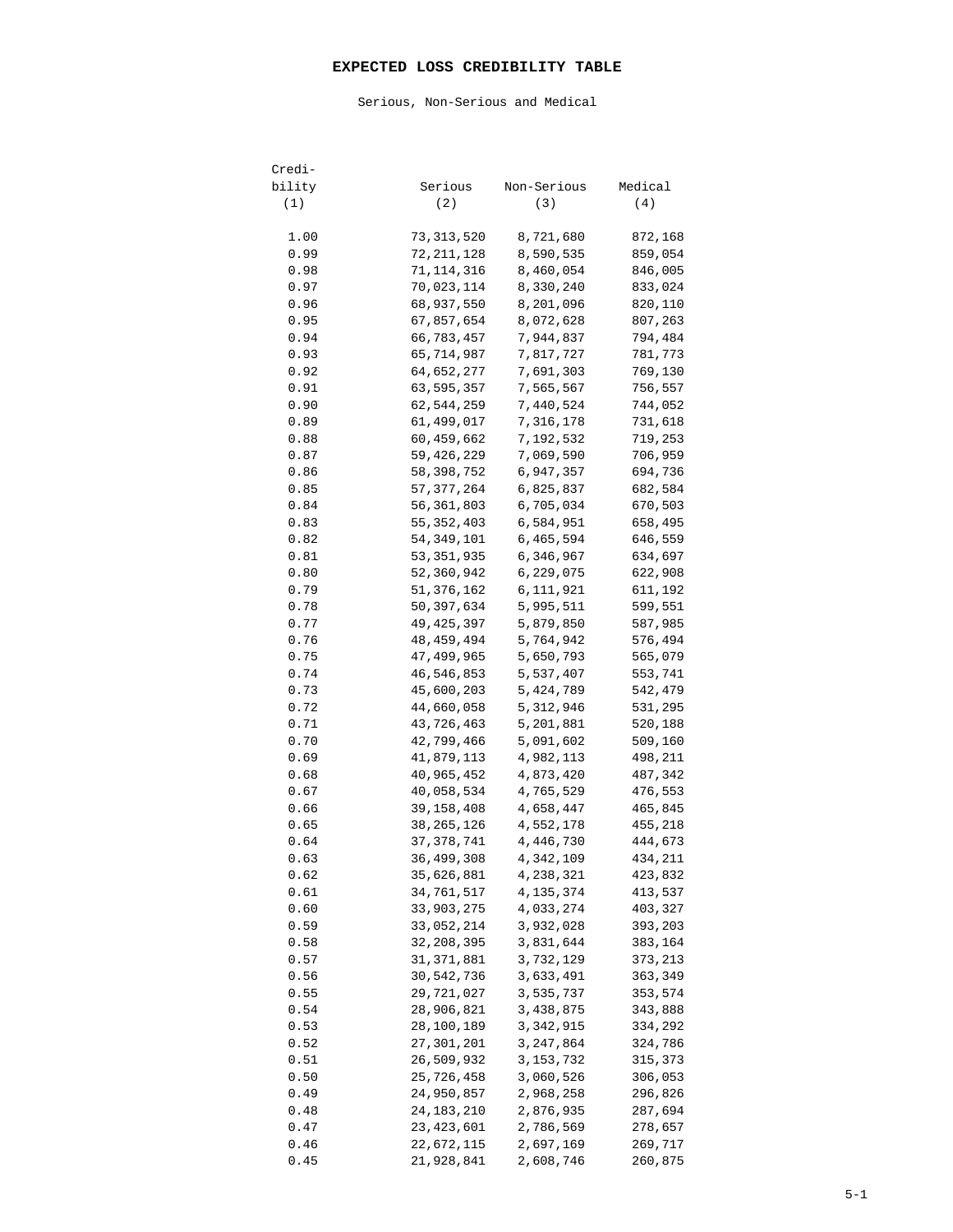## **EXPECTED LOSS CREDIBILITY TABLE**

Serious, Non-Serious and Medical

| Credi- |              |             |         |
|--------|--------------|-------------|---------|
| bility | Serious      | Non-Serious | Medical |
| (1)    | (2)          | (3)         | (4)     |
|        |              |             |         |
| 0.44   | 21, 193, 871 | 2,521,311   | 252,131 |
| 0.43   | 20,467,300   | 2,434,875   | 243,488 |
| 0.42   | 19,749,226   | 2,349,450   | 234,945 |
| 0.41   | 19,039,751   | 2,265,048   | 226,505 |
| 0.40   | 18,338,981   | 2,181,681   | 218,168 |
| 0.39   | 17,647,024   | 2,099,363   | 209,936 |
| 0.38   | 16,963,995   | 2,018,107   | 201,811 |
| 0.37   | 16,290,013   | 1,937,928   | 193,793 |
| 0.36   | 15,625,199   | 1,858,839   | 185,884 |
| 0.35   | 14,969,683   | 1,780,856   | 178,086 |
| 0.34   | 14,323,598   | 1,703,995   | 170,400 |
| 0.33   | 13,687,085   | 1,628,273   | 162,827 |
| 0.32   | 13,060,288   | 1,553,706   | 155,371 |
| 0.31   | 12,443,362   | 1,480,314   | 148,031 |
| 0.30   | 11,836,467   | 1,408,115   | 140,812 |
| 0.29   | 11,239,771   | 1,337,130   | 133,713 |
| 0.28   | 10,653,453   | 1,267,379   | 126,738 |
| 0.27   | 10,077,699   | 1,198,885   | 119,889 |
| 0.26   | 9,512,706    | 1,131,671   | 113,167 |
| 0.25   | 8,958,685    | 1,065,763   | 106,576 |
| 0.24   | 8,415,856    | 1,001,185   | 100,119 |
| 0.23   | 7,884,455    | 937,968     | 93,797  |
| 0.22   | 7,364,734    | 876,140     | 87,614  |
| 0.21   | 6,856,962    | 815,733     | 81,573  |
| 0.20   | 6,361,426    | 756,782     | 75,678  |
| 0.19   | 5,878,437    | 699,324     | 69,932  |
| 0.18   | 5,408,330    | 643,398     | 64,340  |
| 0.17   | 4,951,467    | 589,047     | 58,905  |
| 0.16   | 4,508,246    | 536,320     | 53,632  |
| 0.15   | 4,079,099    | 485,267     | 48,527  |
| 0.14   | 3,664,504    | 435,945     | 43,595  |
| 0.13   | 3,264,992    | 388,417     | 38,842  |
| 0.12   | 2,881,155    | 342,755     | 34,276  |
| 0.11   | 2,513,661    | 299,036     | 29,904  |
| 0.10   | 2,163,274    | 257,352     | 25,735  |
| 0.09   | 1,830,872    | 217,809     | 21,781  |
| 0.08   | 1,517,489    | 180,527     | 18,053  |
| 0.07   | 1,224,358    | 145,655     | 14,566  |
| 0.06   | 952,989      | 113,372     | 11,337  |
| 0.05   | 705,293      | 83,905      | 8,391   |
| 0.04   | 483,795      | 57,555      | 5,756   |
| 0.03   | 292,065      | 34,746      | 3,475   |
| 0.02   | 135,745      | 16,149      | 1,615   |
| 0.01   | 26,127       | 3,109       | 311     |
| 0.00   | 0            | 0           | 0       |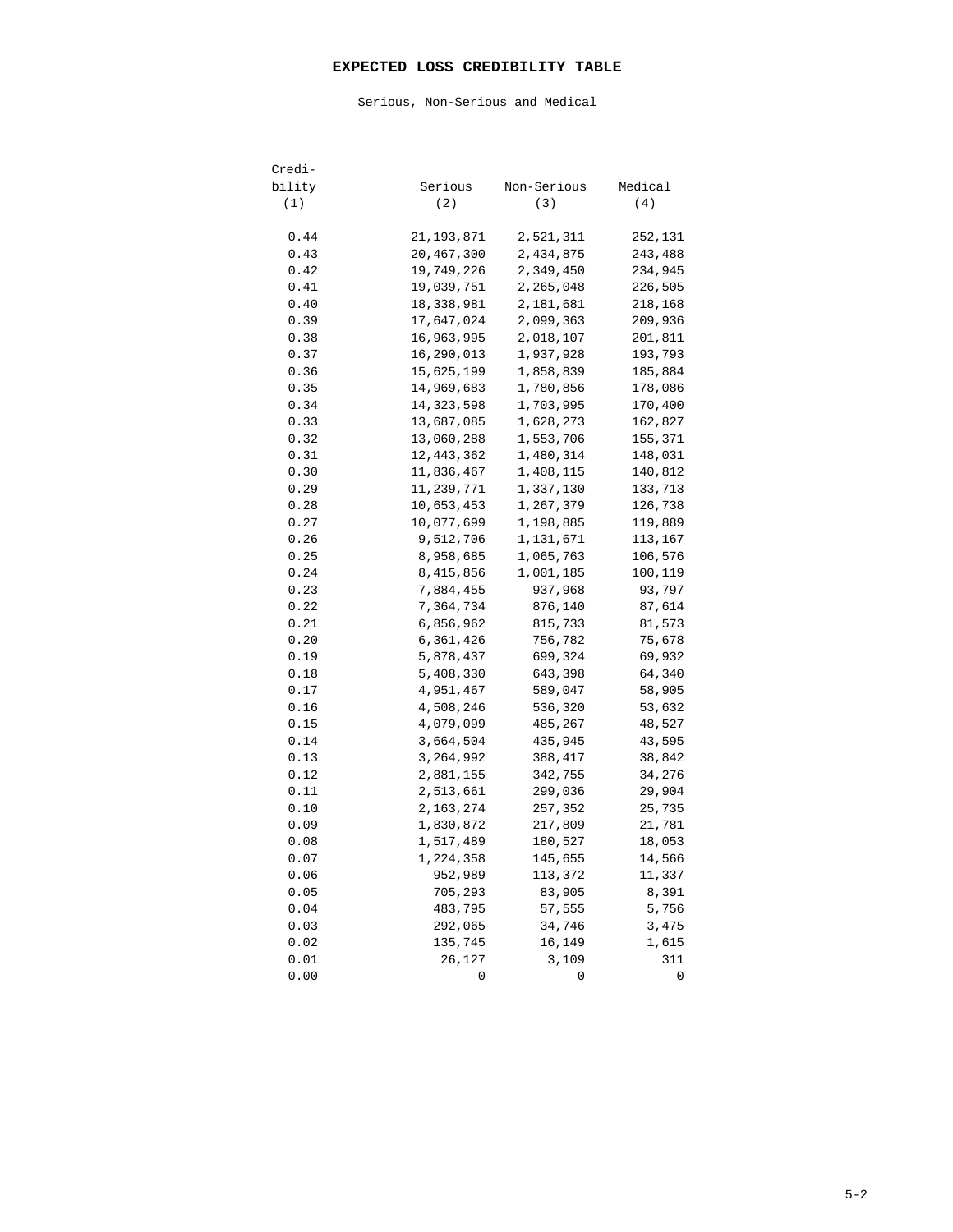# **Classification Credibility Table**

# **Payroll Conversion Factors**

Convert the Expected Loss Credibility Table to a Payroll Basis

| A)            | Five Year Payroll (00's) |                                |              |  |  |  |  |  |  |  |  |
|---------------|--------------------------|--------------------------------|--------------|--|--|--|--|--|--|--|--|
|               |                          | 5,439,238,230                  |              |  |  |  |  |  |  |  |  |
| B)            |                          | Five Year Expected Losses *    |              |  |  |  |  |  |  |  |  |
|               | Serious                  | Non-Serious                    | Medical Only |  |  |  |  |  |  |  |  |
|               | 5,135,400,161            | 4,089,643,866                  | 722,851,154  |  |  |  |  |  |  |  |  |
| $C$ ) = $A/B$ |                          | Ratio Payroll to Expected Loss |              |  |  |  |  |  |  |  |  |
|               | Serious                  | Non-Serious                    | Medical Only |  |  |  |  |  |  |  |  |
|               | 1.0592                   | 1.3300                         | 7.5247       |  |  |  |  |  |  |  |  |

\* Expected losses associated with payroll based classifications only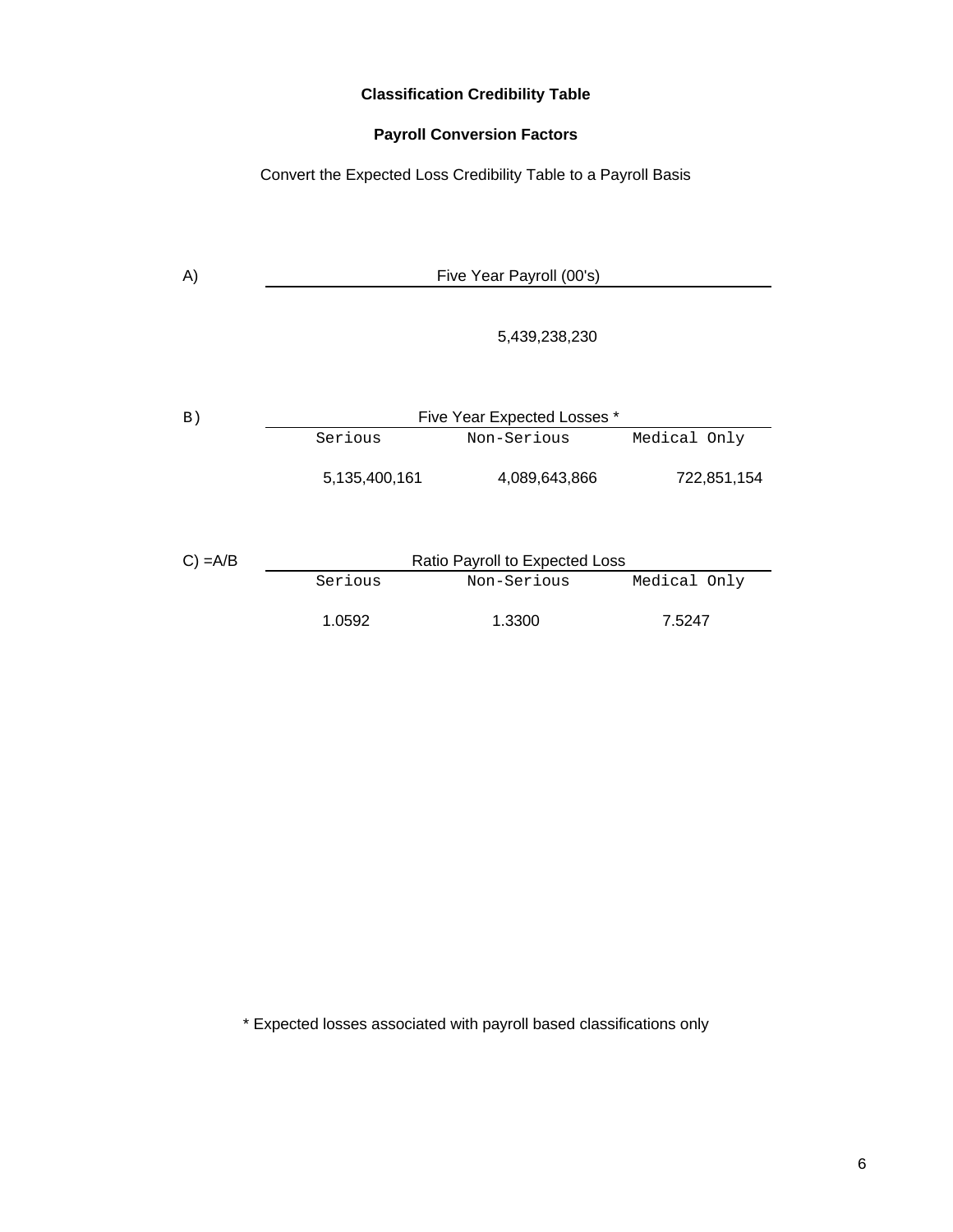## **PAYROLL CREDIBILITY TABLE**

Serious, Non-Serious and Medical

| Credi-       |                          |                        |                        |
|--------------|--------------------------|------------------------|------------------------|
| bility       | Serious                  | Non-Serious            | Medical                |
| (1)          | (2)                      | (3)                    | (4)                    |
| 1.00         | 77,653,680               | 11,599,834             | 6,562,803              |
| 0.99         | 76,486,027               | 11,425,412             | 6,464,124              |
| 0.98         | 75, 324, 284             | 11,251,872             | 6,365,934              |
| 0.97         | 74,168,482               | 11,079,219             | 6,268,256              |
| 0.96         | 73,018,653               | 10,907,458             | 6,171,082              |
| 0.95         | 71,874,827               | 10,736,595             | 6,074,412              |
| 0.94         | 70,737,038               | 10,566,633             | 5,978,254              |
| 0.93         | 69,605,314               | 10,397,577             | 5,882,607              |
| 0.92         | 68, 479, 692             | 10,229,433             | 5,787,473              |
| 0.91         | 67,360,202               | 10,062,204             | 5,692,864              |
| 0.90         | 66,246,879               | 9,895,897              | 5,598,768              |
| 0.89         | 65,139,759               | 9,730,517              | 5,505,206              |
| 0.88         | 64,038,874               | 9,566,068              | 5,412,163              |
| 0.87         | 62,944,262               | 9,402,555              | 5,319,654              |
| 0.86         | 61,855,958               | 9,239,985              | 5,227,680              |
| 0.85         | 60,773,998               | 9,078,363              | 5,136,240              |
| 0.84         | 59,698,422               | 8,917,695              | 5,045,334              |
| 0.83         | 58,629,265               | 8,757,985              | 4,954,977              |
| 0.82         | 57,566,568               | 8,599,240              | 4,865,163              |
| 0.81         | 56,510,370               | 8,441,466              | 4,775,905              |
| 0.80         | 55,460,710               | 8,284,670              | 4,687,196              |
| 0.79         | 54, 417, 631             | 8,128,855              | 4,599,036              |
| 0.78         | 53, 381, 174             | 7,974,030              | 4,511,441              |
| 0.77         | 52, 351, 381             | 7,820,201              | 4, 424, 411            |
| 0.76         | 51,328,296               | 7,667,373              | 4,337,944              |
| 0.75         | 50, 311, 963             | 7,515,555              | 4,252,050              |
| 0.74         | 49,302,427               | 7,364,751              | 4,166,735              |
| 0.73         | 48,299,735               | 7,214,969              | 4,081,992              |
| 0.72         | 47,303,933               | 7,066,218              | 3,997,835              |
| 0.71         | 46, 315, 070             | 6,918,502              | 3,914,259              |
| 0.70         | 45, 333, 194             | 6,771,831              | 3,831,276              |
| 0.69         | 44,358,356               | 6,626,210              | 3,748,888              |
| 0.68         | 43,390,607               | 6,481,649              | 3,667,102              |
| 0.67         | 42, 429, 999             | 6,338,154              | 3,585,918              |
| 0.66         | 41,476,586               | 6,195,735              | 3,505,344              |
| 0.65         | 40,530,421               | 6,054,397              | 3,425,379              |
| 0.64         | 39,591,562               | 5,914,151              | 3,346,031              |
| 0.63         | 38,660,067               | 5,775,005              | 3,267,308              |
| 0.62         | 37,735,992               | 5,636,967              | 3,189,209              |
| 0.61         | 36,819,399               | 5,500,047              | 3,111,742              |
| 0.60         | 35, 910, 349             | 5,364,254              | 3,034,915              |
| 0.59         | 35,008,905               | 5,229,597              | 2,958,735              |
| 0.58         | 34,115,132               | 5,096,087              | 2,883,194              |
| 0.57         | 33, 229, 096             | 4,963,732              | 2,808,316              |
| 0.56         | 32,350,866               | 4,832,543              | 2,734,092              |
| 0.55         | 31,480,512               | 4,702,530              | 2,660,538              |
| 0.54         | 30,618,105               | 4,573,704              | 2,587,654              |
| 0.53         | 29,763,720               | 4,446,077              | 2,515,447              |
| 0.52         | 28,917,432               | 4,319,659              | 2,443,917              |
| 0.51         | 28,079,320               | 4,194,464              | 2,373,087              |
| 0.50<br>0.49 | 27, 249, 464             | 4,070,500<br>3,947,783 | 2,302,957              |
| 0.48         | 26,427,948<br>25,614,856 | 3,826,324              | 2,233,527<br>2,164,811 |
| 0.47         | 24,810,278               | 3,706,137              | 2,096,810              |
| 0.46         | 24,014,304               | 3,587,235              | 2,029,540              |
| 0.45         | 23,227,028               | 3,469,632              | 1,963,006              |
|              |                          |                        |                        |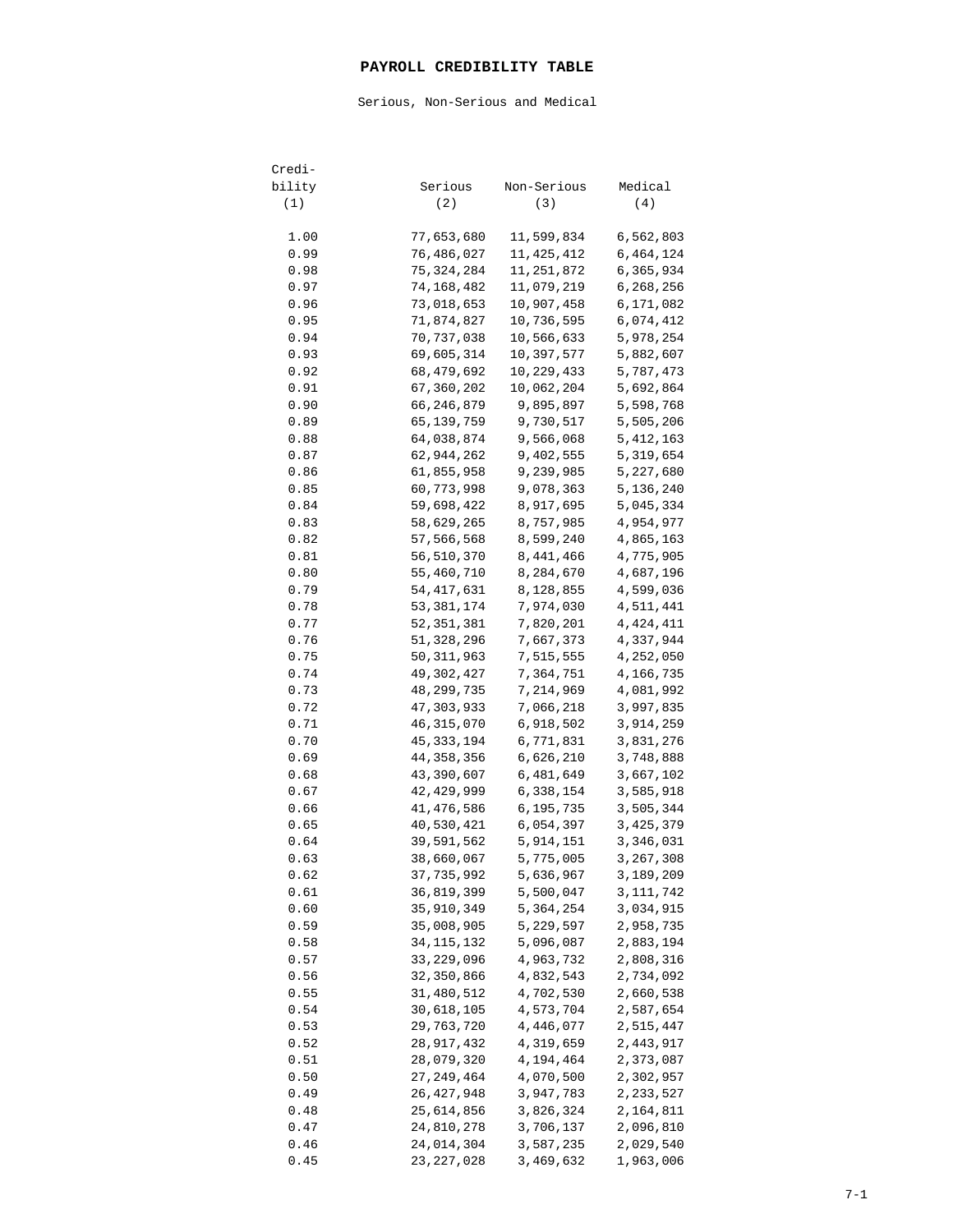## **PAYROLL CREDIBILITY TABLE**

Serious, Non-Serious and Medical

| Credi- |             |             |           |
|--------|-------------|-------------|-----------|
| bility | Serious     | Non-Serious | Medical   |
| (1)    | (2)         | (3)         | (4)       |
|        |             |             |           |
| 0.44   | 22,448,548  | 3, 353, 344 | 1,897,210 |
| 0.43   | 21,678,964  | 3,238,384   | 1,832,174 |
| 0.42   | 20,918,380  | 3,124,769   | 1,767,891 |
| 0.41   | 20,166,904  | 3,012,514   | 1,704,382 |
| 0.40   | 19,424,649  | 2,901,636   | 1,641,649 |
| 0.39   | 18,691,728  | 2,792,153   | 1,579,705 |
| 0.38   | 17,968,264  | 2,684,082   | 1,518,567 |
| 0.37   | 17,254,382  | 2,577,444   | 1,458,234 |
| 0.36   | 16,550,211  | 2,472,256   | 1,398,721 |
| 0.35   | 15,855,888  | 2,368,538   | 1,340,044 |
| 0.34   | 15,171,555  | 2,266,313   | 1,282,209 |
| 0.33   | 14,497,360  | 2,165,603   | 1,225,224 |
| 0.32   | 13,833,457  | 2,066,429   | 1,169,120 |
| 0.31   | 13,180,009  | 1,968,818   | 1,113,889 |
| 0.30   | 12,537,186  | 1,872,793   | 1,059,568 |
| 0.29   | 11,905,165  | 1,778,383   | 1,006,150 |
| 0.28   | 11,284,137  | 1,685,614   | 953,665   |
| 0.27   | 10,674,299  | 1,594,517   | 902,129   |
| 0.26   | 10,075,858  | 1,505,122   | 851,548   |
| 0.25   | 9,489,039   | 1, 417, 465 | 801,952   |
| 0.24   | 8,914,075   | 1,331,576   | 753,365   |
| 0.23   | 8,351,215   | 1,247,497   | 705,794   |
| 0.22   | 7,800,726   | 1,165,266   | 659,269   |
| 0.21   | 7,262,894   | 1,084,925   | 613,812   |
| 0.20   | 6,738,022   | 1,006,520   | 569,454   |
| 0.19   | 6,226,440   | 930,101     | 526,217   |
| 0.18   | 5,728,503   | 855,719     | 484,139   |
| 0.17   | 5, 244, 594 | 783,433     | 443,242   |
| 0.16   | 4,775,134   | 713,306     | 403,565   |
| 0.15   | 4,320,582   | 645,405     | 365,151   |
| 0.14   | 3,881,443   | 579,807     | 328,039   |
| 0.13   | 3,458,280   | 516,595     | 292,274   |
| 0.12   | 3,051,719   | 455,864     | 257,917   |
| 0.11   | 2,662,470   | 397,718     | 225,019   |
| 0.10   | 2,291,340   | 342,278     | 193,648   |
| 0.09   | 1,939,260   | 289,686     | 163,895   |
| 0.08   | 1,607,324   | 240,101     | 135,843   |
| 0.07   | 1,296,840   | 193,721     | 109,605   |
| 0.06   | 1,009,406   | 150,785     | 85,308    |
| 0.05   | 747,046     | 111,594     | 63,140    |
| 0.04   | 512,436     | 76,548      | 43,312    |
| 0.03   | 309,355     | 46,212      | 26,148    |
| 0.02   | 143,781     | 21,478      | 12,152    |
| 0.01   | 27,674      | 4,135       | 2,340     |
| 0.00   | 0           | 0           | 0         |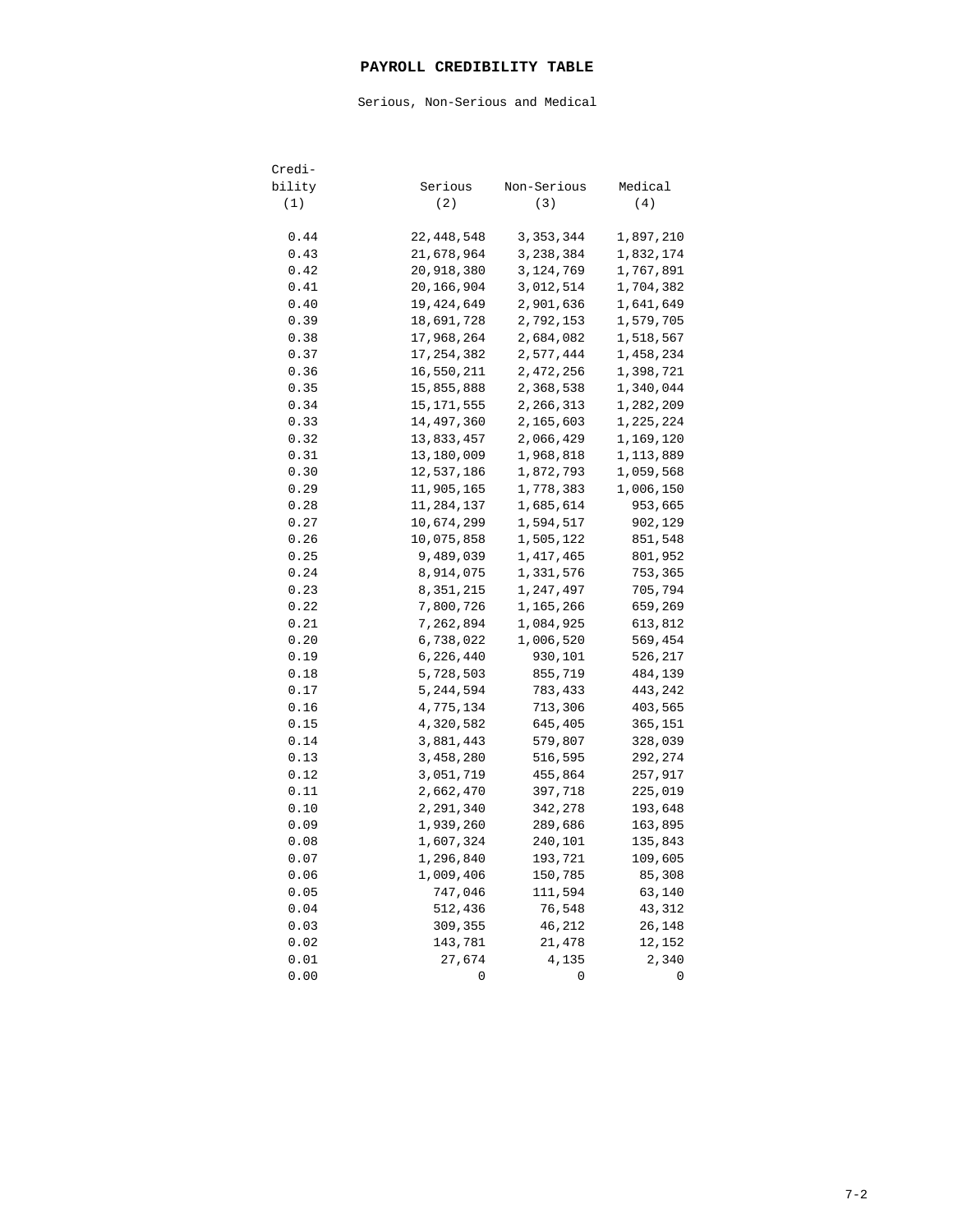#### TOTAL EXPERIENCE ALL INDUSTRIES - MANUAL YEARS 1995 - 1999

|             |                     |                                                                                                                                |     | DEATH                                                |     | PERM. TOTAL                    |      | MAJOR PERM.                                                 |      | MINOR PERM.                    |       | TEMPORARY                                                                                 | MEDICAL                                                                              | PURE  |
|-------------|---------------------|--------------------------------------------------------------------------------------------------------------------------------|-----|------------------------------------------------------|-----|--------------------------------|------|-------------------------------------------------------------|------|--------------------------------|-------|-------------------------------------------------------------------------------------------|--------------------------------------------------------------------------------------|-------|
| MAN<br>YEAR | PAYROLL<br>IN THOUS | ALL<br>LOSSES                                                                                                                  | NO. | COMP.<br>IN<br><b>HUNDREDS</b>                       | NO. | COMP.<br>IN<br><b>HUNDREDS</b> | NO.  | COMP.<br>IN<br><b>HUNDREDS</b>                              | NO.  | COMP.<br>IN<br><b>HUNDREDS</b> | NO.   | COMP.<br>IN<br><b>HUNDREDS</b>                                                            | ΙN<br><b>HUNDREDS</b>                                                                | PREM. |
| (1)         | (2)                 | (3)                                                                                                                            | (4) | (5)                                                  | (6) | (7)                            | (8)  | (9)                                                         | (10) | (11)                           | (12)  | (13)                                                                                      | (14)                                                                                 | (15)  |
|             |                     |                                                                                                                                |     |                                                      |     |                                |      | A. EXPERIENCE AS REPORTED                                   |      |                                |       |                                                                                           |                                                                                      |       |
| 95          |                     | 93,460,563 1,530,067,486                                                                                                       | 112 | 234,796                                              | 242 | 760,900                        | 3639 | 5,230,795                                                   |      | 4939 1,076,105 45543           |       | 2,202,827                                                                                 | 5,795,251 1.637                                                                      |       |
| 96          | 98,251,411          | 1,349,604,339                                                                                                                  | 115 | 240,093                                              | 105 | 289,260                        | 2872 |                                                             |      | 3,954,879 4910 1,099,571       | 43821 | 2,142,921                                                                                 | 5,769,320 1.374                                                                      |       |
|             |                     | 97 106, 345, 506 1, 302, 268, 111 101                                                                                          |     | 172,123                                              | 71  | 194,089                        |      | 2410 3,238,526 5085 1,138,114 43923                         |      |                                |       | 2,402,023                                                                                 | 5,877,805 1.225                                                                      |       |
|             |                     | 98 115,818,427 1,272,136,284                                                                                                   | 93  | 205,551                                              | 34  |                                |      | 103,718  1744  2,335,501  5271  1,236,922  45133  2,611,005 |      |                                |       |                                                                                           | 6,228,666 1.098                                                                      |       |
|             |                     | 99 126,409,496 1,088,478,670                                                                                                   | 90  | 192,203                                              | 36  | 97,946                         |      |                                                             |      |                                |       | 781 1,087,185 4922 1,015,192 46048 2,750,231                                              | 5,742,030                                                                            | .861  |
|             |                     | ALL 540,285,403 6,542,554,890 511 1,044,766 488 1,445,913 11446 15,846,886 25127 5,565,904 224468 12,109,007 29,413,072 1.211  |     |                                                      |     |                                |      |                                                             |      |                                |       |                                                                                           |                                                                                      |       |
|             |                     | <b>B.</b>                                                                                                                      |     |                                                      |     |                                |      |                                                             |      |                                |       | REPORTED PAYROLLS, TRANSLATED LOSSES & PURE PREMIUMS (EXCLUDING IBNR AND FREOUENCY TREND) |                                                                                      |       |
| 95          | 93,460,563          | 2,701,016,057 112                                                                                                              |     |                                                      |     |                                |      |                                                             |      |                                |       |                                                                                           | 332,940 242 1,446,471 3639 7,349,267 4939 1,349,436 45543 2,854,866 13,677,180       | 2.890 |
| 96          |                     | 98, 251, 411 2, 328, 893, 181 116                                                                                              |     |                                                      |     |                                |      |                                                             |      |                                |       |                                                                                           | 344,744 170 1,015,222 2946 5,950,796 4846 1,322,554 43712 2,737,751 11,917,864 2.370 |       |
|             |                     | 97 106,345,506 2,286,640,432 105                                                                                               |     |                                                      |     |                                |      |                                                             |      |                                |       |                                                                                           | 312,149 178 1,063,316 2811 5,676,971 4867 1,328,924 43540 2,727,220 11,757,823       | 2.150 |
| 98          |                     | 115,818,427 2,311,451,507 101                                                                                                  |     |                                                      |     |                                |      |                                                             |      |                                |       |                                                                                           | 300,340 177 1,057,540 2854 5,766,418 4803 1,311,150 44173 2,767,242 11,911,824 1.996 |       |
|             |                     | 99 126,409,496 2,308,252,160 107                                                                                               |     |                                                      |     |                                |      |                                                             |      |                                |       |                                                                                           | 318,175 185 1,104,810 2842 5,741,014 4571 1,248,018 43824 2,743,676 11,926,828 1.826 |       |
|             |                     | ALL 540,285,403 11,936,253,337 541 1,608,348 952 5,687,359 15092 30,484,466 24026 6,560,082 220792 13,830,755 61,191,519 2.209 |     |                                                      |     |                                |      |                                                             |      |                                |       |                                                                                           |                                                                                      |       |
|             | PURE PREMIUM        | 2.209                                                                                                                          |     | .030                                                 |     | .105                           |      | .564                                                        |      | .121                           |       | .256                                                                                      | 1.133                                                                                |       |
|             |                     | $C_{\bullet}$                                                                                                                  |     | REPORTED PAYROLLS, TRANSLATED LOSSES & PURE PREMIUMS |     |                                |      |                                                             |      |                                |       | (INCLUDING IBNR AND FREQUENCY TREND)                                                      |                                                                                      |       |
| 95          |                     | 93,460,563 1,658,500,710                                                                                                       | 84  | 249,822 108                                          |     |                                |      | 645,243 1795 3,624,941 3757 1,026,604                       |      |                                |       | 36826 2,308,562                                                                           | 8,729,834 1.775                                                                      |       |
| 96          |                     | 98, 251, 411 1, 686, 432, 858                                                                                                  | 86  | 256,408 111                                          |     |                                |      | 656,986 1826 3,687,509 3822 1,043,163                       |      |                                |       | 37444 2,345,272                                                                           | 8,874,991 1.716                                                                      |       |
| 97          |                     | 106, 345, 506 1, 742, 649, 478                                                                                                 | 88  | 260,929 115                                          |     | 682,577                        | 1887 | 3,809,947                                                   |      | 3949 1,078,469                 | 38662 | 2,421,696                                                                                 | 9, 172, 876 1.639                                                                    |       |
| 98          |                     | 115,818,427 1,826,085,371                                                                                                      | 92  | 273,672 119                                          |     | 714,631 1979                   |      |                                                             |      | 3,997,928 4141 1,130,505       | 40540 | 2,539,618                                                                                 | 9,604,500 1.577                                                                      |       |
|             |                     | 99 126,409,496 1,909,386,312                                                                                                   | 94  | 280,699 125                                          |     | 747,285                        | 2071 |                                                             |      | 4, 184, 398 4333 1, 183, 082   | 42557 | 2,664,319                                                                                 | 10,034,080 1.510                                                                     |       |
|             |                     | ALL 540,285,403 8,823,054,729 444 1,321,530 578 3,446,722 9558 19,304,723 20002 5,461,823 196029 12,279,467 46,416,281 1.633   |     |                                                      |     |                                |      |                                                             |      |                                |       |                                                                                           |                                                                                      |       |
|             | PURE PREMIUM        | 1.633                                                                                                                          |     | .024                                                 |     | .064                           |      | .357                                                        |      | .101                           |       | .227                                                                                      | .859                                                                                 |       |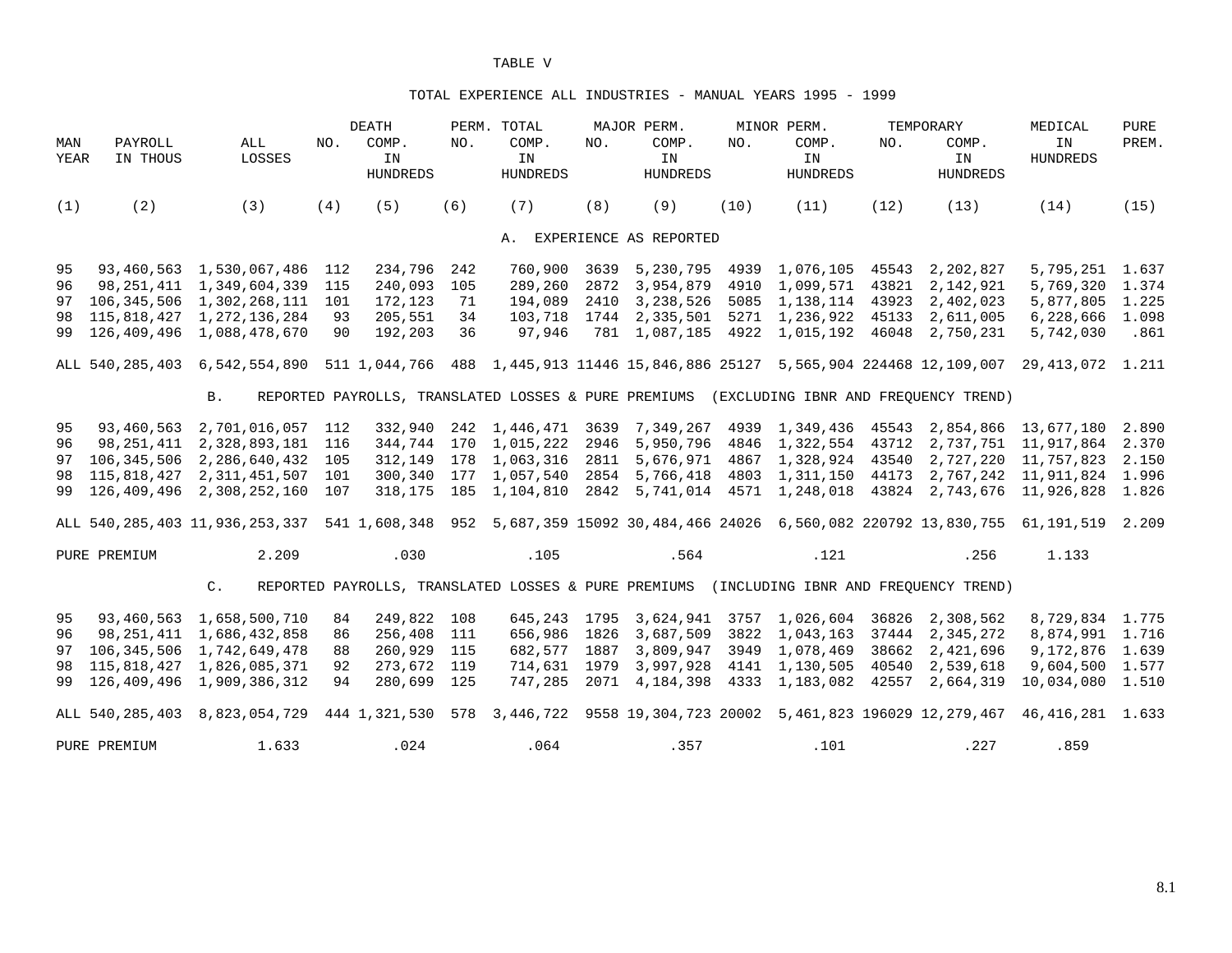#### TOTAL EXPERIENCE MANUFACTURE AND UTILITIES - MANUAL YEARS 1995 - 1999

|             |                     |                               |     | <b>DEATH</b>                                         |     | PERM. TOTAL                    |      | MAJOR PERM.                    |      | MINOR PERM.                              |       | TEMPORARY               | MEDICAL               | <b>PURE</b> |
|-------------|---------------------|-------------------------------|-----|------------------------------------------------------|-----|--------------------------------|------|--------------------------------|------|------------------------------------------|-------|-------------------------|-----------------------|-------------|
| MAN<br>YEAR | PAYROLL<br>IN THOUS | ALL<br>LOSSES                 | NO. | COMP.<br>IN<br><b>HUNDREDS</b>                       | NO. | COMP.<br>IN<br><b>HUNDREDS</b> | NO.  | COMP.<br>IN<br><b>HUNDREDS</b> | NO.  | COMP.<br>IN<br><b>HUNDREDS</b>           | NO.   | COMP.<br>IN<br>HUNDREDS | IN<br><b>HUNDREDS</b> | PREM.       |
| (1)         | (2)                 | (3)                           | (4) | (5)                                                  | (6) | (7)                            | (8)  | (9)                            | (10) | (11)                                     | (12)  | (13)                    | (14)                  | (15)        |
|             |                     |                               |     |                                                      |     |                                |      | A. EXPERIENCE AS REPORTED      |      |                                          |       |                         |                       |             |
| 95          | 15, 214, 734        | 430, 442, 037                 | 19  | 52,651                                               | 63  | 199,688                        | 992  | 1,440,873                      | 1367 | 304,583 13844                            |       | 686,629                 | 1,619,997             | 2.829       |
| 96          | 15,877,011          | 354,407,990                   | 22  | 46,012                                               | 27  | 70,354                         | 699  | 949,120                        | 1228 | 277,226 12498                            |       | 636,377                 | 1,564,992             | 2.232       |
| 97          | 17,061,134          | 340,709,825                   | 13  | 26,528                                               | 14  | 33,830                         | 598  | 810,330 1307                   |      | 270,618 12737                            |       | 692,659                 | 1,573,134 1.997       |             |
| 98          | 17,579,099          | 316,685,183                   | 14  | 31,841                                               | 11  | 29,228                         | 383  | 504,741                        | 1404 | 318,806 12440                            |       | 729,954                 | 1,552,282 1.801       |             |
| 99          | 18,639,039          | 269, 284, 676                 | 10  | 20,617                                               | 8   | 21,970                         | 177  | 237,730 1253                   |      | 253,011 12203                            |       | 715,788                 | 1,443,730 1.445       |             |
| ALL         |                     | 84, 371, 017 1, 711, 529, 711 | 78  | 177,649 123                                          |     | 355,070                        | 2849 |                                |      | 3,942,794 6559 1,424,244 63722 3,461,407 |       |                         | 7,754,135             | 2.029       |
|             |                     | <b>B</b> .                    |     | REPORTED PAYROLLS, TRANSLATED LOSSES & PURE PREMIUMS |     |                                |      |                                |      | (EXCLUDING IBNR AND FREOUENCY TREND)     |       |                         |                       |             |
| 95          | 15, 214, 734        | 740,846,141                   | 19  | 74,659                                               | 63  | 379,606                        | 992  | 2,024,427 1367                 |      | 381,946 13844                            |       | 889,871                 | 3,657,952             | 4.869       |
| 96          | 15,877,011          | 602,611,349                   | 22  | 66,116                                               | 43  | 245,766                        | 723  | 1,445,186                      | 1217 | 334,705 12460                            |       | 809,486                 | 3,124,854             | 3.795       |
| 97          | 17,061,134          | 586,290,193                   | 14  | 49,400                                               | 42  | 247,285                        | 715  | 1,438,405                      | 1263 | 323,805                                  | 12610 | 779,597                 | 3,024,409             | 3.436       |
| 98          | 17,579,099          | 558,764,985                   | 16  | 48,778                                               | 45  | 257,622                        |      | 705 1,395,266                  | 1277 | 338,126                                  | 12164 | 765,509                 | 2,782,350             | 3.179       |
| 99          | 18,639,039          | 564, 135, 912                 | 14  | 39,352                                               | 46  | 270,828                        | 723  | 1,424,638                      | 1177 | 314,757                                  | 11599 | 709,664                 | 2,882,119             | 3.027       |
| ALL         | 84,371,017          | 3,052,648,580                 | 85  | 278,305                                              |     | 239 1,401,107                  |      |                                |      | 3858 7,727,922 6301 1,693,339 62677      |       |                         | 3,954,127 15,471,684  | 3.618       |
|             | PURE PREMIUM        | 3.618                         |     | .033                                                 |     | .166                           |      | .916                           |      | .201                                     |       | .469                    | 1.834                 |             |
|             |                     | $C$ .                         |     | REPORTED PAYROLLS, TRANSLATED LOSSES & PURE PREMIUMS |     |                                |      |                                |      | (INCLUDING IBNR AND FREQUENCY TREND)     |       |                         |                       |             |
| 95          | 15, 214, 734        | 464,493,295                   | 14  | 56,021                                               | 28  | 169,335                        | 489  | 998,525                        | 1040 | 290,572 11195                            |       | 719,587                 | 2,410,894             | 3.053       |
| 96          | 15,877,011          | 442,547,626                   | 16  | 49,219                                               | 28  | 159,040                        | 448  | 895,502                        | 960  | 264,099                                  | 10672 | 693,360                 | 2,364,255             | 2.787       |
| 97          | 17,061,134          | 451,794,104                   | 12  | 41,822                                               | 27  | 158,763                        | 480  | 965,086                        | 1026 | 263,174                                  | 11193 | 691,946                 | 2,397,151             | 2.648       |
| 98          | 17,579,099          | 448,102,010                   | 15  | 45,225                                               | 30  | 174,043                        | 489  | 967,006                        | 1103 | 292,030                                  | 11157 | 702,106                 | 2,300,610             | 2.549       |
| 99          | 18,639,039          | 470,201,104                   | 13  | 36,969                                               | 31  | 183,073                        | 526  | 1,036,598                      | 1117 | 298,795                                  | 11257 | 688,700                 | 2,457,875             | 2.523       |
| ALL         | 84,371,017          | 2, 277, 138, 139              | 70  | 229,256                                              | 144 | 844,254                        |      | 2432 4,862,717                 |      | 5246 1,408,670 55474                     |       | 3,495,699               | 11,930,785            | 2.699       |
|             | PURE PREMIUM        | 2.699                         |     | .027                                                 |     | .100                           |      | .576                           |      | .167                                     |       | .414                    | 1.414                 |             |

8.2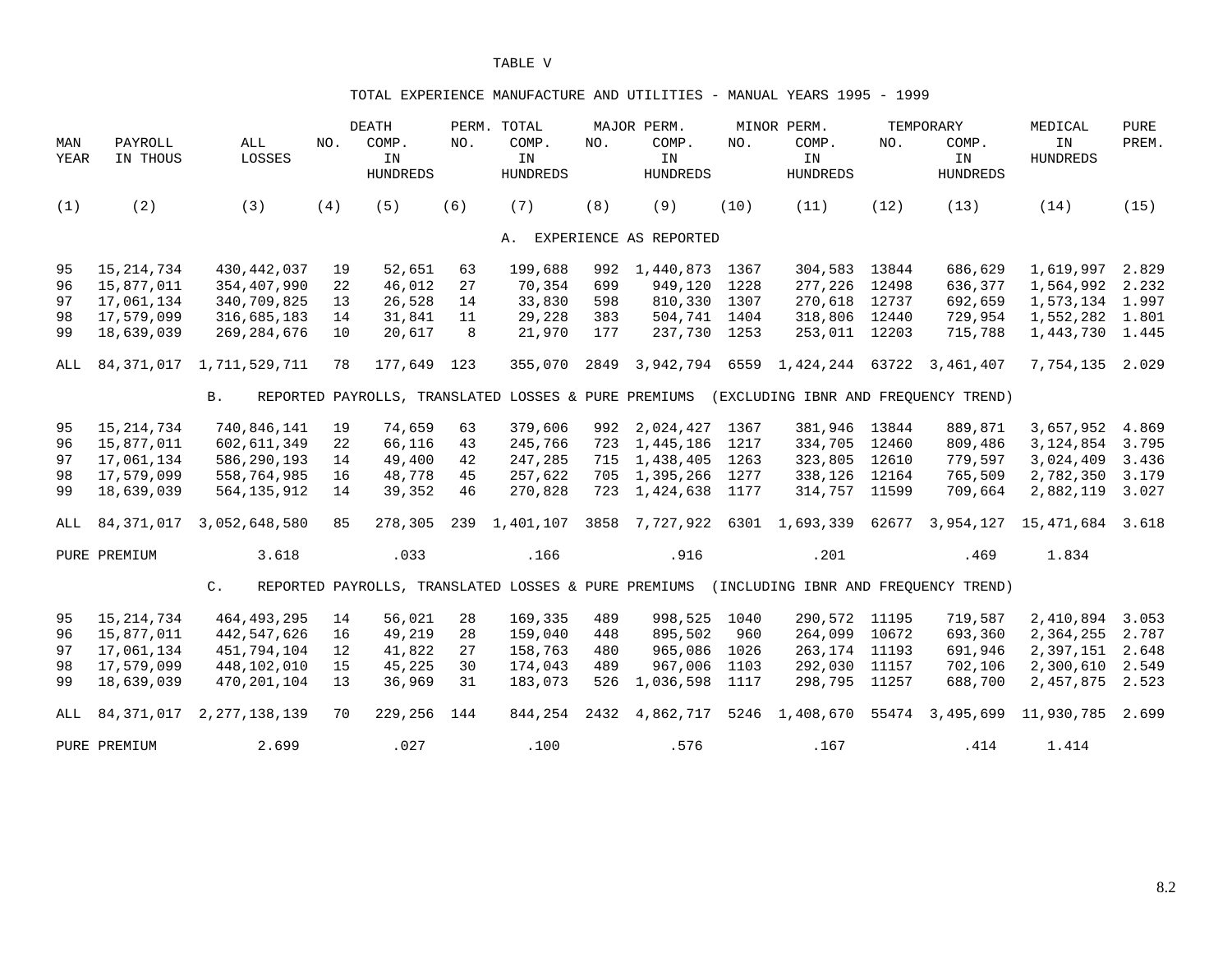### TOTAL EXPERIENCE CONTRACTING AND QUARRYING - MANUAL YEARS 1995 - 1999

|             |                     |                          |     | DEATH                                                |     | PERM. TOTAL                    |     | MAJOR PERM.                    |      | MINOR PERM.                          |       | TEMPORARY                      | MEDICAL                        | <b>PURE</b> |
|-------------|---------------------|--------------------------|-----|------------------------------------------------------|-----|--------------------------------|-----|--------------------------------|------|--------------------------------------|-------|--------------------------------|--------------------------------|-------------|
| MAN<br>YEAR | PAYROLL<br>IN THOUS | $\mathtt{ALL}$<br>LOSSES | NO. | COMP.<br>IN<br><b>HUNDREDS</b>                       | NO. | COMP.<br>IN<br><b>HUNDREDS</b> | NO. | COMP.<br>IN<br><b>HUNDREDS</b> | NO.  | COMP.<br>IN<br><b>HUNDREDS</b>       | NO.   | COMP.<br>IN<br><b>HUNDREDS</b> | IN<br><b>HUNDREDS</b>          | PREM.       |
| (1)         | (2)                 | (3)                      | (4) | (5)                                                  | (6) | (7)                            | (8) | (9)                            | (10) | (11)                                 | (12)  | (13)                           | (14)                           | (15)        |
|             |                     |                          |     |                                                      |     |                                |     | A. EXPERIENCE AS REPORTED      |      |                                      |       |                                |                                |             |
| 95          | 4,657,063           | 283, 977, 984            | 28  | 66,341                                               | 50  | 186,637                        | 740 | 1,162,667                      | 642  | 134,402                              | 5456  | 300,536                        | 989,197                        | 6.098       |
| 96          | 5,064,457           | 256,585,337              | 28  | 89,877                                               | 21  | 65,466                         | 637 | 941,837                        | 699  | 159,916                              | 5802  | 325,585                        | 983,172                        | 5.066       |
| 97          | 5,441,050           | 247,641,484              | 34  | 59,763                                               | 21  | 59,149                         | 513 | 757,197                        | 717  | 171,310                              | 5810  | 384,922                        | 1,044,074                      | 4.551       |
| 98          | 5,962,431           | 237,836,788              | 21  | 52,370                                               | 8   | 32,562                         | 392 | 560,923                        | 718  | 188,951                              | 6246  | 428,745                        | 1,114,817                      | 3.989       |
| 99          | 6,790,668           | 213,749,824              | 25  | 63,258                                               | 11  | 34,370                         | 212 | 307,768                        | 740  | 174,958                              | 6523  | 486,629                        | 1,070,515                      | 3.148       |
| ALL         | 27,915,669          | 1,239,791,417            | 136 | 331,609                                              | 111 | 378,184                        |     | 2494 3,730,392                 | 3516 | 829,537                              | 29837 | 1,926,417                      | 5,201,775                      | 4.441       |
|             |                     | <b>B</b> .               |     | REPORTED PAYROLLS, TRANSLATED LOSSES & PURE PREMIUMS |     |                                |     |                                |      | (EXCLUDING IBNR AND FREOUENCY TREND) |       |                                |                                |             |
| 95          | 4,657,063           | 546,037,555              | 28  | 94,071                                               | 50  | 354,796                        |     | 740 1,633,547                  | 642  | 168,540                              | 5456  | 389,495                        | 2,819,926 11.725               |             |
| 96          | 5,064,457           | 469,627,067              | 28  | 128,904                                              | 35  | 233,969                        | 632 | 1,375,524                      | 695  | 197,127                              | 5792  | 418,283                        | 2,342,464                      | 9.273       |
| 97          | 5,441,050           | 461,725,476              | 35  | 106,468                                              | 40  | 256,029                        |     | 544 1,225,502                  | 696  | 210,211                              | 5769  | 440,801                        | 2,378,243                      | 8.486       |
| 98          | 5,962,431           | 454, 375, 941            | 22  | 75,012                                               | 33  | 229,516                        |     | 509 1, 161, 735                | 676  | 216,068                              | 6120  | 458,836                        | 2,402,592                      | 7.621       |
| 99          | 6,790,668           | 473, 404, 245            | 28  | 100,376                                              | 34  | 235,313                        |     | 478 1, 141, 267                | 691  | 227,671                              | 6229  | 491,109                        | 2,538,308                      | 6.971       |
| ALL         | 27,915,669          | 2,405,170,284 141        |     |                                                      |     | 504,831 192 1,309,623          |     | 2903 6,537,575                 |      | 3400 1,019,617                       |       |                                | 29366 2, 198, 524 12, 481, 533 | 8.616       |
|             | PURE PREMIUM        | 8.616                    |     | .181                                                 |     | .469                           |     | 2.342                          |      | .365                                 |       | .788                           | 4.471                          |             |
|             |                     | $C_{\bullet}$            |     | REPORTED PAYROLLS, TRANSLATED LOSSES & PURE PREMIUMS |     |                                |     |                                |      | (INCLUDING IBNR AND FREOUENCY TREND) |       |                                |                                |             |
| 95          | 4,657,063           | 310,006,595              | 21  | 70,587                                               | 22  | 158,268                        | 365 | 805,728                        | 488  | 128,219                              | 4412  | 314,961                        | 1,622,302                      | 6.657       |
| 96          | 5,064,457           | 326, 341, 522            | 21  | 95,750                                               | 23  | 151,417                        | 392 | 852,449                        | 548  | 155,491                              | 4961  | 358,311                        | 1,649,996                      | 6.444       |
| 97          | 5,441,050           | 341, 484, 328            | 29  | 88,304                                               | 26  | 164,328                        | 365 | 822,796                        | 565  | 170,626                              | 5122  | 391,394                        | 1,777,396                      | 6.276       |
| 98          | 5,962,431           | 349, 345, 299            | 20  | 67,903                                               | 22  | 155,013                        | 353 | 805,862                        | 583  | 186,326                              | 5617  | 421,070                        | 1,857,279                      | 5.859       |
| 99          | 6,790,668           | 381, 485, 113            | 24  | 86,473                                               | 23  | 158,998                        | 349 | 833,893                        | 654  | 215,605                              | 6052  | 477,137                        | 2,042,746                      | 5.618       |
| ALL         | 27,915,669          | 1,708,662,857            | 115 | 409,017                                              | 116 | 788,024                        |     | 1824 4, 120, 728               | 2838 | 856,267                              |       | 26164 1,962,873                | 8,949,719                      | 6.121       |
|             | PURE PREMIUM        | 6.121                    |     | .147                                                 |     | .282                           |     | 1.476                          |      | .307                                 |       | .703                           | 3.206                          |             |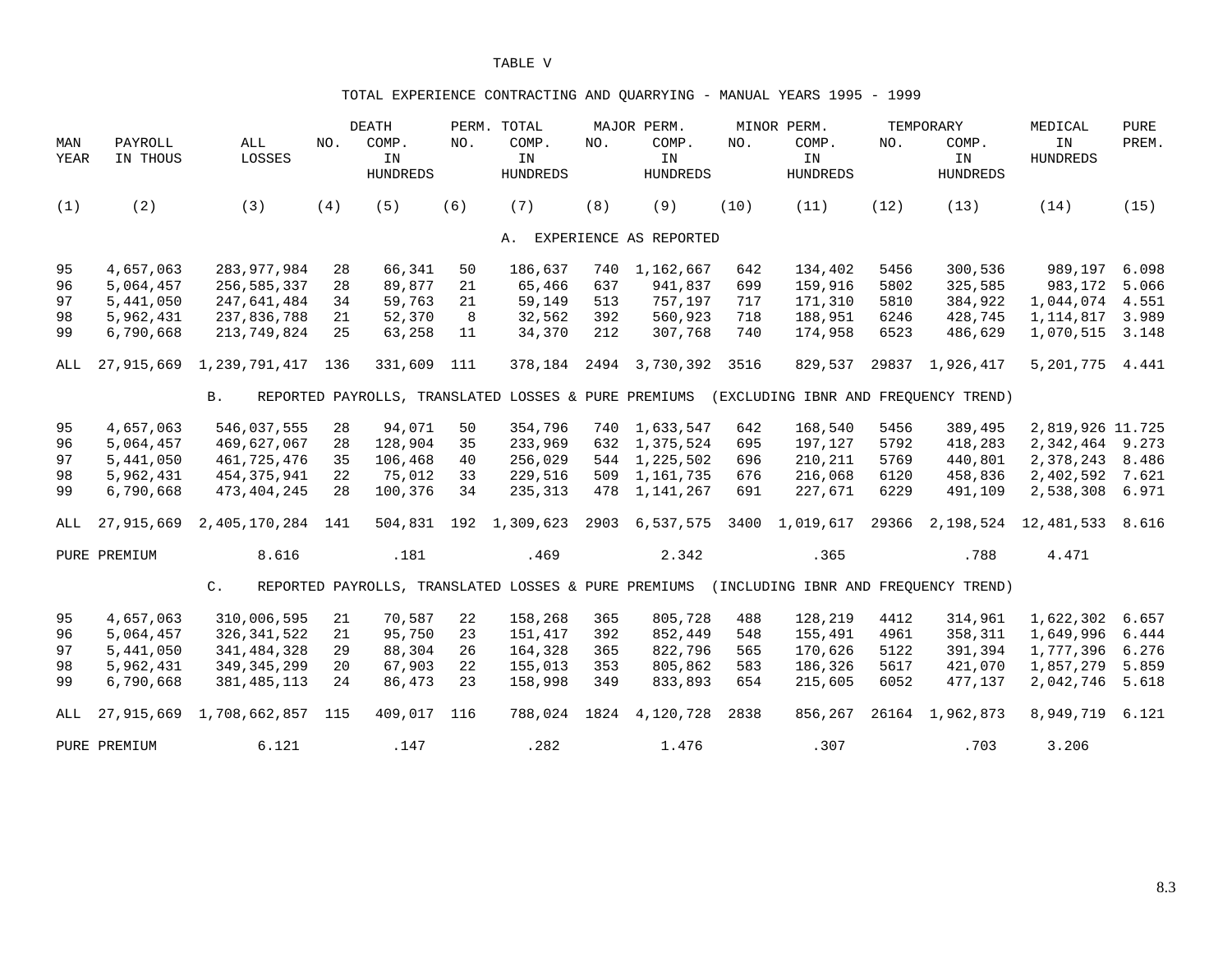#### TOTAL EXPERIENCE OTHER INDUSTRIES - MANUAL YEARS 1995 - 1999

|             |                     |                                   |     | <b>DEATH</b>                   |     | PERM. TOTAL                                          |      | MAJOR PERM.                    |      | MINOR PERM.                    |       | TEMPORARY                                        | MEDICAL                                                           | PURE  |
|-------------|---------------------|-----------------------------------|-----|--------------------------------|-----|------------------------------------------------------|------|--------------------------------|------|--------------------------------|-------|--------------------------------------------------|-------------------------------------------------------------------|-------|
| MAN<br>YEAR | PAYROLL<br>IN THOUS | ALL<br>LOSSES                     | NO. | COMP.<br>IN<br><b>HUNDREDS</b> | NO. | COMP.<br>IN<br><b>HUNDREDS</b>                       | NO.  | COMP.<br>IN<br><b>HUNDREDS</b> | NO.  | COMP.<br>IN<br><b>HUNDREDS</b> | NO.   | COMP.<br>IN<br><b>HUNDREDS</b>                   | IN<br><b>HUNDREDS</b>                                             | PREM. |
| (1)         | (2)                 | (3)                               | (4) | (5)                            | (6) | (7)                                                  | (8)  | (9)                            | (10) | (11)                           | (12)  | (13)                                             | (14)                                                              | (15)  |
|             |                     |                                   |     |                                |     |                                                      |      | A. EXPERIENCE AS REPORTED      |      |                                |       |                                                  |                                                                   |       |
| 95          | 73,588,766          | 815,647,465                       | 65  | 115,804                        | 129 | 374,576 1907                                         |      | 2,627,255                      | 2930 | 637,121                        |       | 26243 1, 215, 663                                | 3,186,057                                                         | 1.108 |
| 96          | 77,309,943          | 738,611,012                       | 65  | 104,205                        | 57  | 153,440                                              | 1536 | 2,063,922                      | 2983 | 662,429                        |       | 25521 1,180,959                                  | 3, 221, 156                                                       | .955  |
| 97          | 83,843,322          | 713,916,802                       | 54  | 85,833                         | 36  | 101,110                                              | 1299 | 1,671,000                      | 3061 | 696,186                        |       | 25376 1,324,442                                  | 3,260,597                                                         | .851  |
| 98          | 92,276,897          | 717,614,313                       | 58  | 121,340                        | 15  | 41,928                                               | 969  | 1,269,837                      | 3149 | 729,165                        |       | 26447 1,452,306                                  | 3,561,567                                                         | .778  |
| 99          | 100,979,789         | 605, 444, 170                     | 55  | 108,328                        | 17  | 41,605                                               | 392  | 541,687                        | 2929 |                                |       | 587, 222 27322 1, 547, 814                       | 3,227,786                                                         | .600  |
|             |                     | ALL 427,998,717 3,591,233,762     | 297 | 535,510                        | 254 | 712,659                                              | 6103 |                                |      |                                |       |                                                  | 8, 173, 701 15052 3, 312, 123 130909 6, 721, 184 16, 457, 163     | .839  |
|             |                     | <b>B</b> .                        |     |                                |     | REPORTED PAYROLLS, TRANSLATED LOSSES & PURE PREMIUMS |      |                                |      |                                |       | (EXCLUDING IBNR AND FREOUENCY TREND)             |                                                                   |       |
| 95          |                     | 73, 588, 766 1, 414, 132, 361     | 65  | 164,210                        | 129 | 712,069 1907                                         |      | 3,691,293                      | 2930 | 798,949                        |       | 26243 1,575,500                                  | 7,199,303 1.922                                                   |       |
| 96          |                     | 77,309,943 1,256,654,765          | 66  | 149,724                        | 92  | 535,488 1591                                         |      | 3,130,086                      | 2934 | 790,722                        |       | 25460 1,509,982                                  | 6,450,545 1.625                                                   |       |
| 97          |                     | 83,843,322 1,238,624,763          | 56  | 156,281                        | 96  | 560,002 1552                                         |      | 3,013,064                      | 2908 | 794,908                        |       | 25161 1,506,822                                  | 6, 355, 171 1.477                                                 |       |
| 98          |                     | 92, 276, 897 1, 298, 310, 581     | 63  | 176,550                        | 99  |                                                      |      | 570,402 1640 3,209,417         | 2850 | 756,957                        |       | 25889 1,542,898                                  | 6,726,882 1.407                                                   |       |
| 99          |                     | 100,979,789 1,270,712,003         | 65  | 178,447                        | 105 | 598,669                                              |      | 1641 3,175,110                 | 2703 | 705,589                        |       | 25996 1,542,903                                  | 6,506,402 1.258                                                   |       |
|             |                     | ALL 427,998,717 6,478,434,473 315 |     |                                |     | 825,212 521 2,976,630                                |      |                                |      |                                |       |                                                  | 8331 16,218,970 14325 3,847,125 128749 7,678,105 33,238,303 1.514 |       |
|             | PURE PREMIUM        | 1.514                             |     | .019                           |     | .070                                                 |      | .379                           |      | .090                           |       | .179                                             | .777                                                              |       |
|             |                     | $\mathsf{C}$ .                    |     |                                |     | REPORTED PAYROLLS, TRANSLATED LOSSES & PURE PREMIUMS |      |                                |      |                                |       | (INCLUDING IBNR AND FREQUENCY TREND)             |                                                                   |       |
| 95          | 73,588,766          | 884,000,820                       | 49  | 123,215                        | 58  | 317,640                                              |      | 941 1,820,688                  | 2229 | 607,813                        |       | 21219 1,274,014                                  | 4,696,638 1.201                                                   |       |
| 96          | 77,309,943          | 917,543,710                       | 49  | 111,439                        | 60  | 346,528                                              |      | 986 1,939,557                  | 2314 | 623,572                        |       | 21811 1,293,601                                  | 4,860,740 1.187                                                   |       |
| 97          | 83,843,322          | 949, 371, 046                     | 47  | 130,802                        | 62  | 359,486                                              |      | 1042 2,022,066                 | 2358 | 644,670                        |       | 22347 1,338,357                                  | 4,998,330 1.132                                                   |       |
| 98          | 92,276,897          | 1,028,638,062                     | 57  | 160,545                        | 67  | 385,575                                              |      | 1137 2,225,059                 | 2455 | 652,149                        | 23766 | 1,416,442                                        | 5, 446, 612 1.115                                                 |       |
| 99          |                     | 100,979,789 1,057,700,095         | 57  | 157,257                        | 71  |                                                      |      | 405, 214 1196 2, 313, 907      | 2562 | 668,682                        |       | 25248 1,498,482                                  | 5,533,459 1.047                                                   |       |
|             | ALL 427,998,717     | 4,837,253,733                     | 259 | 683,258                        |     | 318 1,814,443                                        |      |                                |      |                                |       | 5302 10,321,277 11918 3,196,886 114391 6,820,896 | 25,535,779 1.130                                                  |       |
|             | PURE PREMIUM        | 1.130                             |     | .016                           |     | .042                                                 |      | .241                           |      | .075                           |       | .159                                             | .597                                                              |       |

8.4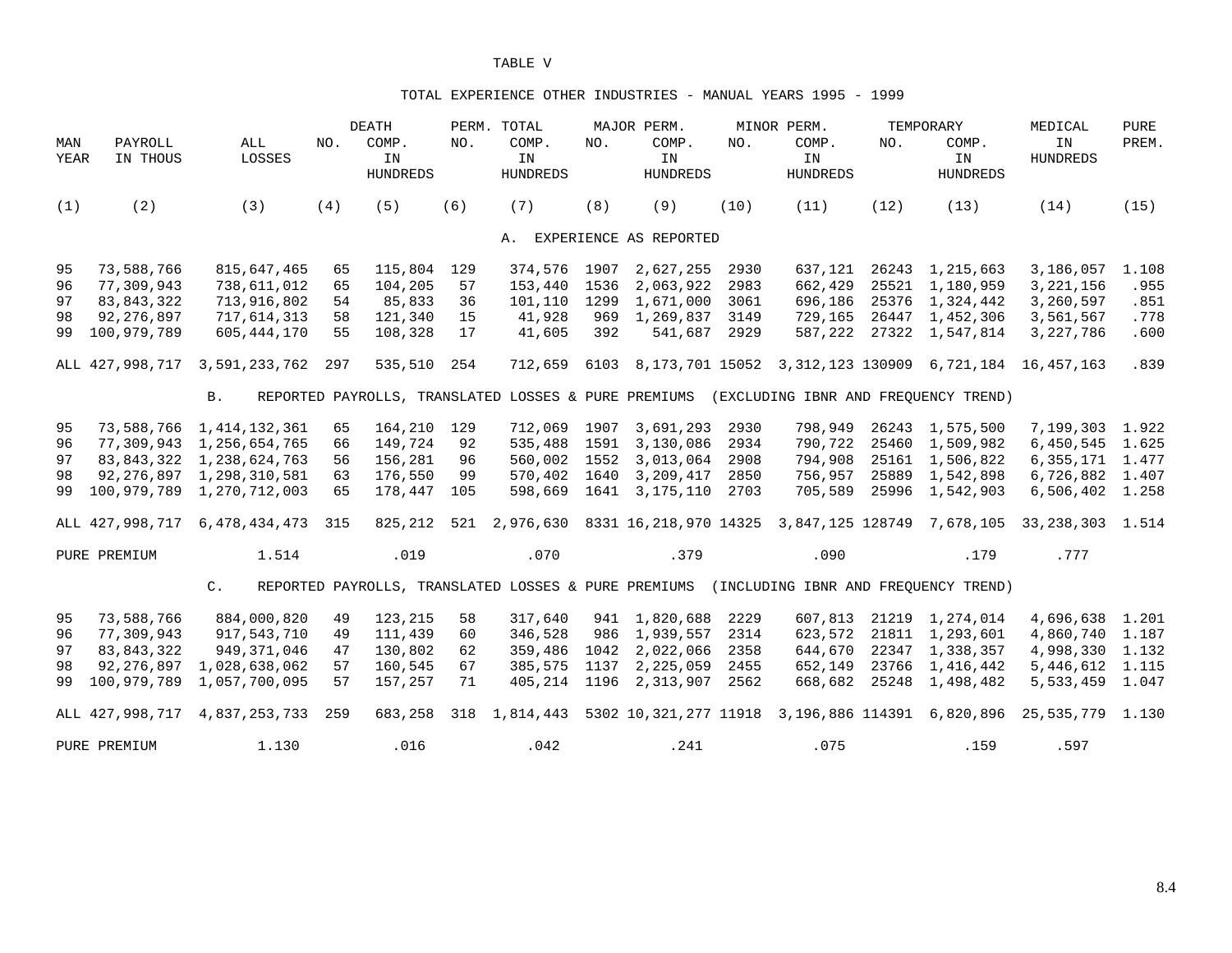#### TOTAL MEDICAL EXPERIENCE ALL INDUSTRIES - MANUAL YEARS 1995 - 1999

|             |                     |                                        |     | <b>DEATH</b>                                         |     | PERM. TOTAL                    |      | MAJOR PERM.                                                             |      | MINOR PERM.                    |       | TEMPORARY                                                                | MEDICAL                    | <b>PURE</b> |
|-------------|---------------------|----------------------------------------|-----|------------------------------------------------------|-----|--------------------------------|------|-------------------------------------------------------------------------|------|--------------------------------|-------|--------------------------------------------------------------------------|----------------------------|-------------|
| MAN<br>YEAR | PAYROLL<br>IN THOUS | ALL<br>LOSSES                          | NO. | COMP.<br>IN<br><b>HUNDREDS</b>                       | NO. | COMP.<br>IN<br><b>HUNDREDS</b> | NO.  | COMP.<br>IN<br><b>HUNDREDS</b>                                          | NO.  | COMP.<br>IN<br><b>HUNDREDS</b> | NO.   | COMP.<br>IN<br><b>HUNDREDS</b>                                           | ONLY IN<br><b>HUNDREDS</b> | PREM.       |
| (1)         | (2)                 | (3)                                    | (4) | (5)                                                  | (6) | (7)                            | (8)  | (9)                                                                     | (10) | (11)                           | (12)  | (13)                                                                     | (14)                       | (15)        |
|             |                     |                                        |     |                                                      |     |                                |      | A. EXPERIENCE AS REPORTED                                               |      |                                |       |                                                                          |                            |             |
| 95          | 93,460,563          | 579, 525, 144 112                      |     | 26,184                                               | 242 | 285,978                        |      | 3639 1,697,683                                                          | 4939 | 704,231                        |       | 45543 2,046,912                                                          | 1,034,265                  | .620        |
| 96          | 98,251,411          | 576,931,997                            | 115 | 76,411                                               | 105 | 272,397                        |      | 2872 1,378,317                                                          | 4910 | 815,367                        | 43821 | 2,138,512                                                                | 1,088,317                  | .587        |
| 97          | 106,345,506         | 587,780,467                            | 101 | 30,752                                               | 71  | 309,737                        | 2410 | 1,229,153                                                               | 5085 | 859,394                        | 43923 | 2,294,010                                                                | 1,154,759                  | .553        |
| 98          | 115,818,427         | 622,866,573                            | 93  | 10,709                                               | 34  | 288,145                        |      | 1744 1,013,448                                                          |      | 5271 1,077,329                 | 45133 | 2,613,512                                                                | 1,225,524                  | .538        |
| 99          | 126,409,496         | 574,203,030                            | 90  | 51,519                                               | 36  | 230,603                        | 781  | 480,395                                                                 | 4922 | 818,925                        | 46048 | 2,905,897                                                                | 1,254,691                  | .454        |
|             |                     | ALL 540, 285, 403 2, 941, 307, 211 511 |     |                                                      |     |                                |      | 195,575 488 1,386,860 11446 5,798,996 25127 4,275,246 224468 11,998,843 |      |                                |       |                                                                          | 5,757,556                  | .544        |
|             |                     | <b>B.</b>                              |     | REPORTED PAYROLLS, TRANSLATED LOSSES & PURE PREMIUMS |     |                                |      |                                                                         |      |                                |       | (EXCLUDING IBNR AND FREOUENCY TREND)                                     |                            |             |
| 95          |                     | 93,460,563 1,367,718,038 112           |     |                                                      |     | 151,474 242 1,529,694          |      | 3639 6,142,216 4939 1,254,235                                           |      |                                |       | 45543 3,410,156                                                          | 1, 189, 404 1.463          |             |
| 96          | 98,251,411          | 1, 191, 786, 384 116                   |     | 156,845                                              |     | 170 1,074,808                  | 2946 | 4,973,496                                                               |      | 4846 1,230,643                 | 43712 | 3,274,040                                                                | 1,208,032                  | 1.213       |
| 97          | 106,345,506         | 1,175,782,339 105                      |     |                                                      |     | 141,947 178 1,125,265          |      | 2811 4,744,216 4867 1,235,660                                           |      |                                |       | 43540 3,261,287                                                          | 1,249,449                  | 1.106       |
| 98          |                     | 115,818,427 1,191,182,350 101          |     |                                                      |     | 136,539 177 1,118,902          |      | 2854 4,817,131 4803 1,219,115 44173 3,308,825                           |      |                                |       |                                                                          | 1,311,310 1.028            |             |
| 99          |                     | 126,409,496 1,192,682,843 107          |     |                                                      |     | 144,719 185 1,169,492          |      | 2842 4,797,771 4571 1,160,709                                           |      |                                | 43824 | 3,281,507                                                                | 1,372,632                  | .944        |
|             |                     | ALL 540, 285, 403 6, 119, 151, 954 541 |     |                                                      |     |                                |      |                                                                         |      |                                |       | 731,524 952 6,018,161 15092 25,474,830 24026 6,100,362 220792 16,535,815 | 6,330,827 1.133            |             |
|             | PURE PREMIUM        | 1.133                                  |     | .014                                                 |     | .111                           |      | .472                                                                    |      | .113                           |       | .306                                                                     | .117                       |             |
|             |                     | $C_{\bullet}$                          |     | REPORTED PAYROLLS, TRANSLATED LOSSES & PURE PREMIUMS |     |                                |      |                                                                         |      |                                |       | (INCLUDING IBNR AND FREOUENCY TREND)                                     |                            |             |
| 95          | 93,460,563          | 872,983,363                            | 84  | 113,612 108                                          |     | 682,629 1796                   |      | 3,032,061 3761                                                          |      | 954,937                        |       | 36822 2,757,191                                                          | 1,189,404                  | .934        |
| 96          | 98,251,411          | 887, 358, 868                          | 86  | 116,309                                              | 111 | 695,388                        |      | 1824 3,078,324 3819                                                     |      | 969,795                        |       | 37403 2,801,634                                                          | 1,212,139                  | .903        |
| 97          | 106,345,506         | 916, 917, 981                          | 86  | 115,968                                              | 115 | 721,686                        | 1883 | 3,177,402 3941                                                          |      | 1,000,451                      | 38631 | 2,893,603                                                                | 1,260,069                  | .862        |
| 98          | 115,818,427         | 959,671,671                            | 89  | 120,195 119                                          |     | 752,025 1969                   |      | 3, 325, 300 4115                                                        |      | 1,044,264                      | 40356 | 3,022,904                                                                | 1,332,029                  | .829        |
| 99          | 126,409,496         | 1,000,518,513                          | 89  | 121,017 123                                          |     | 775,049                        | 2036 | 3,438,805                                                               | 4253 |                                |       | 1,079,312 42215 3,161,543                                                | 1,429,459                  | .791        |
|             | ALL 540,285,403     | 4,637,450,396                          | 434 | 587,101 576                                          |     | 3,626,777                      |      |                                                                         |      |                                |       | 9508 16,051,892 19889 5,048,759 195427 14,636,875                        | 6,423,100                  | .858        |
|             | PURE PREMIUM        | .858                                   |     | .011                                                 |     | .067                           |      | .297                                                                    |      | .093                           |       | .271                                                                     | .119                       |             |

8.5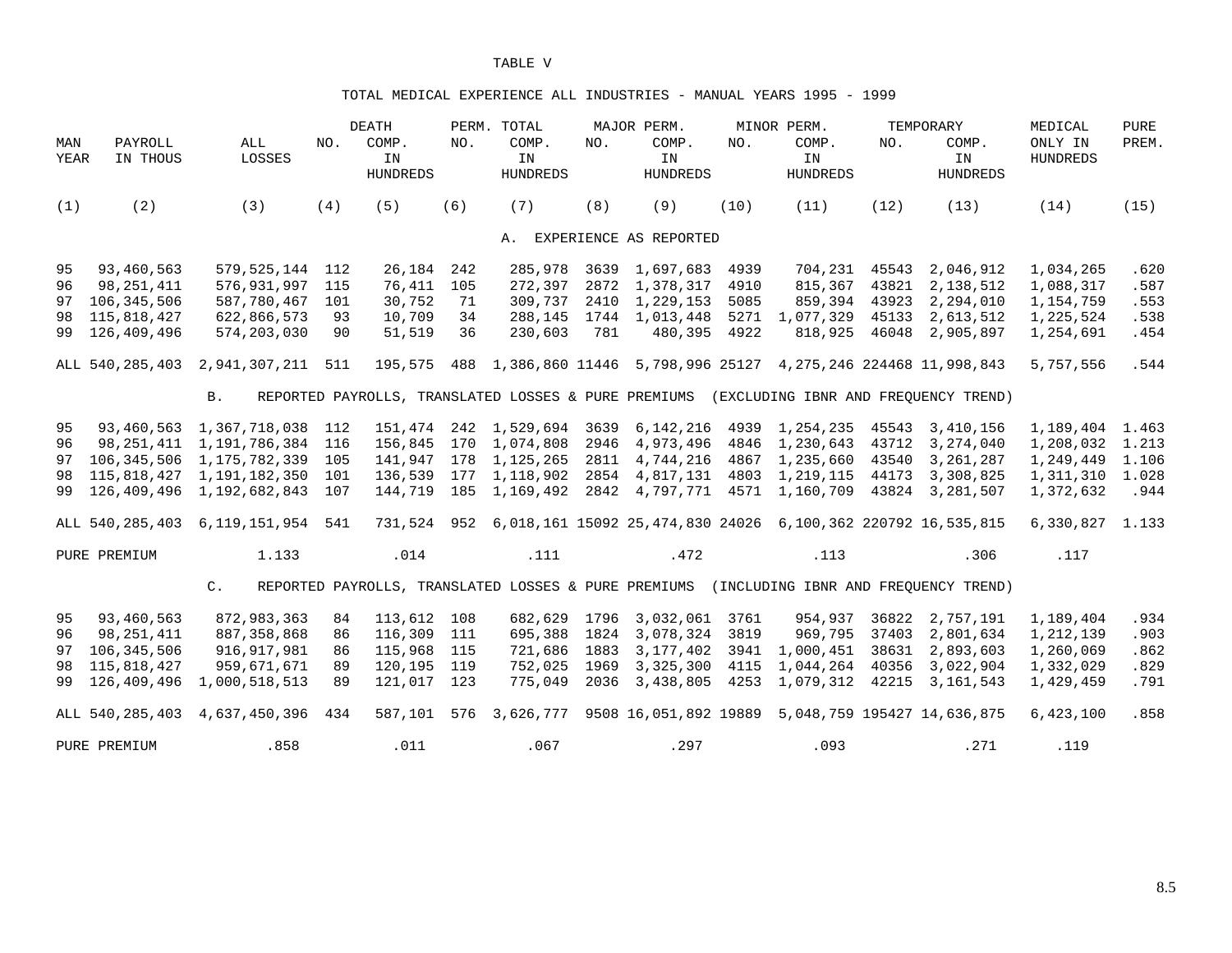#### TOTAL MEDICAL EXPERIENCE MANUFACTURE AND UTILITIES - MANUAL YEARS 1995 - 1999

|             |                     |                               |     | <b>DEATH</b>                   |     | PERM. TOTAL                                          |      | MAJOR PERM.                    |      | MINOR PERM.                          |       | TEMPORARY                      | MEDICAL                    | <b>PURE</b> |
|-------------|---------------------|-------------------------------|-----|--------------------------------|-----|------------------------------------------------------|------|--------------------------------|------|--------------------------------------|-------|--------------------------------|----------------------------|-------------|
| MAN<br>YEAR | PAYROLL<br>IN THOUS | ALL<br>LOSSES                 | NO. | COMP.<br>IN<br><b>HUNDREDS</b> | NO. | COMP.<br>IN<br><b>HUNDREDS</b>                       | NO.  | COMP.<br>IN<br><b>HUNDREDS</b> | NO.  | COMP.<br>IN<br><b>HUNDREDS</b>       | NO.   | COMP.<br>IN<br><b>HUNDREDS</b> | ONLY IN<br><b>HUNDREDS</b> | PREM.       |
| (1)         | (2)                 | (3)                           | (4) | (5)                            | (6) | (7)                                                  | (8)  | (9)                            | (10) | (11)                                 | (12)  | (13)                           | (14)                       | (15)        |
|             |                     |                               |     |                                |     |                                                      |      | A. EXPERIENCE AS REPORTED      |      |                                      |       |                                |                            |             |
| 95          | 15, 214, 734        | 161,999,744                   | 19  | 14,037                         | 63  | 56,500                                               | 992  | 424,493                        | 1367 | 189,904 13844                        |       | 630,176                        | 304,887                    | 1.065       |
| 96          | 15,877,011          | 156,499,221                   | 22  | 14,870                         | 27  | 80,570                                               | 699  | 319,991                        | 1228 | 184,642                              | 12498 | 637,172                        | 327,747                    | .986        |
| 97          | 17,061,134          | 157, 313, 401                 | 13  | 2,192                          | 14  | 27,370                                               | 598  | 327,445                        | 1307 | 199,150                              | 12737 | 669,731                        | 347,246                    | .922        |
| 98          | 17,579,099          | 155, 228, 175                 | 14  | 3,571                          | 11  | 34,301                                               | 383  | 181,617                        | 1404 | 231,412 12440                        |       | 732,877                        | 368,504                    | .883        |
| 99          | 18,639,039          | 144, 372, 959                 | 10  | 8,352                          | 8   | 23,244                                               | 177  | 104,849                        | 1253 | 193,343 12203                        |       | 752,825                        | 361,117                    | .775        |
| ALL         | 84,371,017          | 775,413,500                   | 78  | 43,022 123                     |     | 221,985                                              | 2849 | 1,358,395                      | 6559 |                                      |       | 998, 451 63722 3, 422, 781     | 1,709,501                  | .919        |
|             |                     | <b>B.</b>                     |     |                                |     | REPORTED PAYROLLS, TRANSLATED LOSSES & PURE PREMIUMS |      |                                |      | (EXCLUDING IBNR AND FREQUENCY TREND) |       |                                |                            |             |
| 95          | 15, 214, 734        | 365,795,200                   | 19  | 81,202                         | 63  | 302,221                                              |      | 992 1,535,816                  | 1367 | 338,220                              | 13844 | 1,049,875                      | 350,620                    | 2.404       |
| 96          | 15,877,011          | 312,485,406                   | 22  | 30,815                         | 43  | 304,804                                              | 723  | 1,171,997                      | 1217 | 282,329                              | 12460 | 971,109                        | 363,799                    | 1.968       |
| 97          | 17,061,134          | 302,440,912                   | 14  | 13,894                         | 42  | 164,044                                              | 715  | 1,231,580                      | 1263 | 294,200                              | 12610 | 944,970                        | 375,720 1.773              |             |
| 98          | 17,579,099          | 278, 234, 950                 | 16  | 31,550                         | 45  | 177,604                                              | 705  | 998,271                        | 1277 | 269,578                              | 12164 | 911,047                        | 394,299 1.583              |             |
| 99          | 18,639,039          | 288, 211, 890                 | 14  | 24,198                         | 46  | 205,524                                              | 723  | 1,134,263                      | 1177 | 279,968                              | 11599 | 843,104                        | 395,062 1.546              |             |
| ALL         |                     | 84, 371, 017 1, 547, 168, 358 | 85  | 181,659                        |     | 239 1, 154, 197                                      | 3858 | 6,071,927                      |      | 6301 1,464,295 62677                 |       | 4,720,105                      | 1,879,500 1.834            |             |
|             | PURE PREMIUM        | 1.834                         |     | .022                           |     | .137                                                 |      | .720                           |      | .174                                 |       | .559                           | .223                       |             |
|             |                     | $C$ .                         |     |                                |     | REPORTED PAYROLLS, TRANSLATED LOSSES & PURE PREMIUMS |      |                                |      | (INCLUDING IBNR AND FREQUENCY TREND) |       |                                |                            |             |
| 95          | 15, 214, 734        | 241,089,355                   | 14  | 60,905                         | 28  | 134,867                                              | 490  | 758,144                        | 1041 | 257,510                              | 11193 | 848,848                        | 350,620 1.585              |             |
| 96          | 15,877,011          | 236,400,549                   | 16  | 22,851                         | 28  | 197,203                                              | 448  | 725,445                        | 960  | 222,598                              | 10660 | 830,872                        | 365,036 1.489              |             |
| 97          | 17,061,134          | 239,656,104                   | 11  | 11,371                         | 27  | 105,311                                              | 479  | 824,308                        | 1024 | 238,584                              | 11183 | 838,074                        | 378,913 1.405              |             |
| 98          | 17,579,099          | 229,976,508                   | 14  | 27,759                         | 30  | 119,536                                              | 486  | 688,645                        | 1099 | 232,032                              | 11098 | 831,264                        | 400,529 1.308              |             |
| 99          | 18,639,039          | 245, 205, 178                 | 12  | 20,349                         | 31  | 136,860                                              | 517  | 811,019                        | 1098 | 261,092                              | 11161 | 811,314                        | 411, 417 1.316             |             |
| ALL         | 84, 371, 017        | 1,192,327,694                 | 67  | 143,235                        | 144 | 693,777                                              | 2420 | 3,807,561                      |      | 5222 1,211,816 55295                 |       | 4,160,372                      | 1,906,515 1.413            |             |
|             | PURE PREMIUM        | 1.413                         |     | .017                           |     | .082                                                 |      | .451                           |      | .144                                 |       | .493                           | .226                       |             |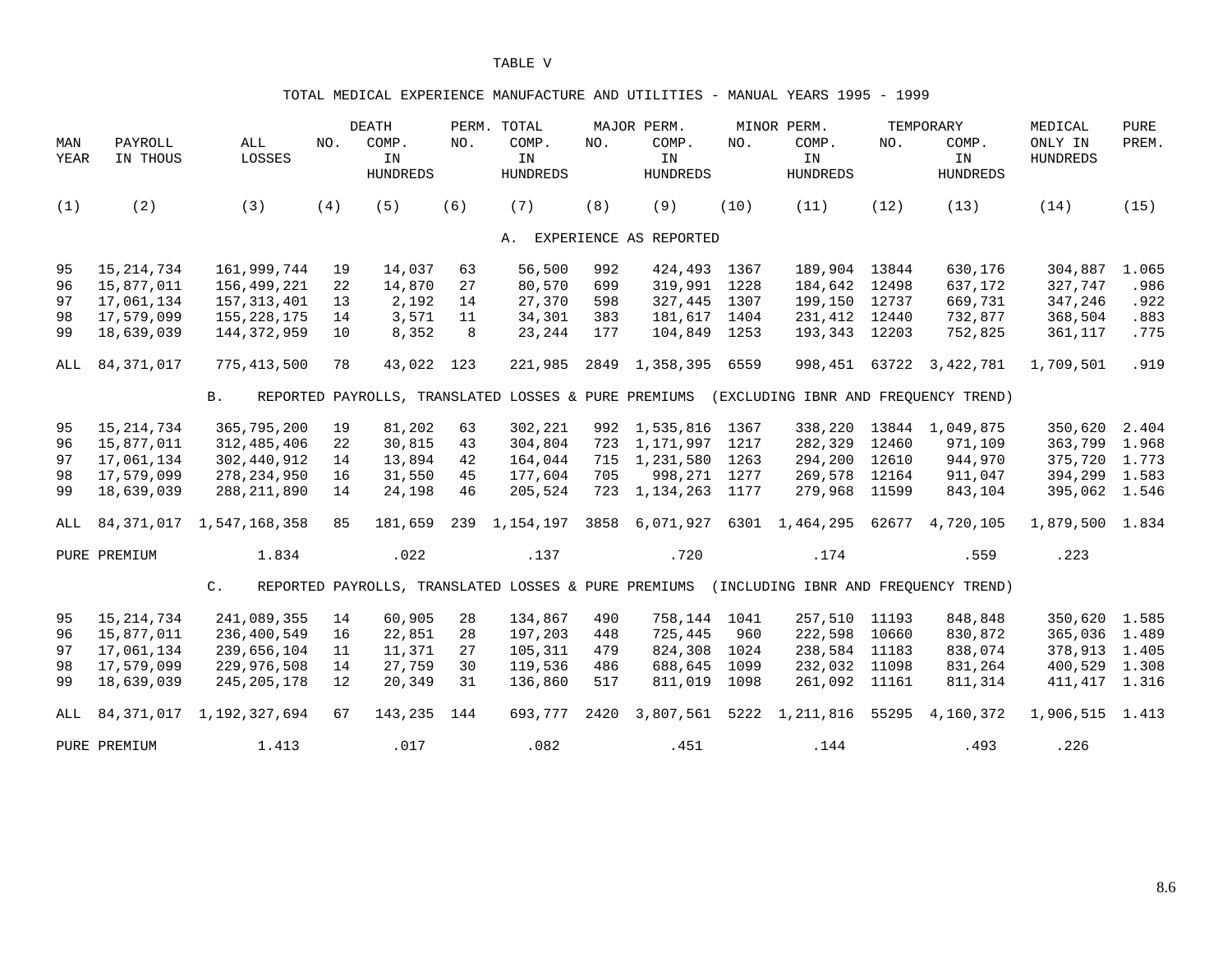### TOTAL MEDICAL EXPERIENCE CONTRACTING AND QUARRYING - MANUAL YEARS 1995 - 1999

|             |                     |                          |     | <b>DEATH</b>                   |     | PERM. TOTAL                                          |      | MAJOR PERM.                    |      | MINOR PERM.                    |       | TEMPORARY                            | MEDICAL                    | <b>PURE</b> |
|-------------|---------------------|--------------------------|-----|--------------------------------|-----|------------------------------------------------------|------|--------------------------------|------|--------------------------------|-------|--------------------------------------|----------------------------|-------------|
| MAN<br>YEAR | PAYROLL<br>IN THOUS | $\mathtt{ALL}$<br>LOSSES | NO. | COMP.<br>IN<br><b>HUNDREDS</b> | NO. | COMP.<br>IN<br><b>HUNDREDS</b>                       | NO.  | COMP.<br>IN<br><b>HUNDREDS</b> | NO.  | COMP.<br>IN<br><b>HUNDREDS</b> | NO.   | COMP.<br>IN<br><b>HUNDREDS</b>       | ONLY IN<br><b>HUNDREDS</b> | PREM.       |
| (1)         | (2)                 | (3)                      | (4) | (5)                            | (6) | (7)                                                  | (8)  | (9)                            | (10) | (11)                           | (12)  | (13)                                 | (14)                       | (15)        |
|             |                     |                          |     |                                |     |                                                      |      | A. EXPERIENCE AS REPORTED      |      |                                |       |                                      |                            |             |
| 95          | 4,657,063           | 98, 919, 735             | 28  | 8,200                          | 50  | 93,357                                               | 740  | 429,154                        | 642  | 103,228                        | 5456  | 248,152                              | 107,106                    | 2.124       |
| 96          | 5,064,457           | 98, 317, 162             | 28  | 13,118                         | 21  | 67,600                                               | 637  | 362,586                        | 699  | 142,321                        | 5802  | 288,656                              | 108,891                    | 1.941       |
| 97          | 5,441,050           | 104,407,386              | 34  | 20,783                         | 21  | 106,892                                              | 513  | 308,022                        | 717  | 151,063                        | 5810  | 339,419                              | 117,895 1.919              |             |
| 98          | 5,962,431           | 111,481,734              | 21  | 3,370                          | 8   | 142,902                                              | 392  | 267,840                        | 718  | 185,690                        | 6246  | 388,952                              | 126,064 1.870              |             |
| 99          | 6,790,668           | 107,051,481              | 25  | 12,823                         | 11  | 142,458                                              | 212  | 158,979                        | 740  | 159,667                        | 6523  | 468,046                              | 128,541 1.576              |             |
| ALL         | 27,915,669          | 520, 177, 498            | 136 | 58,294 111                     |     | 553,209                                              |      | 2494 1,526,581                 | 3516 | 741,969                        | 29837 | 1,733,225                            | 588,497 1.863              |             |
|             |                     | <b>B</b> .               |     |                                |     | REPORTED PAYROLLS, TRANSLATED LOSSES & PURE PREMIUMS |      |                                |      |                                |       | (EXCLUDING IBNR AND FREQUENCY TREND) |                            |             |
| 95          | 4,657,063           | 281,992,575              | 28  | 47,437                         | 50  | 499,365                                              | 740  | 1,552,681                      | 642  | 183,848                        | 5456  | 413,422                              | 123,172                    | 6.055       |
| 96          | 5,064,457           | 234, 246, 431            | 28  | 27,014                         | 35  | 268,782                                              | 632  | 1,263,122                      | 695  | 216,707                        | 5792  | 445,971                              | 120,869                    | 4.625       |
| 97          | 5,441,050           | 237,824,309              | 35  | 77,309                         | 40  | 348,462                                              | 544  | 1,110,826                      | 696  | 224,299                        | 5769  | 489,784                              | 127,563                    | 4.371       |
| 98          | 5,962,431           | 240, 259, 188            | 22  | 44,871                         | 33  | 412,688                                              | 509  | 1,083,069                      | 676  | 222,885                        | 6120  | 504,190                              | 134,888                    | 4.030       |
| 99          | 6,790,668           | 253,830,789              | 28  | 43,529                         | 34  | 473,802                                              | 478  | 1,101,447                      | 691  | 233,679                        | 6229  | 545,226                              | 140,624                    | 3.738       |
| ALL         | 27,915,669          | 1,248,153,292            | 141 | 240,160                        | 192 | 2,003,099                                            | 2903 | 6,111,145                      | 3400 | 1,081,418                      | 29366 | 2,398,593                            | 647,116                    | 4.471       |
|             | PURE PREMIUM        | 4.471                    |     | .086                           |     | .718                                                 |      | 2.189                          |      | .387                           |       | .859                                 | .232                       |             |
|             |                     | $\mathsf{C}$ .           |     |                                |     | REPORTED PAYROLLS, TRANSLATED LOSSES & PURE PREMIUMS |      |                                |      |                                |       | (INCLUDING IBNR AND FREOUENCY TREND) |                            |             |
| 95          | 4,657,063           | 162,230,220              | 21  | 35,580                         | 22  | 222,843                                              | 365  | 766,470                        | 489  | 139,977                        | 4412  | 334,261                              | 123,172                    | 3.484       |
| 96          | 5,064,457           | 164,940,457              | 21  | 20,032                         | 23  | 173,905                                              | 391  | 781,788                        | 547  | 170,707                        | 4957  | 381,692                              | 121,280                    | 3.257       |
| 97          | 5,441,050           | 177,579,909              | 29  | 63,123                         | 26  | 223,430                                              | 365  | 744,447                        | 563  | 181,370                        | 5121  | 434,782                              | 128,647                    | 3.264       |
| 98          | 5,962,431           | 185, 423, 034            | 19  | 39,474                         | 22  | 276,899                                              | 352  | 749,332                        | 577  | 190,290                        | 5599  | 461,217                              | 137,019                    | 3.110       |
| 99          | 6,790,668           | 203, 247, 898            | 23  | 36,325                         | 22  | 312,055                                              | 345  | 794,594                        | 638  | 215,596                        | 6026  | 527,463                              | 146,446                    | 2.993       |
| ALL         | 27,915,669          | 893, 421, 518            | 113 |                                |     | 194,534 115 1,209,132 1818                           |      | 3,836,631                      | 2814 | 897,940                        | 26115 | 2,139,415                            | 656,564                    | 3.200       |
|             | PURE PREMIUM        | 3.200                    |     | .070                           |     | .433                                                 |      | 1.374                          |      | .322                           |       | .766                                 | .235                       |             |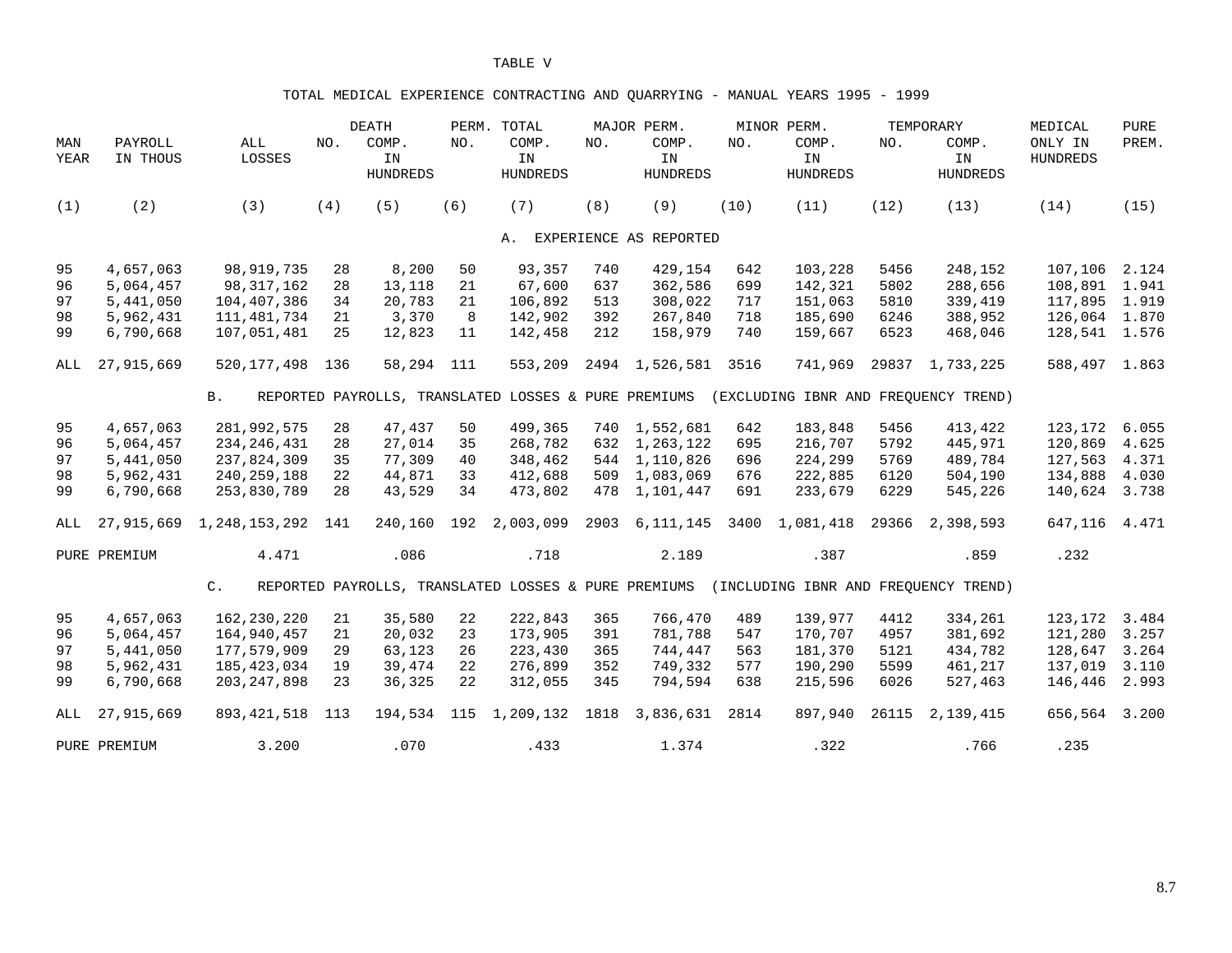#### TOTAL MEDICAL EXPERIENCE OTHER INDUSTRIES - MANUAL YEARS 1995 - 1999

|             |                     |                      |     | <b>DEATH</b>                   |     | PERM. TOTAL                                          |      | MAJOR PERM.                                                                               |      | MINOR PERM.                      |       | TEMPORARY                            | MEDICAL                    | <b>PURE</b> |
|-------------|---------------------|----------------------|-----|--------------------------------|-----|------------------------------------------------------|------|-------------------------------------------------------------------------------------------|------|----------------------------------|-------|--------------------------------------|----------------------------|-------------|
| MAN<br>YEAR | PAYROLL<br>IN THOUS | ALL<br>LOSSES        | NO. | COMP.<br>IN<br><b>HUNDREDS</b> | NO. | COMP.<br>IN<br><b>HUNDREDS</b>                       | NO.  | COMP.<br>IN<br><b>HUNDREDS</b>                                                            | NO.  | COMP.<br>IN<br><b>HUNDREDS</b>   | NO.   | COMP.<br>IN<br><b>HUNDREDS</b>       | ONLY IN<br><b>HUNDREDS</b> | PREM.       |
| (1)         | (2)                 | (3)                  | (4) | (5)                            | (6) | (7)                                                  | (8)  | (9)                                                                                       | (10) | (11)                             | (12)  | (13)                                 | (14)                       | (15)        |
|             |                     |                      |     |                                |     |                                                      |      | A. EXPERIENCE AS REPORTED                                                                 |      |                                  |       |                                      |                            |             |
| 95          | 73,588,766          | 318,605,665          | 65  | 3,947                          | 129 | 136,120                                              | 1907 | 844,035                                                                                   | 2930 | 411,099                          |       | 26243 1,168,583                      | 622,272                    | .433        |
| 96          | 77,309,943          | 322, 115, 614        | 65  | 48,422                         | 57  | 124,227                                              | 1536 | 695,740                                                                                   | 2983 | 488,404                          |       | 25521 1,212,684                      | 651,679                    | .417        |
| 97          | 83,843,322          | 326,059,680          | 54  | 7,777                          | 36  | 175,475                                              | 1299 | 593,686                                                                                   | 3061 | 509,181                          |       | 25376 1,284,860                      | 689,618                    | .389        |
| 98          | 92, 276, 897        | 356, 156, 664        | 58  | 3,768                          | 15  | 110,941                                              | 969  | 563,992                                                                                   | 3149 | 660,227                          |       | 26447 1,491,683                      | 730,956                    | .386        |
| 99          | 100,979,789         | 322,778,590          | 55  | 30,345                         | 17  | 64,901                                               | 392  | 216,567                                                                                   | 2929 | 465,914                          |       | 27322 1,685,026                      | 765,033                    | .320        |
|             | ALL 427,998,717     | 1,645,716,213        | 297 | 94,259                         | 254 | 611,664                                              |      | 6103 2,914,020 15052 2,534,825 130909 6,842,836                                           |      |                                  |       |                                      | 3,459,558                  | .385        |
|             |                     | B.                   |     |                                |     | REPORTED PAYROLLS, TRANSLATED LOSSES & PURE PREMIUMS |      |                                                                                           |      |                                  |       | (EXCLUDING IBNR AND FREOUENCY TREND) |                            |             |
| 95          | 73,588,766          | 719,930,263          | 65  | 22,835                         | 129 | 728,108 1907                                         |      | 3,053,720                                                                                 | 2930 | 732,168                          |       | 26243 1,946,859                      | 715,613                    | .978        |
| 96          | 77,309,943          | 645,054,547          | 66  | 99,015                         | 92  | 501,222 1591                                         |      | 2,538,377                                                                                 | 2934 | 731,607                          |       | 25460 1,856,960                      | 723,364                    | .834        |
| 97          | 83,843,322          | 635, 517, 118        | 56  | 50,744                         | 96  | 612,758                                              | 1552 | 2,401,809                                                                                 | 2908 | 717,161                          |       | 25161 1,826,532                      | 746,166                    | .758        |
| 98          | 92, 276, 897        | 672,688,212          | 63  | 60,118                         | 99  | 528,610                                              | 1640 | 2,735,791                                                                                 | 2850 | 726,652                          |       | 25889 1,893,588                      | 782,123                    | .729        |
| 99          | 100,979,789         | 650,640,164          | 65  | 76,992                         | 105 | 490,165                                              | 1641 | 2,562,060                                                                                 | 2703 | 647,062                          | 25996 | 1,893,177                            | 836,946                    | .644        |
|             | ALL 427,998,717     | 3, 323, 830, 304 315 |     | 309,704                        |     |                                                      |      | 521  2,860,863  8331  13,291,757  14325  3,554,650  128749  9,417,116                     |      |                                  |       |                                      | 3,804,212                  | .777        |
|             | PURE PREMIUM        | .777                 |     | .007                           |     | .067                                                 |      | .311                                                                                      |      | .083                             |       | .220                                 | .089                       |             |
|             |                     | $C$ .                |     |                                |     |                                                      |      | REPORTED PAYROLLS, TRANSLATED LOSSES & PURE PREMIUMS (INCLUDING IBNR AND FREOUENCY TREND) |      |                                  |       |                                      |                            |             |
| 95          | 73,588,766          | 469,663,788          | 49  | 17,128                         | 58  | 324,919                                              |      | 941 1,507,447                                                                             | 2231 | 557,450                          |       | 21217 1,574,081                      | 715,613                    | .638        |
| 96          | 77,309,943          | 486,017,862          | 49  | 73,425                         | 60  | 324,279                                              |      | 985 1,571,091                                                                             | 2312 | 576,490                          |       | 21786 1,589,070                      | 725,824                    | .629        |
| 97          | 83, 843, 322        | 499,681,968          | 46  | 41,474                         | 62  | 392,946                                              |      | 1039 1,608,647                                                                            | 2354 | 580,497                          | 22327 | 1,620,746                            | 752,509                    | .596        |
| 98          | 92, 276, 897        | 544, 272, 129        | 56  | 52,963                         | 67  | 355,590                                              |      | 1131 1,887,322                                                                            | 2439 | 621,942                          |       | 23659 1,730,424                      | 794,481                    | .590        |
| 99          | 100,979,789         | 552,065,437          | 54  | 64,342                         | 70  | 326,134                                              |      | 1174 1,833,192                                                                            | 2517 | 602,624                          | 25028 | 1,822,767                            | 871,596                    | .547        |
|             | ALL 427,998,717     | 2,551,701,184        | 254 | 249,332                        |     | 317 1,723,868                                        | 5270 |                                                                                           |      | 8,407,699 11853 2,939,003 114017 |       | 8,337,088                            | 3,860,023                  | .596        |
|             | PURE PREMIUM        | .596                 |     | .006                           |     | .040                                                 |      | .196                                                                                      |      | .069                             |       | .195                                 | .090                       |             |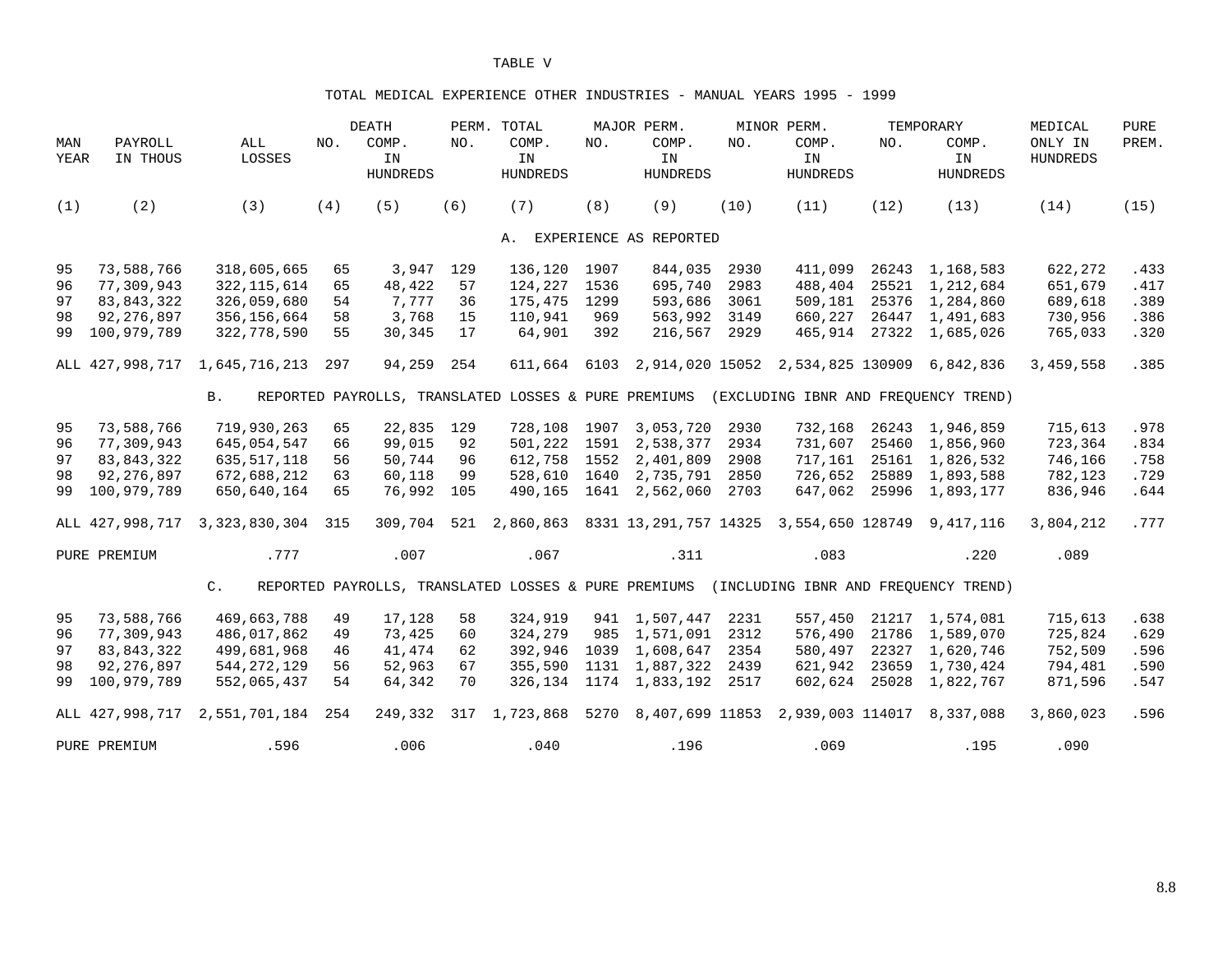# **PENNSYLVANIA COMPENSATION RATING BUREAU April 1, 2003 LOSS COST REVISION LOSS COST SELECTIONS**

**Before Loss Based Assessment, Merit Rating, Certified Safety Committee & PCCPAP Surcharges**

| Code | Selection | <b>Basis for Loss Cost Selection</b>                      |     |
|------|-----------|-----------------------------------------------------------|-----|
|      |           | <b>Temporary Staffing Classifications</b>                 |     |
| 185  | 3.85      | Use loss cost for associated non-temporary class          | 104 |
| 187  | 3.82      | Use loss cost for associated non-temporary class          | 107 |
| 189  | 2.33      | Use loss cost for associated non-temporary class          | 113 |
| 191  | 3.28      | Use loss cost for associated non-temporary class          | 161 |
| 275  | 2.89      | Use loss cost for associated non-temporary class          | 221 |
| 276  | 4.01      | Use loss cost for associated non-temporary class          | 222 |
| 291  | 3.19      | Use loss cost for associated non-temporary class          | 255 |
| 297  | 2.99      | Use loss cost for associated non-temporary class          | 281 |
| 491  | 3.49      | Use loss cost for associated non-temporary class          | 403 |
| 493  | 3.48      | Use loss cost for associated non-temporary class          | 445 |
| 495  | 5.14      | Use loss cost for associated non-temporary class          | 451 |
| 497  | 1.99      | Use loss cost for associated non-temporary class          | 472 |
| 499  | 3.03      | Use loss cost for associated non-temporary class          | 475 |
| 587  | 3.03      | Use loss cost for associated non-temporary class          | 563 |
| 691  | 5.37      | Use loss cost for associated non-temporary class          | 609 |
| 693  | 8.24      | Use loss cost for associated non-temporary class          | 651 |
| 695  | 4.22      | Use loss cost for associated non-temporary class          | 661 |
| 867  | 7.14      | Use loss cost for associated non-temporary class          | 813 |
| 877  | 2.23      | Use loss cost for associated non-temporary class          | 914 |
| 879  | 3.50      | Use loss cost for associated non-temporary class          | 923 |
| 881  | 3.53      | Use loss cost for associated non-temporary class          | 926 |
| 883  | 2.14      | Use loss cost for associated non-temporary class          | 928 |
| 889  | 0.29      | Use loss cost for associated non-temporary class          | 953 |
| 895  | 0.63      | Use loss cost for associated non-temporary class          | 965 |
|      |           | <b>Explosives Classifications</b>                         |     |
| 0771 | 1.43      | Explosives - Target $= 20\%$ of total, Subject to capping |     |
| 0775 | 0.70      | Explosives - Target $= 20\%$ of total, Subject to capping |     |
| 4771 | 5.35      | Explosives - Target = $80\%$ of total                     |     |
| 4775 | 4.33      | Explosives - Target = $80\%$ of total, Subject to capping |     |
|      |           | <b>Aircraft Classifications</b>                           |     |
| 7413 | 1.91      | <b>Aircraft Procedure</b>                                 |     |
| 7421 | 2.31      | <b>Aircraft Procedure</b>                                 |     |

| 74 Z I | 2.51 | Alleiait Flocedule        |
|--------|------|---------------------------|
| 7424   | 5.45 | <b>Aircraft Procedure</b> |

7453 0.40 Aircraft Procedure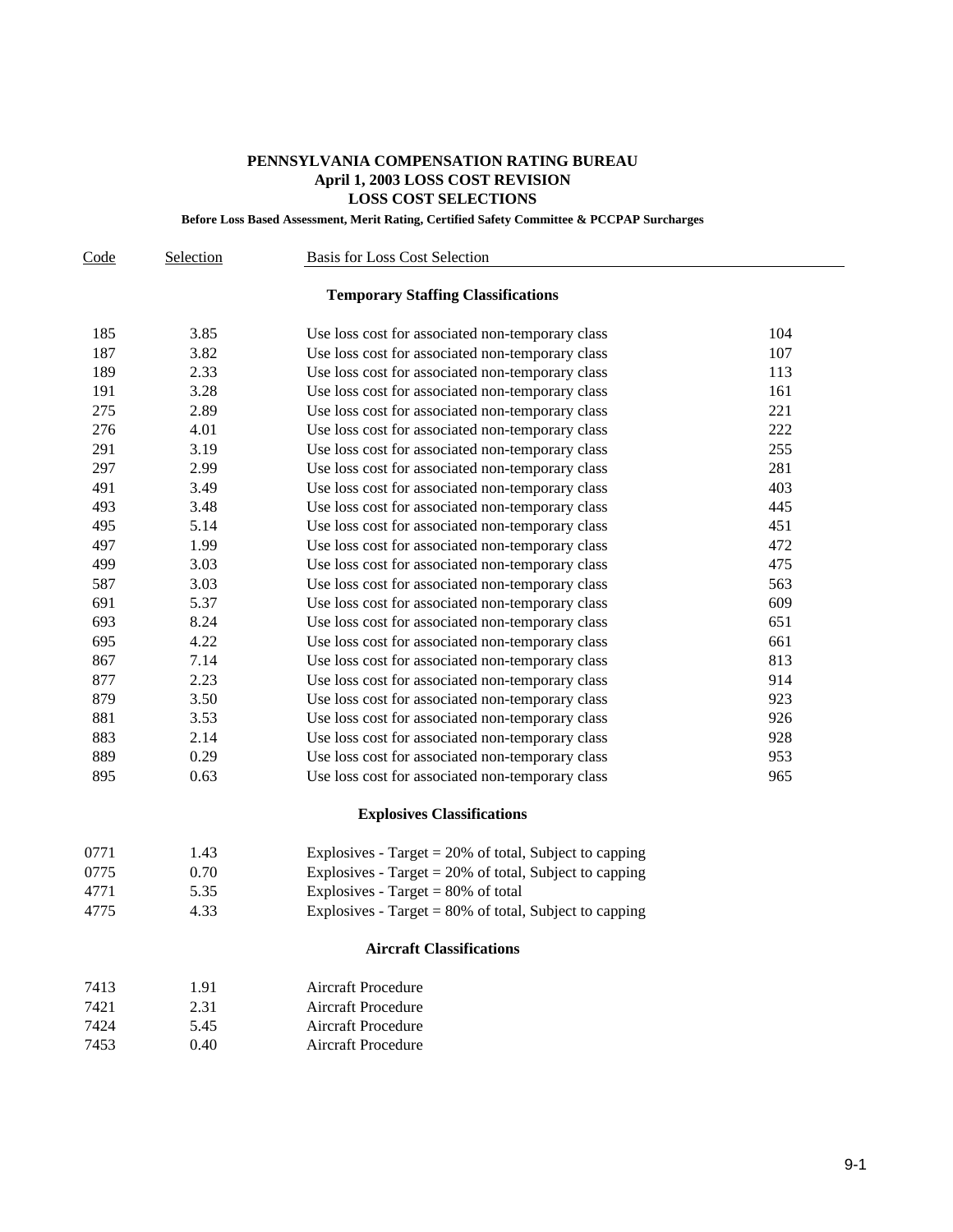# **Other Classifications**

| 0133 | A        | "A" Rated                                                |
|------|----------|----------------------------------------------------------|
| 0152 | 1.44     | O.D. non-rateable element for 615. Use 10% of total      |
| 0162 | 1.26     | Non-rateable Federal O.D. element, use CMCRB loss cost   |
| 0164 | 1.26     | Federal black lung - code 615, use CMCRB loss cost       |
| 555  | 0.94     | Capping due to oscillating indications                   |
| 615  | 12.97    | Rate excluding non-rateable element. Use 90% of total    |
| 670  | 5.35     | Combine with 681                                         |
| 681  | 5.35     | Combine with 670                                         |
| 809  | 5.20     | Combine with 992                                         |
| 882  | 6.59     | New class at 10/1/02, special capping procedure          |
| 916  | 2.29     | Data reassignment                                        |
| 928  | 2.14     | Data reassignment                                        |
| 984  | 0.35     | Capping due to oscillating indications                   |
| 992  | 5.20     | Combine with 809                                         |
| 993  | 1,691.13 | Combine with 996                                         |
| 996  | 1,691.13 | Combine with 993                                         |
| 7405 | 1.73     | Rate ex non-rateable element (7445), use 82.5% of total, |
|      |          | Capping due to oscillating indications                   |
| 7445 | 0.37     | Non-rateable element of 7405, use 17.5% of total,        |
|      |          | Capping due to oscillating indications                   |
| 9108 | 76.06    | Countrywide loss cost                                    |
| 9985 | A        | "A" Rated                                                |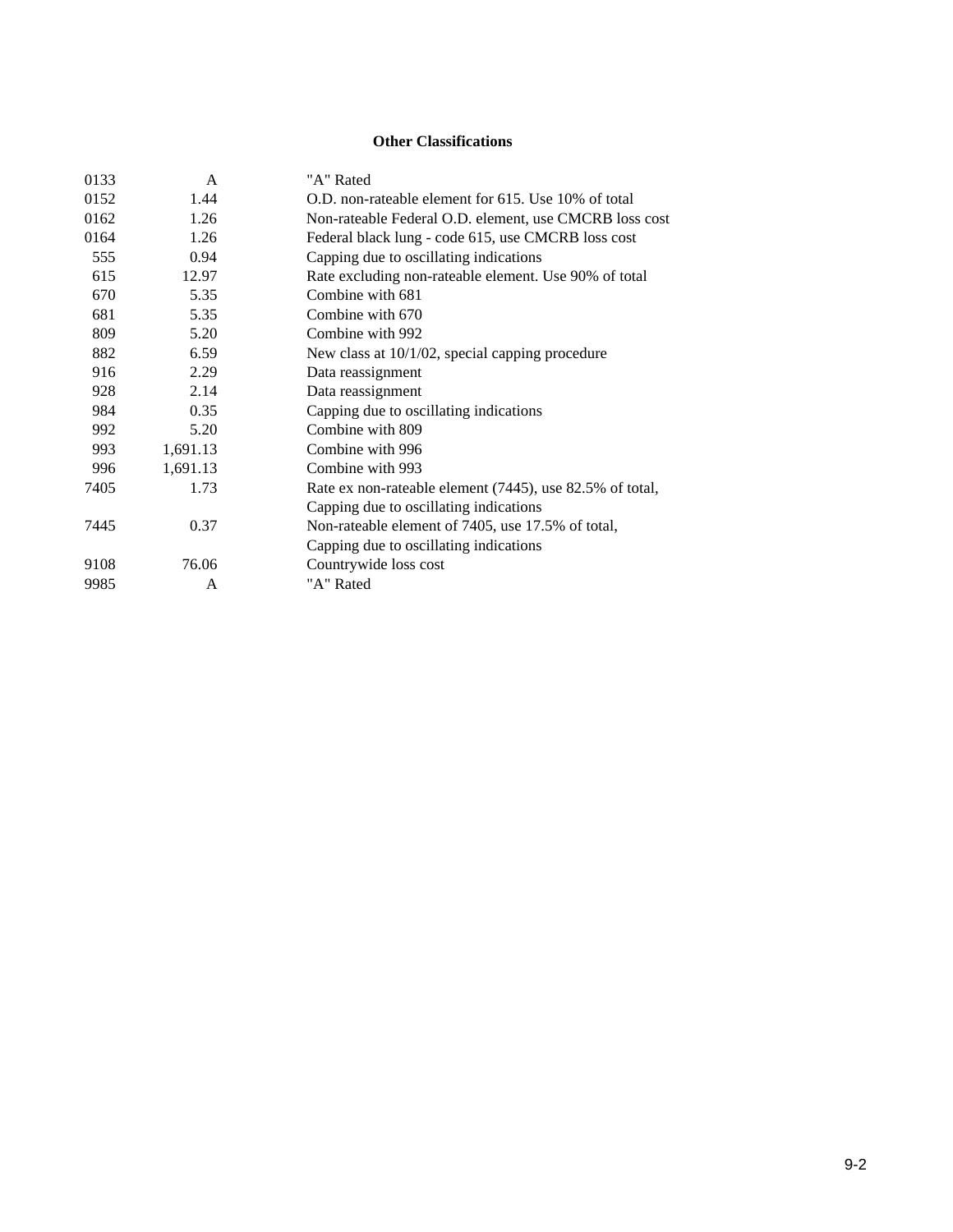## **PENNSYLVANIA COMPENSATION RATING BUREAU Proposed Effective: April 1, 2003 AIRCRAFT OPERATIONS**

**Before Loss Based Assessment, Merit Rating, Certified Safety Committee & PCCPAP Surcharges**

| INDEX | 5 YEAR<br>PAYROLL<br>(000) | 7413, 7421, 7424, 7453 | 3.53      |
|-------|----------------------------|------------------------|-----------|
| Code  |                            | Loss Cost Index        | Loss Cost |
| 7413  | 29,226                     | $Index * 0.70 * 0.825$ | 1.91      |
| 7421  | 77,192                     | Index $*$ 0.70         | 2.31      |
| 7424  | 123,558                    | Index $*1.65$          | 5.45      |
| 7453  | 30,657                     | $Index * 0.70 * 0.175$ | 0.4       |

| NEW BASE LOSS COST (BLC) = | 3.30 |
|----------------------------|------|
|----------------------------|------|

| WTD AVE LOSS COST =                                              |  |  |  | 3.53 |  |
|------------------------------------------------------------------|--|--|--|------|--|
| TARGET WTD LOSS COST =                                           |  |  |  | 3.53 |  |
| (Indicated Loss Cost for Codes 7413, 7421, 7424 & 7453 Combined) |  |  |  |      |  |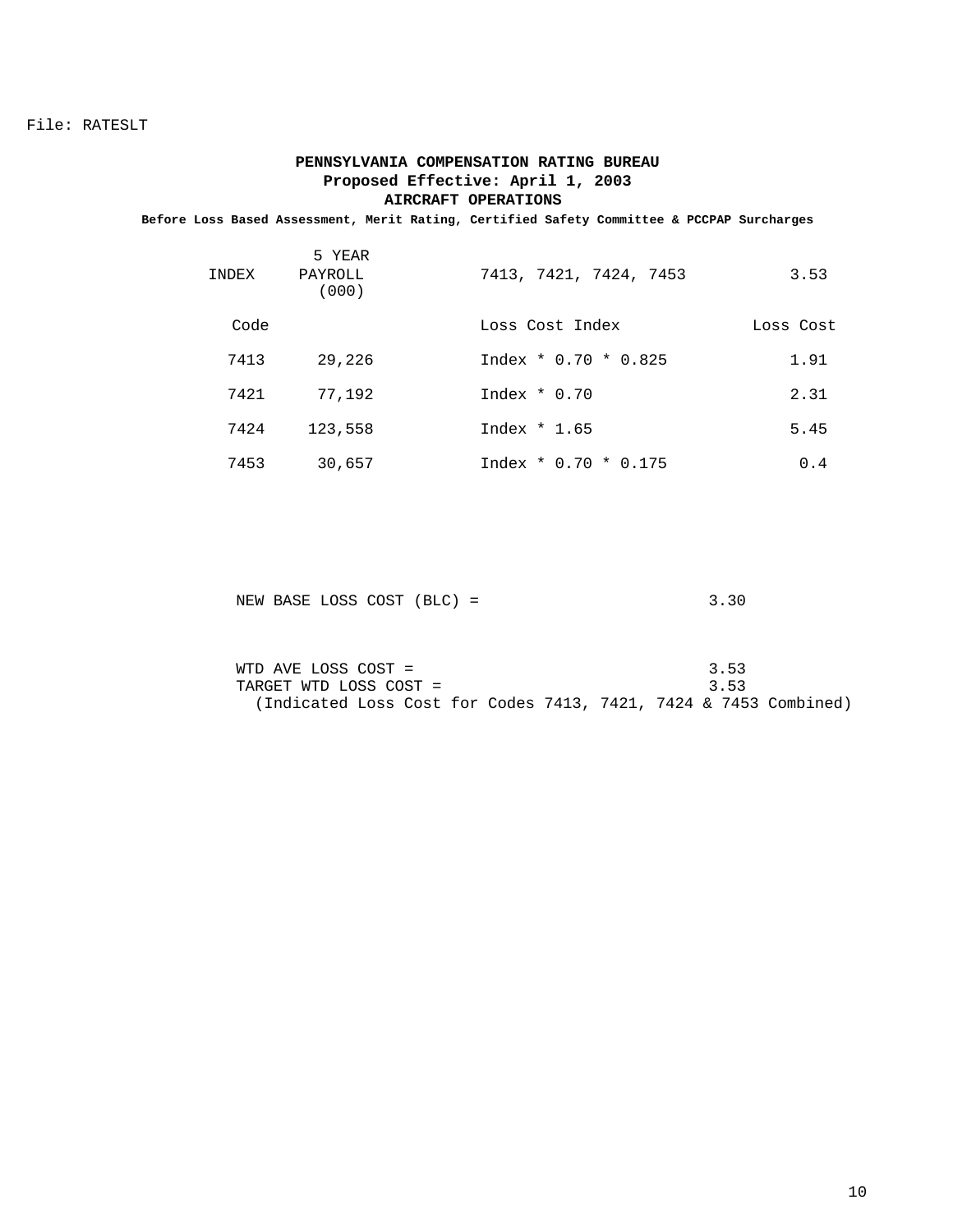INDUSTRY GROUP CODE:

TUNNELING OR SHAFT SINKING

CLASS:

 $2$  615 + 0152

| Manual | Payroll   | Total Rept | Pure Prem | Total Trans | Claim    | Claim     |       |     |       | Number of Cases |      |     |
|--------|-----------|------------|-----------|-------------|----------|-----------|-------|-----|-------|-----------------|------|-----|
| Year   | in Thous. | Losses     | Reported  | Losses      | Severity | Frequency | Death | P.T | Major | Minor           | Temp | All |
| 1995   | 2,698     | 2,440,465  | 90.455    | 3,954,193   | 187,356  | 4.8184    |       |     |       |                 |      |     |
| 1996   | 1,038     | 63,551     | 6.122     | 93,926      | 14,968   | 3.8536    |       |     |       |                 |      |     |
| 1997   | 781       | 19,240     | 2.464     | 30,457      | 18,412   | 1.2804    |       |     |       |                 |      |     |
| 1998   | 1,336     | 236,088    | 17.671    | 486,158     | 28,997   | 5.9880    |       |     |       |                 |      |     |
| 1999   | 936       | 61,155     | 6.534     | 160,893     | 28,797   | 2.1368    |       |     |       |                 |      |     |
| TOTAL  | 6,789     | 2,820,499  | 41.545    | 4,725,627   | 100,124  | 4.1243    |       |     |       |                 | 20   | 28  |
| 0.D.   |           |            | 0.000     |             |          |           |       |     |       |                 |      |     |

|        |         |           |           |          |        | REPORTED LOSSES |         |         |         |        |           |
|--------|---------|-----------|-----------|----------|--------|-----------------|---------|---------|---------|--------|-----------|
| Manual |         |           | Indemnity |          |        |                 |         | Medical |         |        |           |
| Year   | Death   | P.T.      | Major     | Minor    | Temp   | Death           | P.T.    | Major   | Minor   | Temp   | Med. Only |
| 1995   | 274,549 | 1,265,696 | 410,774   |          | 52,121 | 84,150          | 229,210 | 85,122  |         | 34,003 | 4,840     |
| 1996   |         |           |           | 0        | 29,904 |                 |         |         |         | 29,967 | 3,680     |
| 1997   |         |           |           | $\Omega$ | 4,356  |                 |         |         |         | 14,056 | 828       |
| 1998   |         |           |           | 103,706  | 6,541  |                 |         |         | 111,208 | 10,518 | 4,115     |
| 1999   |         |           |           | 32,420   | 4,264  |                 |         |         | 20,000  | 910    | 3,561     |
| TOTAL  | 274,549 | 1,265,696 | 410,774   | 136,126  | 97,186 | 84,150          | 229,210 | 85,122  | 131,208 | 89,454 | 17,024    |
| 0.D.   |         |           |           |          |        |                 |         |         |         |        |           |

|        |         |           |           |        |         | TRANSLATED LOSSES |         |         |         |         |           |
|--------|---------|-----------|-----------|--------|---------|-------------------|---------|---------|---------|---------|-----------|
| Manual |         |           | Indemnity |        |         |                   |         | Medical |         |         |           |
| Year   | Death   | P.T.      | Major     | Minor  | Temp    | Death             | P.T.    | Major   | Minor   | Temp    | Med. Only |
| 1995   | 389,310 | 1,434,388 | 577,137   |        | 67,549  | 486,808           | 628,815 | 307,971 |         | 56,649  | 5,566     |
| 1996   |         | 93        | 3,535     | 574    | 37,219  | 0                 | 21      | 2,793   | 614     | 44,992  | 4,085     |
| 1997   |         | 134       | 1,332     | 236    | 4,674   | 13                | 150     | 3,182   | 704     | 19,130  | 896       |
| 1998   | 521     | 17,970    | 111,270   | 75,444 | 18,424  | 2,643             | 16,115  | 121,621 | 89,010  | 28,737  | 4,403     |
| 1999   | 281     | 10,629    | 56,985    | 19,405 | 9,454   | 235               | 5,001   | 35,186  | 14,294  | 5,527   | 3,896     |
| TOTAL  | 390,118 | 1,463,214 | 750,259   | 95,659 | 137,320 | 489,699           | 650,102 | 470,753 | 104,622 | 155,035 | 18,846    |
| 0.D.   |         |           |           |        |         |                   |         |         |         |         |           |

|                            |              | SERIOUS      | NON-SER   | MED ONLY         | TOTAL  |
|----------------------------|--------------|--------------|-----------|------------------|--------|
| TOTAL TRANSLATED LOSSES    |              | 4,214,145    | 492,636   | 18,846           |        |
| IBNR + FREQ. ADJUSTMENT    |              | (341, 161)   | (48, 606) | 146              |        |
| TOTAL LOSSES               |              | 3,872,984    | 444,030   | 18,992           |        |
| EXPECTED LOSSES            |              | 625,199      | 348,547   | 16,905           |        |
| CREDIBILITY                |              | 0.01         | 0.03      | 0.05             |        |
| PURE PREMIUMS              |              |              |           |                  |        |
| INDICATED<br>$(PRE-TEST)$  |              | 57.048       | 6.540     | 0.280            | 63.868 |
| INDICATED (POST-TEST)      |              | 69.199       | 7.933     | 0.340            | 77.472 |
| PRES. ON LOSS COST LEVEL   |              | 8.842        | 4.929     | 0.239            | 14.010 |
| DERIVED BY FORMULA         |              | 9.446        | 5.019     | 0.244            | 14.709 |
| UNDERLYING PRES. LOSS COST |              | 9.209        | 5.134     | 0.249            | 14.592 |
| PROPOSED                   |              | 9.446        | 5.019     | 0.244            | 14.709 |
| YEAR                       | $4 - 1 - 02$ | $4 - 1 - 03$ |           | IND. LOSS COST = | 14.410 |
| IND. LOSS COST             |              | 14.41        |           |                  |        |
| MAN.LOSS COST              | 15.61        | 14.41        |           | ADJ. LOSS COST = | 14.41  |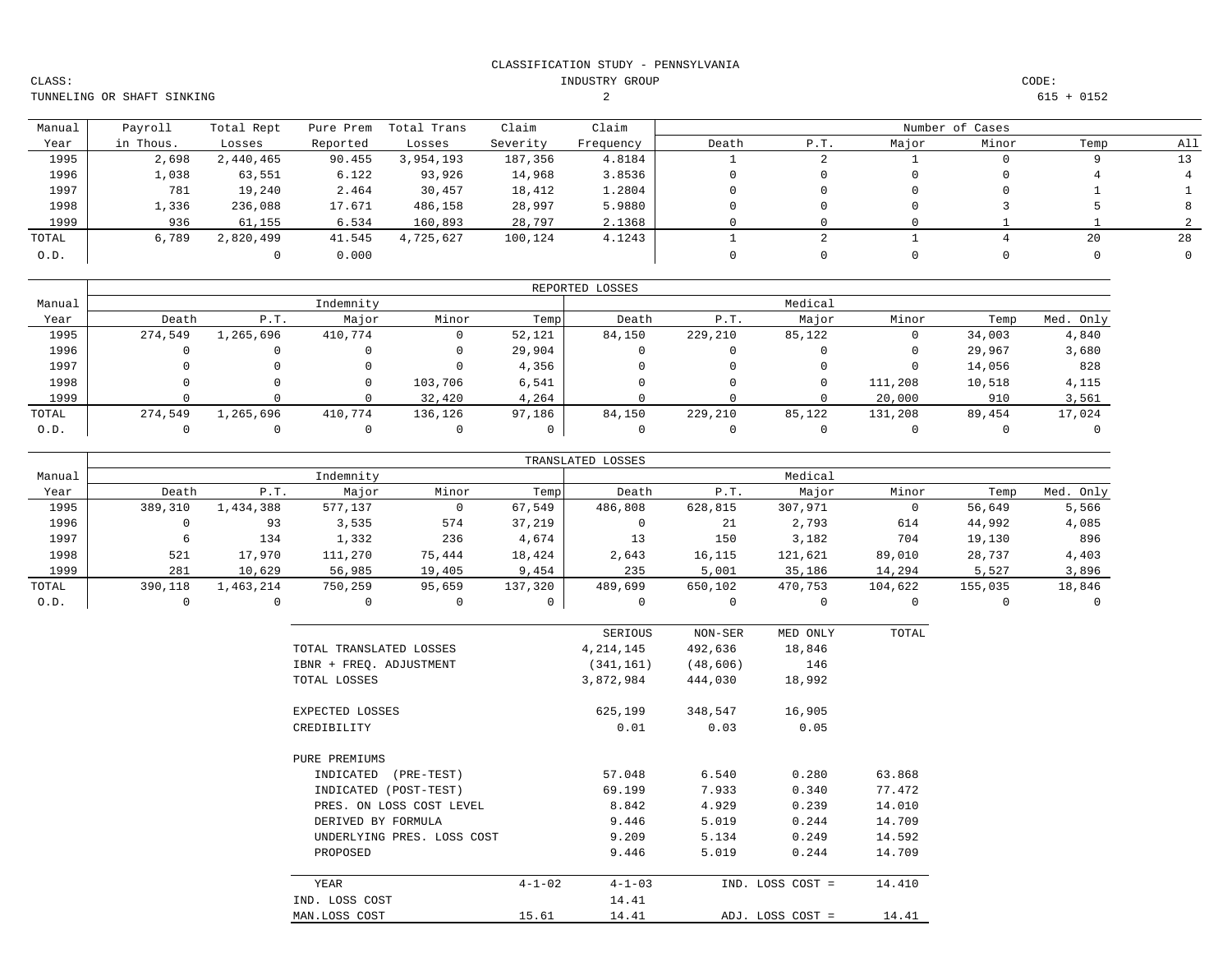INDUSTRY GROUP: CODE:

CLASS:

|        | CANVAS GOODS ERECTION |            |           |             |          |           |       |      |       |                 |      |     |
|--------|-----------------------|------------|-----------|-------------|----------|-----------|-------|------|-------|-----------------|------|-----|
| Manual | Payroll               | Total Rept | Pure Prem | Total Trans | Claim    | Claim     |       |      |       | Number of Cases |      |     |
| Year   | in Thous.             | Losses     | Reported  | Losses      | Severity | Frequency | Death | P.T. | Major | Minor           | Temp | All |
| 1995   | 27,348                | l,005,019  | 3.675     | 1,642,629   | 19,047   | 1.7917    |       |      | 4     |                 | 42   | 49  |
| 1996   | 29,063                | 1,615,494  | 5.559     | 2,690,656   | 28,583   | 1.8580    |       |      |       |                 | 49   | 54  |
| 1997   | 34,100                | 1,617,108  | 4.742     | 2,682,357   | 23,870   | 1.8768    |       |      |       |                 | 57   | 64  |
| 1998   | 39,164                | 1,331,498  | 3.400     | 2,368,902   | 25,186   | 1.2511    |       |      |       |                 | 41   | 49  |
| 1999   | 42,877                | 750,600    | 1.751     | 1,670,909   | 10,301   | 1.5626    |       |      |       |                 | 61   | 67  |
| TOTAL  | 172,552               | 6,319,719  | 3.663     | 11,055,453  | 20,950   | 1.6401    |       |      | 15    | 18              | 250  | 283 |
| 0.D.   |                       | 21,418     | 0.012     |             |          |           |       |      | 0     |                 |      |     |

|        |       |          |           |         |           | REPORTED LOSSES |      |         |         |           |           |
|--------|-------|----------|-----------|---------|-----------|-----------------|------|---------|---------|-----------|-----------|
| Manual |       |          | Indemnity |         |           |                 |      | Medical |         |           |           |
| Year   | Death | P.T.     | Major     | Minor   | Temp      | Death           | P.T. | Major   | Minor   | Temp      | Med. Only |
| 1995   |       |          | 451,655   | 29,385  | 203,559   |                 |      | 107,372 | 8,558   | 132,783   | 71,707    |
| 1996   |       |          | 665,799   | 0       | 405,327   |                 |      | 146,831 |         | 325,539   | 71,998    |
| 1997   |       |          | 406,702   | 32,514  | 658,501   |                 |      | 131,752 | 14,810  | 283,424   | 89,405    |
| 1998   |       |          | 415,539   | 179,354 | 222,713   | 0               |      | 73,912  | 106,540 | 236,052   | 97,388    |
| 1999   |       |          |           | 139,559 | 273,544   |                 |      |         | 44,583  | 232,464   | 60,450    |
| TOTAL  |       | $\Omega$ | 1,939,695 | 380,812 | 1,763,644 |                 |      | 459,867 | 174,491 | 1,210,262 | 390,948   |
| 0.D.   |       |          |           |         | 7,516     |                 |      |         |         | 13,386    | 516       |

|        |       |         |           |         |           | TRANSLATED LOSSES |         |           |         |           |           |
|--------|-------|---------|-----------|---------|-----------|-------------------|---------|-----------|---------|-----------|-----------|
| Manual |       |         | Indemnity |         |           |                   |         | Medical   |         |           |           |
| Year   | Death | P.T.    | Major     | Minor   | Temp      | Death             | P.T.    | Major     | Minor   | Temp      | Med. Only |
| 1995   |       | 0       | 634,575   | 36,849  | 263,812   | 0                 |         | 388,472   | 15,242  | 221,216   | 82,463    |
| 1996   | 67    | 88,011  | 967,312   | 15,838  | 509,463   | 59                | 21,078  | 507,658   | 10,682  | 490,570   | 79,918    |
| 1997   | 1,773 | 102,832 | 759,306   | 80,040  | 716,899   | 982               | 36,454  | 453,389   | 42,067  | 391,879   | 96,736    |
| 1998   | 2,762 | 141,785 | 842,222   | 178,086 | 251,792   | 4,279             | 42,842  | 388,503   | 113,592 | 298,834   | 104,205   |
| 1999   | 3,045 | 88,700  | 510,369   | 137,378 | 273,557   | 1,307             | 29,076  | 239,901   | 67,881  | 253,563   | 66,132    |
| TOTAL  | 7,647 | 421,328 | 3,713,784 | 448,191 | 2,015,523 | 6,627             | 129,450 | 1,977,923 | 249,464 | 1,656,062 | 429,454   |
| 0.D.   |       |         |           |         |           |                   |         |           |         |           |           |

|                            |               | SERIOUS       | NON-SER    | MED ONLY         | TOTAL |
|----------------------------|---------------|---------------|------------|------------------|-------|
| TOTAL TRANSLATED LOSSES    |               | 6,256,759     | 4,369,240  | 429,454          |       |
| IBNR + FREQ. ADJUSTMENT    |               | (1,877,672)   | (580, 513) | 6,201            |       |
| TOTAL LOSSES               |               | 4,379,087     | 3,788,727  | 435,655          |       |
| EXPECTED LOSSES            |               | 4,175,758     | 5,142,050  | 457,263          |       |
| CREDIBILITY                |               | 0.08          | 0.28       | 0.41             |       |
| PURE PREMIUMS              |               |               |            |                  |       |
| INDICATED<br>$(PRE-TEST)$  |               | 2.538         | 2.196      | 0.252            | 4.986 |
| INDICATED (POST-TEST)      |               | 3.079         | 2.664      | 0.306            | 6.049 |
| PRES. ON LOSS COST LEVEL   |               | 2.323         | 2.861      | 0.254            | 5.438 |
| DERIVED BY FORMULA         |               | 2.383         | 2.806      | 0.275            | 5.464 |
| UNDERLYING PRES. LOSS COST |               | 2.420         | 2.980      | 0.265            | 5.665 |
| PROPOSED                   |               | 2.383         | 2.806      | 0.275            | 5.464 |
| YEAR                       | $4 - 01 - 02$ | $4 - 01 - 03$ |            | IND. LOSS COST = | 5.353 |
| IND. LOSS COST             |               | 5.35          |            |                  |       |
| MAN.LOSS COST              | 6.06          | 5.35          |            | ADJ. LOSS COST = | 5.35  |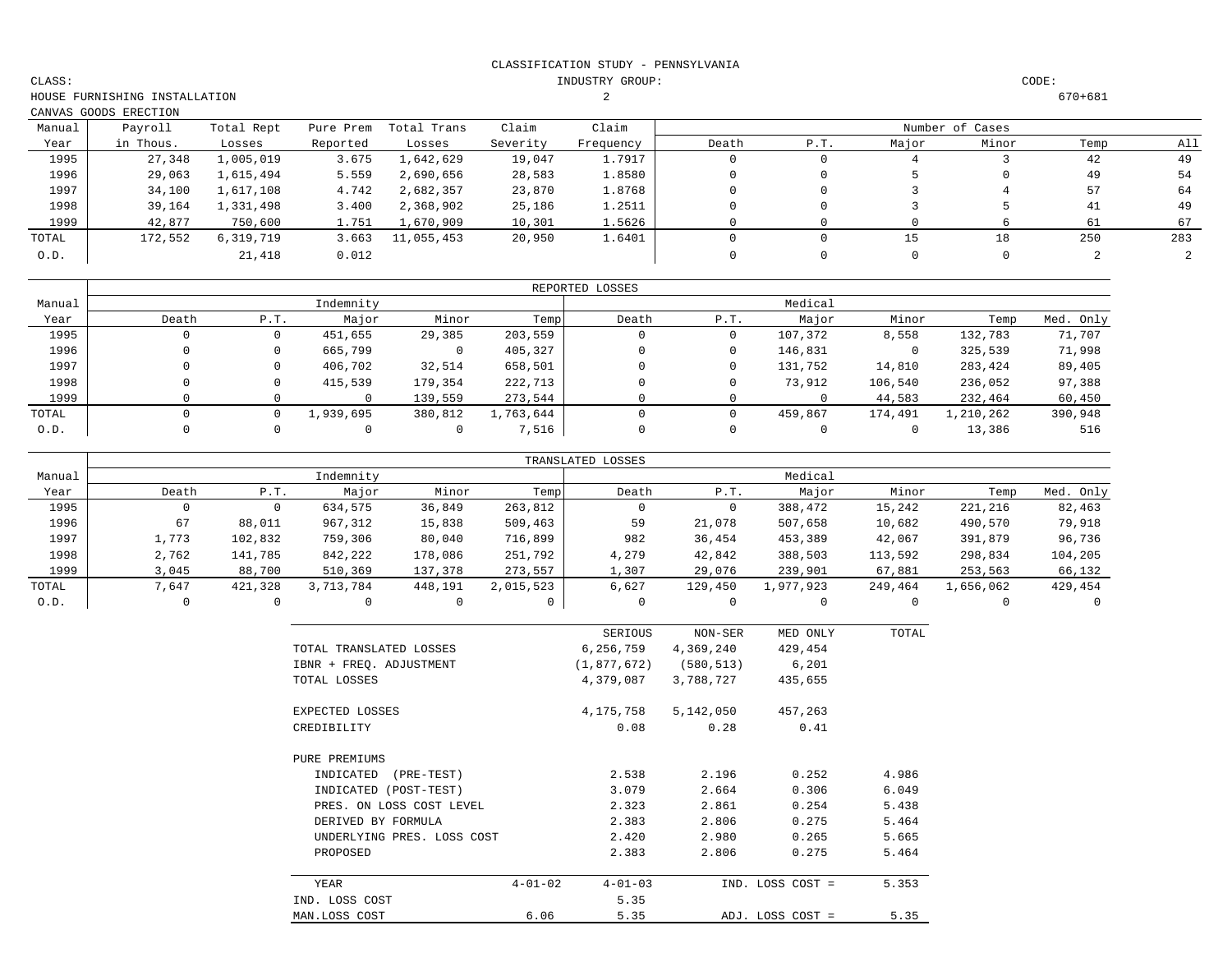INDUSTRY GROUP: CODE:

3 809 + 992

|        | FUEL DISTRIBUTION |              |           |             |          |           |       |      |       |                 |      |     |
|--------|-------------------|--------------|-----------|-------------|----------|-----------|-------|------|-------|-----------------|------|-----|
| Manual | Payroll           | Total Rept   | Pure Prem | Total Trans | Claim    | Claim     |       |      |       | Number of Cases |      |     |
| Year   | in Thous.         | Losses       | Reported  | Losses      | Severity | Frequency | Death | P.T. | Major | Minor           | Temp | All |
| 1995   | 152,164           | 6,357,537    | 4.178     | 11,055,872  | 32,164   | 1.2355    |       |      | 13    | 12              | 160  | 188 |
| 1996   | 145,800           | 5,554,143    | 3.809     | 9,723,443   | 26,054   | 1.3786    |       |      | 13    | 16              | 169  | 201 |
| 1997   | 179,670           | 4,206,804    | 2.341     | 7,410,942   | 20,227   | 1.0464    |       |      |       | 27              | 152  | 188 |
| 1998   | 162,818           | 4,664,095    | 2.865     | 7,911,078   | 24,457   | 1.0810    |       |      |       | 12              | 153  | 176 |
| 1999   | 178,553           | 4,459,778    | 2.498     | 8,879,054   | 19,235   | 1.1929    |       |      |       | 16              | 194  | 213 |
| TOTAL  | 819,005           | 25, 242, 357 | 3.082     | 44,980,389  | 24,315   | 1.1795    |       |      | 43    | 83              | 828  | 966 |
| 0.D.   |                   | 16,772       | 0.002     |             |          |           |       |      | 0     |                 |      |     |

|        |           |           |           |           |           | REPORTED LOSSES |          |           |         |           |           |
|--------|-----------|-----------|-----------|-----------|-----------|-----------------|----------|-----------|---------|-----------|-----------|
| Manual |           |           | Indemnity |           |           |                 |          | Medical   |         |           |           |
| Year   | Death     | P.T.      | Major     | Minor     | Temp      | Death           | P.T.     | Major     | Minor   | Temp      | Med. Only |
| 1995   | 153,100   | 507,406   | 2,495,525 | 336,894   | 660,385   | 0               | 222,805  | 676,890   | 143,460 | 850,343   | 310,729   |
| 1996   | 445,730   | 520,729   | 1,754,405 | 257,419   | 702,915   | 0               | 56,031   | 646,342   | 167,458 | 685,849   | 317,265   |
| 1997   | 3,542     | 414,823   | 1,035,164 | 302,156   | 644,127   | 120,021         | 45,343   | 379,900   | 248,331 | 609,241   | 404,156   |
| 1998   | 627,151   | 190,202   | 995,419   | 199,827   | 939,534   | 13,415          | 15,000   | 299,184   | 139,313 | 885,334   | 359,716   |
| 1999   | 683,904   |           | 374,768   | 309,642   | 1,190,869 | 553             |          | 117,695   | 188,419 | 1,231,288 | 362,640   |
| TOTAL  | 1,913,427 | 1,633,160 | 6,655,281 | 1,405,938 | 4,137,830 | 133,989         | 339,179  | 2,120,011 | 886,981 | 4,262,055 | 1,754,506 |
| 0.D.   |           |           |           |           | 8,754     | 0               | $\Omega$ |           |         | 5,583     | 2,435     |

|        |           |           |            |           |           | TRANSLATED LOSSES |           |           |           |           |           |
|--------|-----------|-----------|------------|-----------|-----------|-------------------|-----------|-----------|-----------|-----------|-----------|
| Manual |           |           | Indemnity  |           |           |                   |           | Medical   |           |           |           |
| Year   | Death     | P.T.      | Major      | Minor     | Temp      | Death             | P.T.      | Major     | Minor     | Temp      | Med. Only |
| 1995   | 217,096   | 772,389   | 3,506,213  | 422,465   | 855,859   | 0                 | 803,351   | 2,448,988 | 255,502   | 1,416,671 | 357,338   |
| 1996   | 638,911   | 1,091,679 | 2,602,114  | 325,140   | 898,416   | 1,912             | 272,780   | 2,225,385 | 267,718   | .,047,224 | 352,164   |
| 1997   | 12,972    | 825,602   | 1,806,025  | 361,073   | 735,446   | 377,365           | 222,836   | 1,408,385 | 353,821   | 870,120   | 437,297   |
| 1998   | 855,638   | 550,147   | 2,051,346  | 306,769   | 973,385   | 76,013            | 161,315   | 1,243,947 | 223,521   | 1,084,101 | 384,896   |
| 1999   | 955,314   | 378,654   | 2,157,720  | 457,661   | 1,160,228 | 9,264             | 192,836   | 1,474,544 | 352,374   | 1,343,731 | 396,728   |
| TOTAL  | 2,679,931 | 3,618,471 | 12,123,418 | 1,873,108 | 4,623,334 | 464,554           | 1,653,118 | 8,801,249 | 1,452,936 | 5,761,847 | 1,928,423 |
| 0.D.   |           | 192       | 1,555      | 287       | 10,397    |                   | 33        | 501       | 107       | 8,665     | 2,720     |

|                            |               | SERIOUS        | NON-SER     | MED ONLY         | TOTAL |
|----------------------------|---------------|----------------|-------------|------------------|-------|
| TOTAL TRANSLATED LOSSES    |               | 29,343,029     | 13,730,681  | 1,931,143        |       |
| IBNR + FREQ. ADJUSTMENT    |               | (11, 335, 318) | (1,695,450) | 39,465           |       |
| TOTAL LOSSES               |               | 18,007,711     | 12,035,231  | 1,970,608        |       |
| EXPECTED LOSSES            |               | 24,480,059     | 14,291,637  | 3,210,500        |       |
| CREDIBILITY                |               | 0.22           | 0.79        | 1.00             |       |
| PURE PREMIUMS              |               |                |             |                  |       |
| INDICATED<br>$(PRE-TEST)$  |               | 2.199          | 1.469       | 0.241            | 3.909 |
| INDICATED (POST-TEST)      |               | 2.667          | 1.782       | 0.292            | 4.741 |
| PRES. ON LOSS COST LEVEL   |               | 2.909          | 1.698       | 0.382            | 4.989 |
| DERIVED BY FORMULA         |               | 2.856          | 1.764       | 0.292            | 4.912 |
| UNDERLYING PRES. LOSS COST |               | 2.989          | 1.745       | 0.392            | 5.126 |
| PROPOSED                   |               | 2.856          | 1.764       | 0.292            | 4.912 |
| YEAR                       | $4 - 01 - 02$ | $4 - 01 - 03$  |             | IND. LOSS COST = | 5.201 |
| IND. LOSS COST             |               | 5.20           |             |                  |       |
| MAN.LOSS COST              | 5.41          | 5.20           |             | ADJ. LOSS COS    | 5.2   |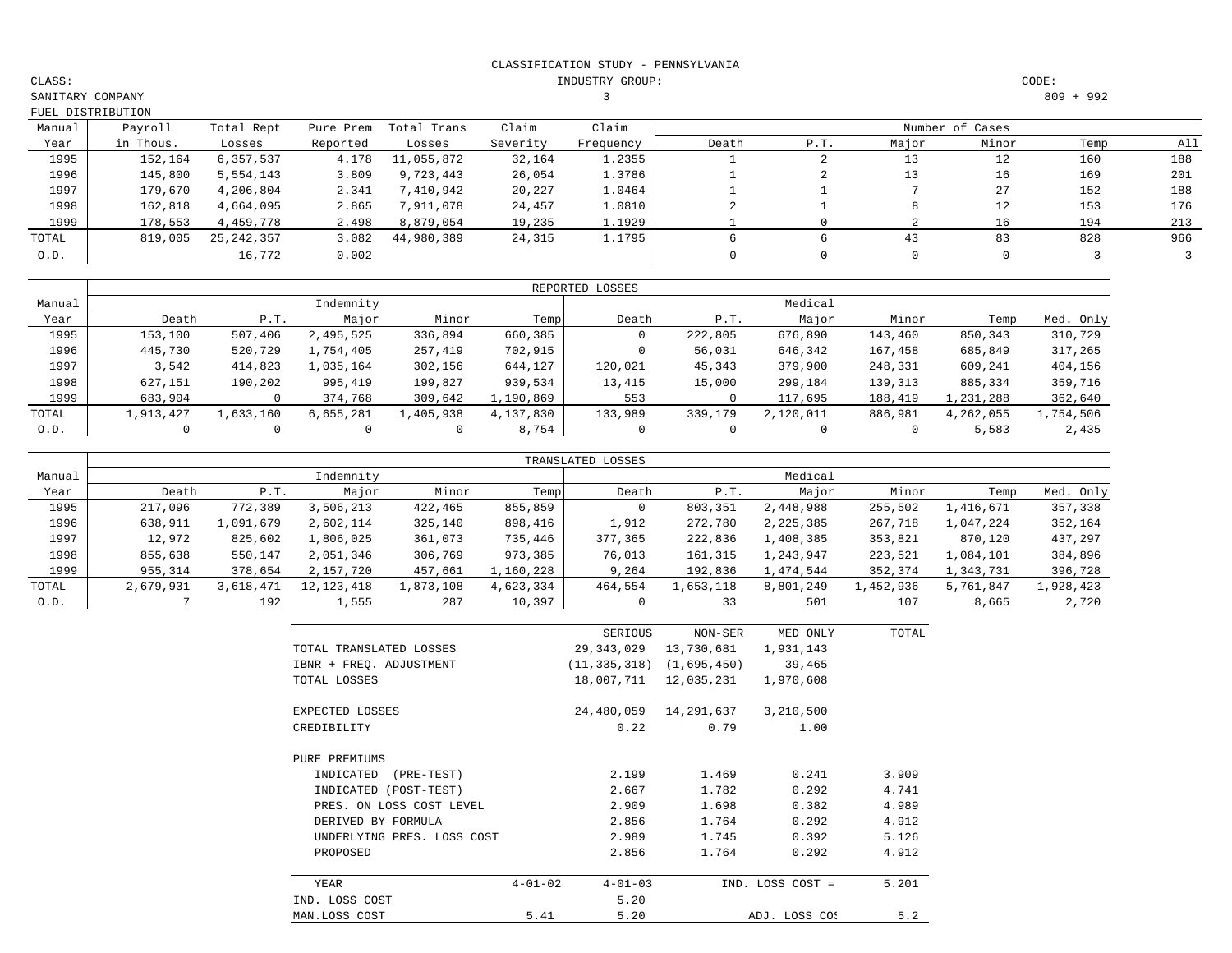CLASS: CLOTHING OR DRY GOODS STORE INDUSTRY GROUP: CODE: 916

# 3

| CODE : |  |
|--------|--|
|--------|--|

| Manual | Payroll   | Total Rept | Pure Prem | Total Trans | Claim    | Claim     | Number of Cases |      |       |       |      |      |
|--------|-----------|------------|-----------|-------------|----------|-----------|-----------------|------|-------|-------|------|------|
| Year   | in Thous. | Losses     | Reported  | Losses      | Severity | Frequency | Death           | P.T. | Major | Minor | Temp | All  |
| 1995   | 622,703   | 12,379,505 | 1.988     | 21,928,328  | 28,204   | 0.6664    |                 | ∠    | 35    | 42    | 334  | 415  |
| 1996   | 625,993   | 9,774,640  | 1.561     | 16,087,512  | 24,063   | 0.5975    |                 |      | 21    | 40    | 312  | 374  |
| 1997   | 651,219   | 7,407,024  | 1.137     | 11,845,840  | 18,980   | 0.5252    | 0.              |      |       | 43    | 292  | 342  |
| 1998   | 696,176   | 505,660"   | 1.078     | 13,280,180  | 20,353   | 0.4740    |                 |      | 12    | 34    | 283  | 330  |
| 1999   | 762,820   | 6,579,115  | 0.862     | 13,671,881  | 15,844   | 0.4536    |                 |      |       | 44    | 298  | 346  |
| TOTAL  | 3,358,911 | 43,645,944 | 1.299     | 76,813,741  | 21,800   | 0.5380    |                 |      | 79    | 203   | 1519 | 1807 |
| 0.D.   |           | 245,933    | 0.007     |             |          |           |                 |      | 0     |       |      |      |

|        |         |         |           |           |           | REPORTED LOSSES |         |           |           |           |           |  |  |
|--------|---------|---------|-----------|-----------|-----------|-----------------|---------|-----------|-----------|-----------|-----------|--|--|
| Manual |         |         | Indemnity |           |           | Medical         |         |           |           |           |           |  |  |
| Year   | Death   | P.T.    | Major     | Minor     | Temp      | Death           | P.T.    | Major     | Minor     | Temp      | Med. Only |  |  |
| 1995   | 218,819 | 321,477 | 3,942,237 | 1,097,935 | 1,944,277 | 1,119           | 90,000  | 1,846,319 | 378,893   | 1,863,380 | 675,049   |  |  |
| 1996   | 3,000   | 0       | 2,334,845 | 1,041,580 | 2,034,506 | 3,919           | $\circ$ | 828,479   | 894,902   | 1,858,163 | 775,246   |  |  |
| 1997   |         |         | 658,339   | 1,406,261 | 1,671,678 |                 | $\circ$ | 200,761   | 660,637   | 1,893,432 | 915,916   |  |  |
| 1998   | 110,675 |         | 1,191,204 | 461,649   | 1,847,965 | 28,516          | 0       | 524,812   | 513,506   | 2,038,030 | 789,303   |  |  |
| 1999   |         |         | 571,991   | 792,511   | 1,521,634 |                 | 0       | 173,650   | 620,813   | 1,801,543 | 1,096,973 |  |  |
| TOTAL  | 332,494 | 321,477 | 8,698,616 | 4,799,936 | 9,020,060 | 33,554          | 90,000  | 3,574,021 | 3,068,751 | 9,454,548 | 4,252,487 |  |  |
| 0.D.   |         |         |           | 70,152    | 74,199    | 0               | 0       |           | 25,942    | 67,563    | 8,077     |  |  |

|        |         |           |            |             |            | TRANSLATED LOSSES |           |            |           |              |           |  |
|--------|---------|-----------|------------|-------------|------------|-------------------|-----------|------------|-----------|--------------|-----------|--|
| Manual |         |           | Indemnity  |             |            | Medical           |           |            |           |              |           |  |
| Year   | Death   | P.T.      | Major      | Minor       | Temp       | Death             | P.T.      | Major      | Minor     | Temp         | Med. Only |  |
| 1995   | 310,285 | 611,128   | 5,507,553  | l,376,810   | 2,519,783  | 6,473             | 481,410   | 6,559,381  | 674,808   | 3,104,391    | 776,306   |  |
| 1996   | 4,633   | 326,890   | 3,663,712  | ., 234, 822 | 2,588,195  | 16,525            | 129,415   | 3,095,048  | 1,317,330 | 2,850,419    | 860,523   |  |
| 1997   | 6,966   | 277,101   | 2,131,498  | 1,461,880   | 1,914,312  | 11,426            | 98,815    | 1,411,750  | 883,293   | 2,657,778    | 991,021   |  |
| 1998   | 161,488 | 489,405   | 3,047,284  | 600,762     | 1,894,140  | 161,478           | 280,806   | 2,642,336  | 643,794   | 2,514,133    | 844,554   |  |
| 1999   | 20,662  | 625,916   | 3,504,461  | 818,674     | 1,555,660  | 16,174            | 367,842   | 2,757,154  | 760,113   | 2,045,137    | 1,200,088 |  |
| TOTAL  | 504,034 | 2,330,440 | 17,854,508 | 5,492,948   | 10,472,090 | 212,076           | 1,358,288 | 16,465,669 | 4,279,338 | 13, 171, 858 | 4,672,492 |  |
| 0.D.   | 336     | 11,470    | 71,458     | 52,113      | 103,297    | 594               | 3,620     | 27,782     | 21,281    | 115,105      | 8,992     |  |

|                            | SERIOUS                      | NON-SER     | MED ONLY         | TOTAL |
|----------------------------|------------------------------|-------------|------------------|-------|
| TOTAL TRANSLATED LOSSES    | 38,840,275                   | 33,708,030  | 4,681,484        |       |
| IBNR + FREQ. ADJUSTMENT    | (18, 554, 888)               | (3,958,001) | 65,448           |       |
| TOTAL LOSSES               | 20,285,387                   | 29,750,029  | 4,746,932        |       |
| EXPECTED LOSSES            | 40,105,397                   | 33,622,699  | 5,206,312        |       |
| CREDIBILITY                | 0.57                         | 1.00        | 1.00             |       |
| PURE PREMIUMS              |                              |             |                  |       |
| INDICATED<br>(PRE-TEST)    | 0.604                        | 0.886       | 0.141            | 1.631 |
| INDICATED (POST-TEST)      | 0.733                        | 1.075       | 0.171            | 1.979 |
| PRES. ON LOSS COST LEVEL   | 1.162                        | 0.974       | 0.151            | 2.287 |
| DERIVED BY FORMULA         | 0.917                        | 1.075       | 0.171            | 2.163 |
| UNDERLYING PRES. LOSS COST | 1.194                        | 1.001       | 0.155            | 2.350 |
| PROPOSED                   | 0.917                        | 1.075       | 0.171            | 2.163 |
| YEAR                       | $4 - 1 - 02$<br>$4 - 1 - 03$ |             | IND. LOSS COST = | 2.290 |
| IND. LOSS COST             | 2.29                         |             |                  |       |
| MAN.LOSS COST              | 2.48<br>2.29                 |             | ADJ. LOSS COST = | 2.29  |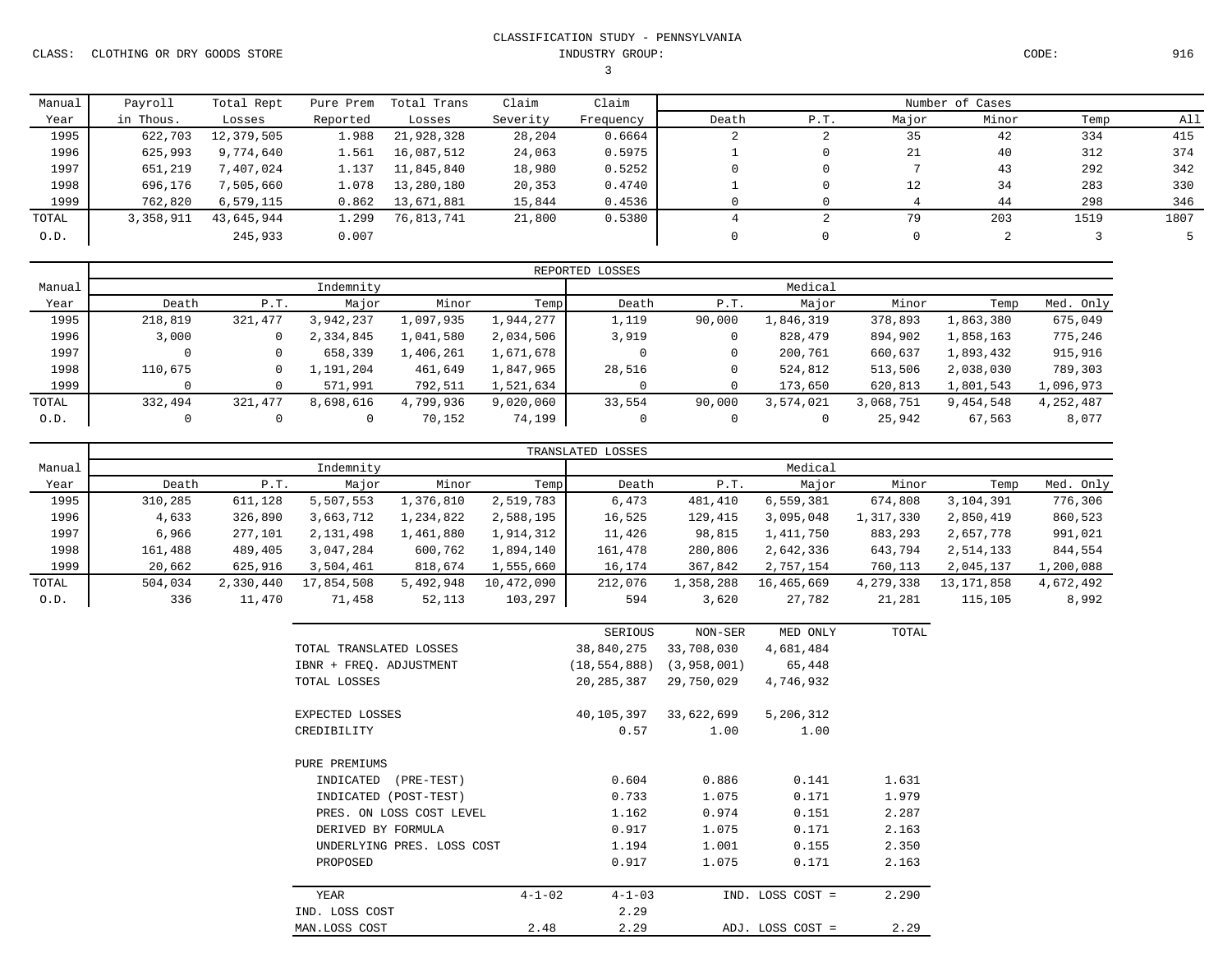CLASS: RETAIL STORE N.O.C. INDUSTRY GROUP: CODE: 928

# CLASSIFICATION STUDY - PENNSYLVANIA

3

| Manual | Payroll   | Total Rept | Pure Prem | Total Trans       | Claim    | Claim     |       | Number of Cases |      |       |       |      |      |
|--------|-----------|------------|-----------|-------------------|----------|-----------|-------|-----------------|------|-------|-------|------|------|
| Year   | in Thous. | Losses     | Reported  | Losses            | Severity | Frequency | Death |                 | P.T. | Major | Minor | Temp | All  |
| 1995   | 1,164,520 | 17,826,700 | 1.531     | 28,637,570        | 19,234   | 0.7102    |       |                 |      | 35    | 74    | 715  | 827  |
| 1996   | 1,236,903 | 18,423,095 | 1.489     | 29,382,443        | 20,229   | 0.6468    |       |                 |      | 28    | 75    | 696  | 800  |
| 1997   | 1,319,538 | 17,067,750 | 1.293     | 27,855,638        | 17,855   | 0.6313    |       |                 |      | 19    | 94    | 719  | 833  |
| 1998   | 1,553,193 | 18,897,798 | 1.217     | 32,782,115        | 17,831   | 0.5917    |       |                 |      | 15    | 97    | 807  | 919  |
| 1999   | 1,533,764 | 14,297,429 | 0.932     | 27,795,473        | 16,628   | 0.4681    |       |                 |      |       | 48    | 658  | 718  |
| TOTAL  | 6,807,918 | 86,512,772 |           | 1.271 146,453,239 | 18,377   | 0.6018    |       |                 |      | 106   | 388   | 3595 | 4097 |
| 0.D.   |           | 117,818    | 0.002     |                   |          |           |       |                 |      | 0     |       | 13   | 14   |

|        |           |           |            |           |            | REPORTED LOSSES |              |           |           |            |            |  |
|--------|-----------|-----------|------------|-----------|------------|-----------------|--------------|-----------|-----------|------------|------------|--|
| Manual |           |           | Indemnity  |           |            | Medical         |              |           |           |            |            |  |
| Year   | Death     | P.T.      | Major      | Minor     | Temp       | Death           | P.T.         | Major     | Minor     | Temp       | Med. Only  |  |
| 1995   | 237,457   | 500,979   | 4,129,101  | 1,945,596 | 2,983,813  | 34,018          | 52,800       | 1,216,284 | 1,258,745 | 3,547,779  | 1,920,128  |  |
| 1996   | 193,167   | 0         | 3,195,679  | 1,783,159 | 3,582,913  |                 | $\mathbf{0}$ | 1,333,690 | 1,896,987 | 4,197,215  | 2,240,285  |  |
| 1997   | 549,841   | 0         | 2,303,883  | 2,162,264 | 2,466,107  | 1,000           | $\circ$      | 1,101,273 | 2,357,585 | 3,931,472  | 2,194,325  |  |
| 1998   |           | 0         | 1,877,119  | 2,106,625 | 4,930,020  |                 | 0            | 547,513   | 2,001,914 | 4,923,512  | 2,511,095  |  |
| 1999   | 630,305   | 553,000   | 1,227,943  | 992,128   | 3,093,901  | 32,000          | 5,000        | 291,578   | 917,699   | 4,195,685  | 2,358,190  |  |
| TOTAL  | 1,610,770 | 1,053,979 | 12,733,725 | 8,989,772 | 17,056,754 | 67,018          | 57,800       | 4,490,338 | 8,432,930 | 20,795,663 | 11,224,023 |  |
| 0.D.   |           | 0         |            | 24,012    | 24,014     | 0               | 0            |           | 5,000     | 33,418     | 31,374     |  |

|        |           |           |             |            |             | TRANSLATED LOSSES |           |            |            |            |            |  |
|--------|-----------|-----------|-------------|------------|-------------|-------------------|-----------|------------|------------|------------|------------|--|
| Manual |           |           | Indemnity   |            |             | Medical           |           |            |            |            |            |  |
| Year   | Death     | P.T.      | Major       | Minor      | Temp        | Death             | P.T.      | Major      | Minor      | Temp       | Med. Only  |  |
| 1995   | 336,714   | 952,361   | 5,801,387   | 2,439,777  | 3,867,022   | 196,794           | 282,427   | 4,400,516  | 2,241,825  | 5,910,600  | 2,208,147  |  |
| 1996   | 277,089   | 452,120   | 5, 141, 256 | 2,100,538  | 4,548,872   | 17,830            | 208,555   | 5,076,045  | 2,654,196  | 6,419,226  | 2,486,716  |  |
| 1997   | 780,393   | 669,117   | 4,901,404   | 2,280,554  | 2,855,220   | 40,615            | 374,491   | 4,994,744  | 2,946,044  | 5,638,796  | 2,374,260  |  |
| 1998   | 32,435    | 1,156,763 | 7,379,087   | 2,154,485  | 5, 111, 179 | 72,453            | 587,030   | 5,392,736  | 2,064,248  | 6,144,827  | 2,686,872  |  |
| 1999   | 936,859   | 1,600,558 | 6,321,279   | 1,326,117  | 3,064,688   | 88,334            | 685,066   | 5,207,030  | 1,358,630  | 4,627,052  | 2,579,860  |  |
| TOTAL  | 2,363,490 | 4,830,919 | 29,544,413  | 10,301,471 | 19,446,981  | 416,026           | 2,137,569 | 25,071,071 | 11,264,943 | 28,740,501 | 12,335,855 |  |
| 0.D.   | 272       | 9,492     | 52,331      | 16,416     | 30,158      | 103               | 2,394     | 19,044     | 5,858      | 47.547     | 34,486     |  |

|                            |              | SERIOUS      | NON-SER     | MED ONLY         | TOTAL |
|----------------------------|--------------|--------------|-------------|------------------|-------|
| TOTAL TRANSLATED LOSSES    |              | 64,447,124   | 69,853,875  | 12,370,341       |       |
| IBNR + FREQ. ADJUSTMENT    |              | (25,077,171) | (8,031,992) | 186,041          |       |
| TOTAL LOSSES               |              | 39,369,953   | 61,821,883  | 12,556,382       |       |
| EXPECTED LOSSES            |              | 54,939,898   | 69,168,447  | 14,568,945       |       |
| CREDIBILITY                |              | 0.91         | 1.00        | 1.00             |       |
| PURE PREMIUMS              |              |              |             |                  |       |
| INDICATED<br>$(PRE-TEST)$  |              | 0.578        | 0.908       | 0.184            | 1.670 |
| INDICATED (POST-TEST)      |              | 0.701        | 1,101       | 0.223            | 2.025 |
| PRES. ON LOSS COST LEVEL   |              | 0.785        | 0.989       | 0.208            | 1.982 |
| DERIVED BY FORMULA         |              | 0.709        | 1,101       | 0.223            | 2.033 |
| UNDERLYING PRES. LOSS COST |              | 0.807        | 1.016       | 0.214            | 2.037 |
| PROPOSED                   |              | 0.706        | 1.097       | 0.222            | 2.025 |
| YEAR                       | $4 - 1 - 02$ | $4 - 1 - 03$ |             | IND. LOSS COST = | 2.144 |
| IND. LOSS COST             |              | 2.14         |             |                  |       |
| MAN.LOSS COST              | 2.15         | 2.14         |             | ADJ. LOSS COST = | 2.14  |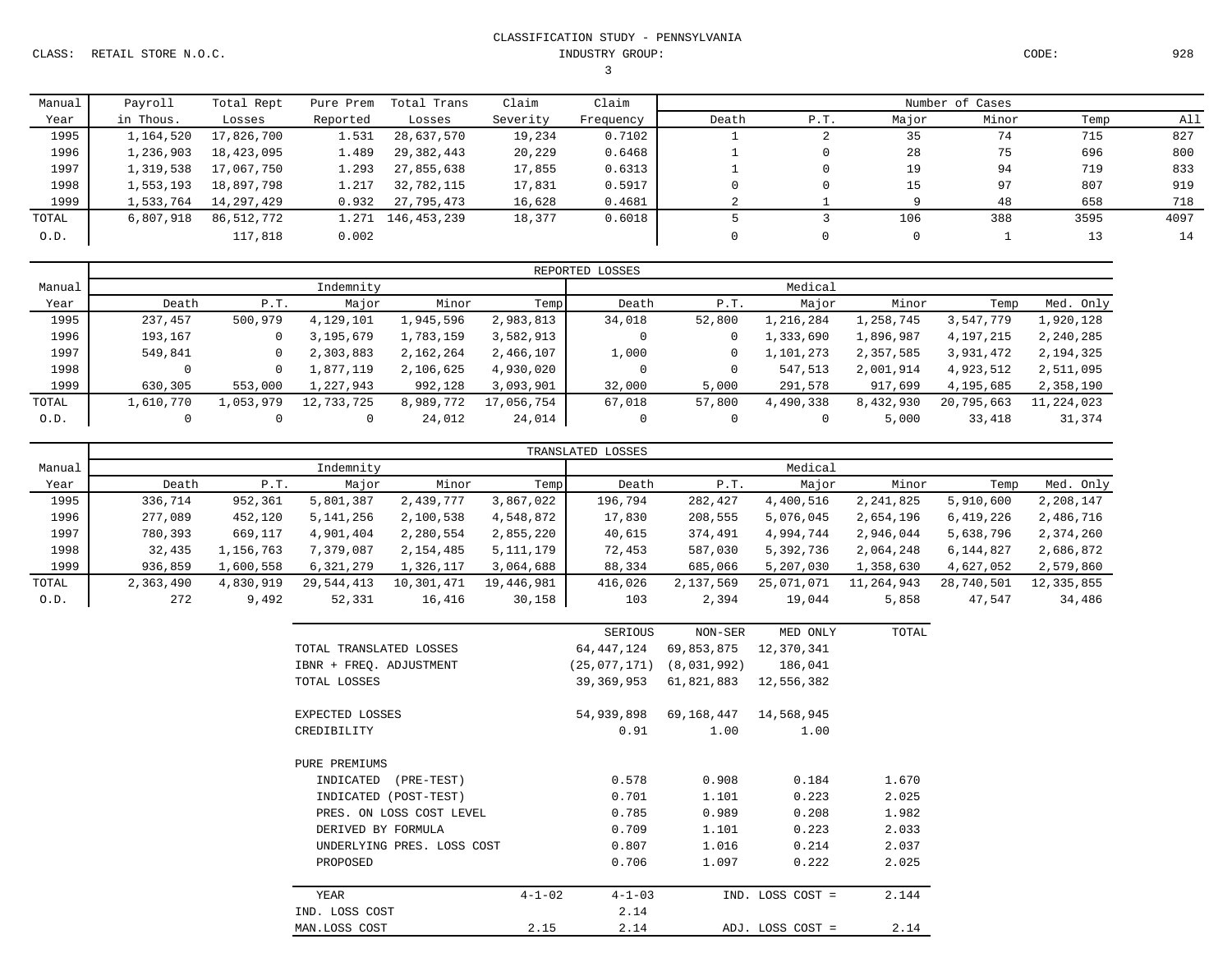INDUSTRY GROUP: CODE:

VOLUNTEER HAZ MAT RESPONSE TEAM 3 993+996  $VOT$ UNTEER AMBULANCE CORP

|        | VOLUNTEER AMBULANCE CORP |            |           |             |          |           |       |      |       |                 |      |     |
|--------|--------------------------|------------|-----------|-------------|----------|-----------|-------|------|-------|-----------------|------|-----|
| Manual | Payroll                  | Total Rept | Pure Prem | Total Trans | Claim    | Claim     |       |      |       | Number of Cases |      |     |
| Year   | in Thous.                | Losses     | Reported  | Losses      | Severity | Frequency | Death | P.T. | Major | Minor           | Temp | All |
| 1995   | 637                      | 594,263    | 93.291    | 875,241     | 14,304   | 53.3752   |       |      |       |                 | 31   | 34  |
| 1996   | 599                      | 565,400    | 94.391    | 909,659     | 18,355   | 45.0751   |       |      |       |                 | 26   | 27  |
| 1997   | 777                      | 382,608    | 49.242    | 557,882     | 18,020   | 21.8790   |       |      |       |                 | 17   |     |
| 1998   | 623                      | 128,980    | 20.703    | 177,802     | 7,789    | 12.8411   |       |      |       |                 |      |     |
| 1999   | 675                      | 468,631    | 69.427    | 956,130     | 13,119   | 42.9630   |       |      |       |                 | 28   | 29  |
| TOTAL  | 3,311                    | 2,139,882  | 64.629    | 3,476,714   | 15,052   | 34.7327   |       |      |       |                 | 110  | 115 |
| 0.D.   |                          | 11,341     | 0.343     |             |          |           |       |      |       |                 |      |     |

|        |       |      |           |         |         | REPORTED LOSSES |      |         |        |         |           |
|--------|-------|------|-----------|---------|---------|-----------------|------|---------|--------|---------|-----------|
| Manual |       |      | Indemnity |         |         |                 |      | Medical |        |         |           |
| Year   | Death | P.T. | Major     | Minor   | Temp    | Death           | P.T. | Major   | Minor  | Temp    | Med. Only |
| 1995   |       | 0    | 155,451   | 108,916 | 93,550  | 0               |      | 30,224  | 16,973 | 81,219  | 107,930   |
| 1996   |       | 0    | 158,582   | 0       | 150,806 | 0               |      | 43,839  |        | 142,355 | 69,818    |
| 1997   |       |      |           | 0       | 162,164 | 0               |      |         |        | 144,171 | 76,273    |
| 1998   |       |      |           | 0       | 32,573  | 0               |      |         |        | 29,736  | 66,671    |
| 1999   |       |      |           | 55,192  | 134,504 |                 |      |         | 20,083 | 170,682 | 88,170    |
| TOTAL  |       |      | 314,033   | 164,108 | 573,597 |                 |      | 74,063  | 37,056 | 568,163 | 408,862   |
| 0.D.   |       |      |           |         | 4,055   | 0               |      |         |        | 4,518   | 2,768     |

|        |          |        |           |         |         | TRANSLATED LOSSES |        |         |        |         |           |
|--------|----------|--------|-----------|---------|---------|-------------------|--------|---------|--------|---------|-----------|
| Manual |          |        | Indemnity |         |         | Medical           |        |         |        |         |           |
| Year   | Death    | P.T.   | Major     | Minor   | Temp    | Death             | P.T.   | Major   | Minor  | Temp    | Med. Only |
| 1995   | 0        |        | 218,409   | 136,581 | 121,241 | 0                 |        | 109,350 | 30,229 | 135,311 | 124,120   |
| 1996   | 16       | 21,130 | 236,811   | 4,814   | 188,882 | 18                | 6,325  | 155,779 | 4,115  | 214,271 | 77,498    |
| 1997   | 227      | 4,978  | 49,590    | 8,789   | 174,018 | 130               | 1,543  | 32,640  | 7,223  | 196,217 | 82,527    |
| 1998   | 114      | 2,472  | 18,511    | 3,449   | 31,736  | 116               | 913    | 11,549  | 2,450  | 35,154  | 71,338    |
| 1999   | 1,393    | 39,509 | 229,181   | 59,884  | 132,206 | 813               | 18,229 | 154,288 | 40,889 | 183,280 | 96,458    |
| TOTAL  | 1,750    | 68,089 | 752,502   | 213,517 | 648,083 | 1,077             | 27,010 | 463,606 | 84,906 | 764,233 | 451,941   |
| 0.D.   | $\Omega$ |        |           |         | 5,255   | $\Omega$          |        |         |        | 7.527   | 3,099     |

|                            |              | SERIOUS       | NON-SER    | MED ONLY         | TOTAL    |
|----------------------------|--------------|---------------|------------|------------------|----------|
| TOTAL TRANSLATED LOSSES    |              | 1,314,034     | 1,723,521  | 455,040          |          |
| IBNR + FREQ. ADJUSTMENT    |              | (1, 534, 967) | (254, 118) | 6,717            |          |
| TOTAL LOSSES               |              | 0             | 1,469,403  | 461,757          |          |
| EXPECTED LOSSES            |              | 3,288,283     | 2,104,147  | 570,803          |          |
| CREDIBILITY                |              | 0.13          | 0.39       | 0.77             |          |
| PURE PREMIUMS              |              |               |            |                  |          |
| INDICATED<br>$(PRE-TEST)$  |              | 0.000         | 443.794    | 139.461          | 583.255  |
| INDICATED (POST-TEST)      |              | 0.000         | 538.322    | 169.166          | 707.488  |
| PRES. ON LOSS COST LEVEL   |              | 966.622       | 618.534    | 167.793          | 1752.949 |
| DERIVED BY FORMULA         |              | 840.961       | 587.251    | 168.850          | 1597.062 |
| UNDERLYING PRES. LOSS COST |              | 993.139       | 635.502    | 172.396          | 1801.037 |
| PROPOSED                   |              | 840.961       | 587.251    | 168.850          | 1597.062 |
| YEAR                       | $4 - 1 - 02$ | $4 - 1 - 03$  |            | IND. LOSS COST = | 1691.129 |
| IND. LOSS COST             |              | 1691.13       |            |                  |          |
| MAN.LOSS COST              | 1900.83      | 1691.13       |            | ADJ. LOSS COST = | 1691.13  |

CLASS: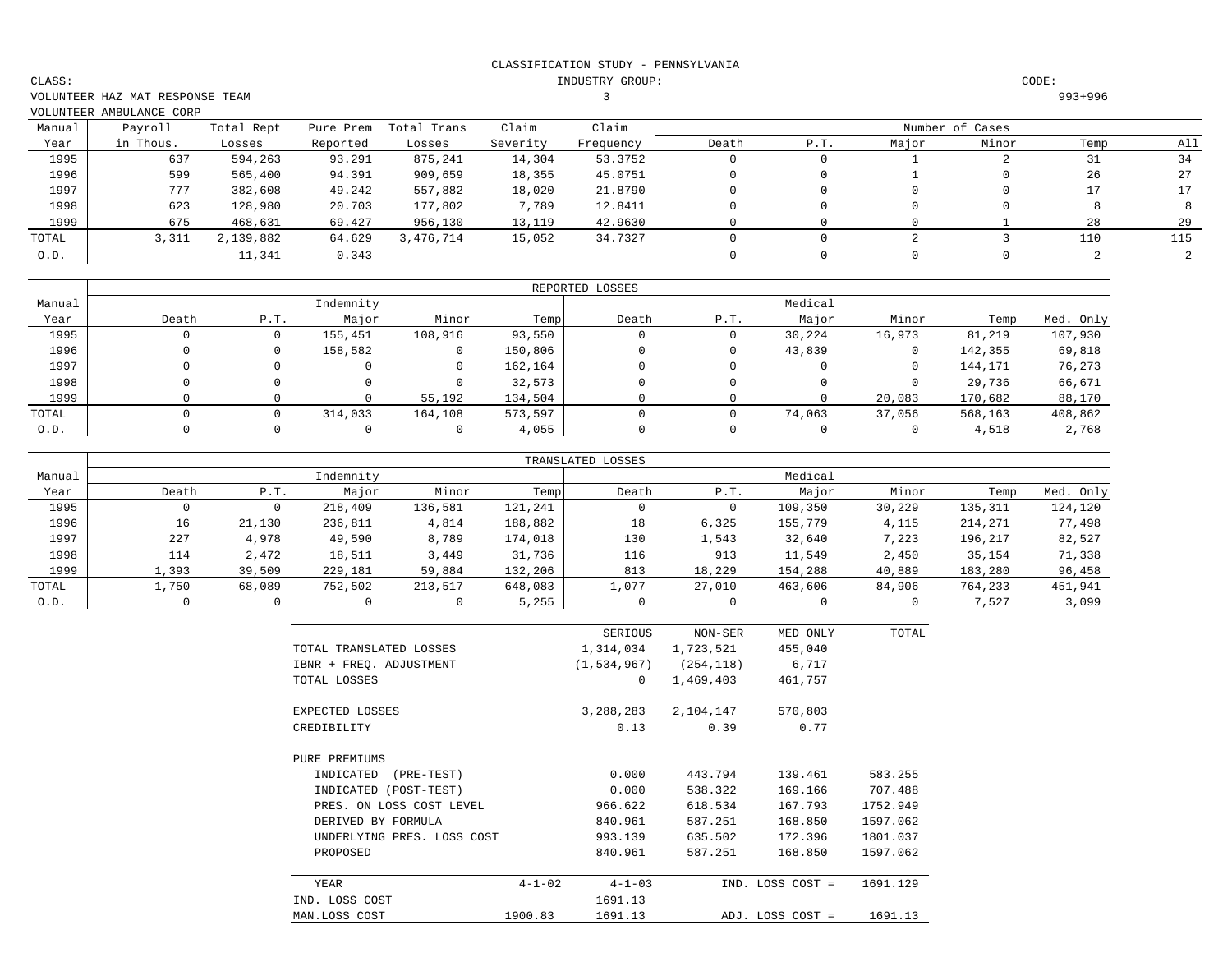| CLASS:            |  |
|-------------------|--|
| EXPLOSIVE CLASSES |  |

# INDUSTRY GROUP CODE:  $1.3$  3 4771 + 0771

|        |           |            |           |             |          |           |       |     |       |                 | $4775 + 0775$ |     |
|--------|-----------|------------|-----------|-------------|----------|-----------|-------|-----|-------|-----------------|---------------|-----|
| Manual | Payroll   | Total Rept | Pure Prem | Total Trans | Claim    | Claim     |       |     |       | Number of Cases |               |     |
| Year   | in Thous. | Losses     | Reported  | Losses      | Severity | Frequency | Death | P.T | Major | Minor           | Temp          | All |
| 1995   | 1,954     | 161,376    | 8.259     | 283,455     | 22,893   | 3.5824    |       |     |       |                 |               |     |
| 1996   | 5,984     | 633,004    | 10.578    | 966,903     | 44,572   | 2.3396    |       |     |       |                 |               | 14  |
| 1997   | 6,109     | 637,571    | 10.437    | 1,059,076   | 103,532  | 0.9822    |       |     |       |                 |               |     |
| 1998   | 2,833     | 862,351    | 30.439    | 1,167,256   | 212,618  | 1.4119    |       |     |       |                 |               |     |
| 1999   | 2,992     | 325,494    | 10.879    | 741,888     | 38,751   | 2.6738    |       |     |       |                 |               |     |
| TOTAL  | 19,872    | 2,619,796  | 13.183    | 4,218,578   | 65,793   | 1.9626    |       |     |       |                 | 24            | 39  |
| 0.D.   |           | 982        | 0.005     |             |          |           |       |     |       |                 |               |     |

|        |           |      |           |        |         | REPORTED LOSSES |      |         |        |         |           |
|--------|-----------|------|-----------|--------|---------|-----------------|------|---------|--------|---------|-----------|
| Manual |           |      | Indemnity |        |         |                 |      | Medical |        |         |           |
| Year   | Death     | P.T. | Major     | Minor  | Temp    | Death           | P.T. | Major   | Minor  | Temp    | Med. Only |
| 1995   |           |      | 105,607   | 16,397 | 2,184   |                 |      | 25,556  | 3,692  | 6,816   | 1,124     |
| 1996   | 352,444   |      | 136,207   | 30,259 | 14,099  |                 |      | 18,333  | 21,073 | 51,592  | 8,997     |
| 1997   |           |      | 362,543   | 0      | 133,389 |                 |      | 41,380  |        | 83,882  | 16,377    |
| 1998   | 836,732   |      |           |        | 10,693  |                 |      |         |        | 3,047   | 11,879    |
| 1999   |           |      |           | 43,074 | 145,014 |                 |      |         | 30,553 | 91,368  | 15,485    |
| TOTAL  | 1,189,176 |      | 604,357   | 89,730 | 305,379 |                 |      | 85,269  | 55,318 | 236,705 | 53,862    |
| 0.D.   |           |      |           |        | 631     |                 |      |         |        | 135     | 216       |

|        |           |         |           |         |         | TRANSLATED LOSSES |        |         |        |         |           |
|--------|-----------|---------|-----------|---------|---------|-------------------|--------|---------|--------|---------|-----------|
| Manual |           |         | Indemnity |         |         |                   |        | Medical |        |         |           |
| Year   | Death     | P.T.    | Major     | Minor   | Temp    | Death             | P.T.   | Major   | Minor  | Temp    | Med. Only |
| 1995   |           |         | 148,378   | 20,562  | 2,830   | 0                 | υ      | 92,462  | 6,575  | 11,355  | 1,293     |
| 1996   | 504,682   | 18,267  | 195,537   | 35,836  | 19,690  | 209               | 2,886  | 69,789  | 31,149 | 78,871  | 9,987     |
| 1997   | 876       | 75,770  | 522,791   | 18,940  | 150,065 | 241               | 11,193 | 138,393 | 7,517  | 115,570 | 17,720    |
| 1998   | 1,130,964 | 812     | 6,077     | 1,132   | 10,418  | 12                | 94     | 1,183   | 251    | 3,602   | 12,711    |
| 1999   | 1,376     | 37,574  | 220,453   | 55,185  | 139,716 | 665               | 14,639 | 116,799 | 35,900 | 102,640 | 16,941    |
| TOTAL  | 1,637,898 | 132,423 | 1,093,236 | 131,655 | 322,719 | 1,127             | 28,812 | 418,626 | 81,392 | 312,038 | 58,652    |
| 0.D.   |           | 103     | 656       | 132     | 576     | 0                 |        | 95      | 21     | 141     | 236       |

|                            |              | SERIOUS      | NON-SER   | MED ONLY         | TOTAL  |
|----------------------------|--------------|--------------|-----------|------------------|--------|
| TOTAL TRANSLATED LOSSES    |              | 3,312,986    | 848,674   | 58,888           |        |
| IBNR + FREQ. ADJUSTMENT    |              | (356, 557)   | (39, 557) | 215              |        |
| TOTAL LOSSES               |              | 2,956,429    | 809,117   | 59,103           |        |
| EXPECTED LOSSES            |              | 804,816      | 319,542   | 21,263           |        |
| CREDIBILITY                |              | 0.02         | 0.07      | 0.10             |        |
| PURE PREMIUMS              |              |              |           |                  |        |
| INDICATED<br>$(PRE-TEST)$  |              | 14.877       | 4.072     | 0.297            | 19.246 |
| INDICATED (POST-TEST)      |              | 18.046       | 4.939     | 0.360            | 23.345 |
| PRES. ON LOSS COST LEVEL   |              | 3.956        | 1.571     | 0.105            | 5.632  |
| DERIVED BY FORMULA         |              | 4.238        | 1.807     | 0.131            | 6.176  |
| UNDERLYING PRES. LOSS COST |              | 4.050        | 1.608     | 0.107            | 5.765  |
| PROPOSED                   |              | 4.238        | 1.807     | 0.131            | 6.176  |
| YEAR                       | $4 - 1 - 02$ | $4 - 1 - 03$ |           | IND. LOSS COST = | 6.694  |
| IND. LOSS COST             |              | 6.69         |           |                  |        |
| MAN.LOSS COST              | 8.43         | 6.69         |           | ADJ. LOSS COST = | 6.69   |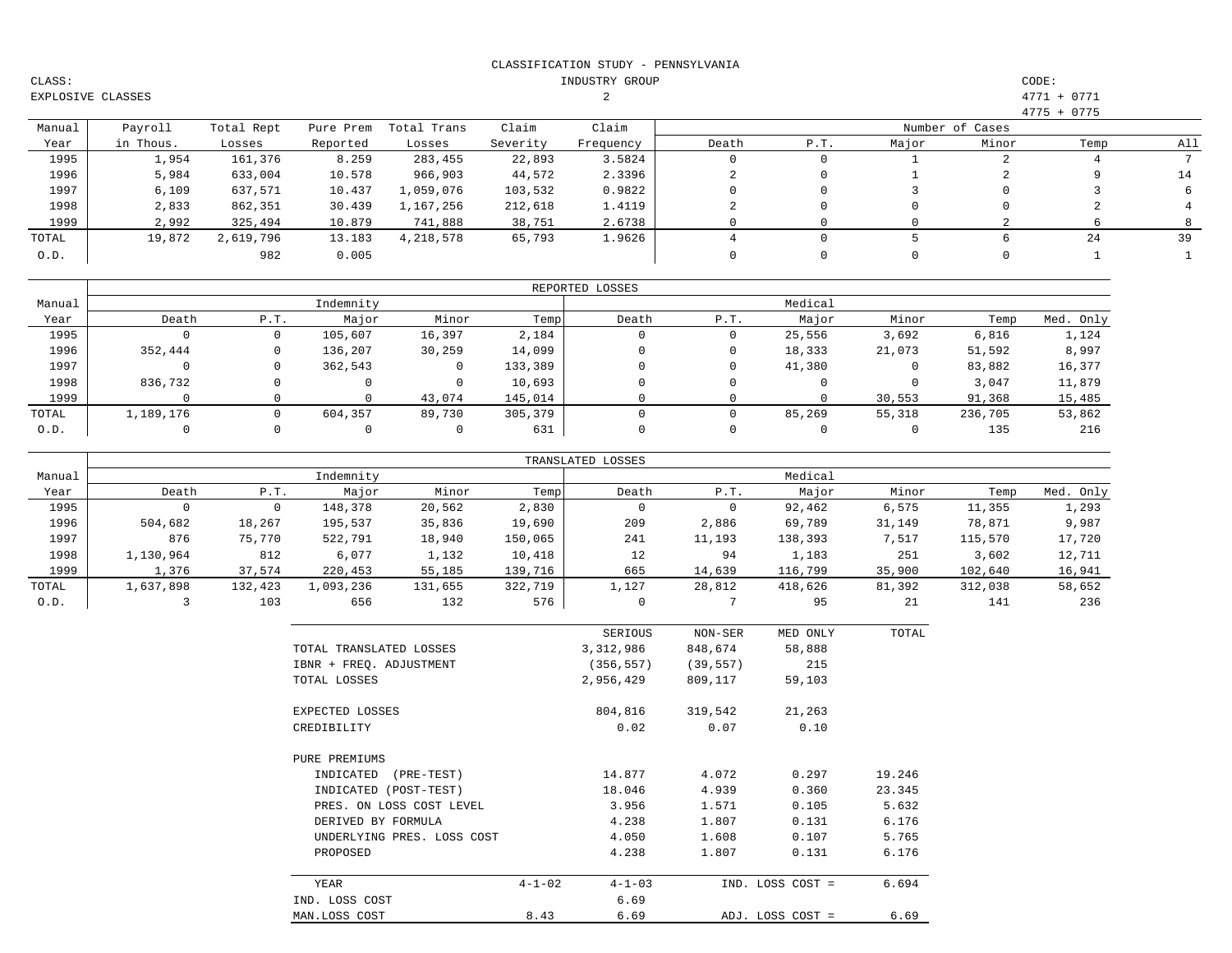INDUSTRY GROUP: CODE:

AIRCRAFT OPERATION SCHEDULE

CLASS:

3 7405+7445

| Manual | Payroll   | Total Rept | Pure Prem | Total Trans | Claim    | Claim     |       |     |       | Number of Cases |      |      |
|--------|-----------|------------|-----------|-------------|----------|-----------|-------|-----|-------|-----------------|------|------|
| Year   | in Thous. | Losses     | Reported  | Losses      | Severity | Frequency | Death | P.T | Major | Minor           | Temp | All  |
| 1995   | 528,970   | 12,027,179 | 2.274     | 20,102,948  | 31,796   | 0.6995    |       |     | 30    | 99              | 241  | 370  |
| 1996   | 584,215   | 9,443,248  | 1.616     | 15,477,667  | 19,190   | 0.8148    |       |     | 22    | 143             | 311  | 476  |
| 1997   | 589,434   | 10,541,934 | 1.788     | 18,828,339  | 21,319   | 0.8042    |       |     | 28    | 152             | 294  | 474  |
| 1998   | 660,240   | 6,569,550  | 0.995     | 12,596,033  | 20,199   | 0.4695    |       |     | 13    | 103             | 194  | 310  |
| 1999   | 622,451   | 4,337,663  | 0.697     | 9,123,675   | 14,666   | 0.4530    |       |     |       |                 | 279  | 282  |
| TOTAL  | 2,985,310 | 42,919,574 | 1.438     | 76,128,662  | 21,653   | 0.6405    |       |     | 95    | 498             | 1319 | 1912 |
| 0.D.   |           |            | 0.000     |             |          |           |       |     |       |                 |      |      |

|        |              |      |            |              |           | REPORTED LOSSES |      |           |           |           |           |
|--------|--------------|------|------------|--------------|-----------|-----------------|------|-----------|-----------|-----------|-----------|
| Manual |              |      | Indemnity  |              |           |                 |      | Medical   |           |           |           |
| Year   | Death        | P.T. | Major      | Minor        | Temp      | Death           | P.T. | Major     | Minor     | Temp      | Med. Only |
| 1995   | $\mathbf{0}$ |      | 4,809,676  | 2,049,266    | 1,332,856 |                 |      | 1,357,777 | 1,364,108 | 850,668   | 262,828   |
| 1996   |              |      | 2,667,463  | 3,060,732    | 549,524   |                 |      | 709,278   | 1,713,851 | 433,509   | 308,891   |
| 1997   |              |      | 3,157,731  | 3,101,468    | 593,703   |                 |      | 919,160   | 1,937,706 | 395,336   | 436,830   |
| 1998   |              |      | 1,931,890  | 1,835,453    | 376,129   |                 |      | 433,457   | 1,348,561 | 336,170   | 307,890   |
| 1999   |              |      | 307,372    | 68,439       | 2,066,343 |                 |      | 42,044    | 22,146    | 1,629,548 | 201,771   |
| TOTAL  |              |      | 12,874,132 | 10, 115, 358 | 4,918,555 |                 |      | 3,461,716 | 6,386,372 | 3,645,231 | 1,518,210 |
| 0.D.   |              |      |            |              | 0         |                 |      |           |           |           |           |

|        |        |           |            |              |           | TRANSLATED LOSSES |         |            |           |           |           |
|--------|--------|-----------|------------|--------------|-----------|-------------------|---------|------------|-----------|-----------|-----------|
| Manual |        |           | Indemnity  |              |           |                   |         | Medical    |           |           |           |
| Year   | Death  | P.T.      | Major      | Minor        | Temp      | Death             | P.T.    | Major      | Minor     | Temp      | Med. Only |
| 1995   |        | 0         | 6,751,893  | 2,569,780    | 1,727,381 |                   |         | 4,904,953  | 2,429,476 | 417,213   | 302,252   |
| 1996   | 573    | 397,327   | 4,333,360  | 3,473,601    | 817,191   | 16,737            | 121,072 | 2,784,013  | 2,434,840 | 756,084   | 342,869   |
| 1997   | 14,275 | 853,410   | 6,022,915  | 3, 111, 583  | 935,299   | 30,192            | 316,820 | 3,926,066  | 2,358,803 | 786,326   | 472,650   |
| 1998   | 15,342 | 777,907   | 4,579,689  | 1,480,093    | 644,654   | 37,938            | 321,840 | 2,636,210  | 1,153,439 | 619,479   | 329,442   |
| 1999   | 17,341 | 437,232   | 2,600,744  | 499,376      | 1,914,034 | 6,487             | 150,313 | 1,282,355  | 279,871   | 1,715,185 | 220,737   |
| TOTAL  | 47,531 | 2,465,876 | 24,288,601 | 11, 134, 433 | 6,038,559 | 91,354            | 910,045 | 15,533,597 | 8,656,429 | 5,294,287 | 1,667,950 |
| 0.D.   |        |           |            |              |           |                   |         |            |           |           |           |

|                            | SERIOUS                      | NON-SER     | MED ONLY         | TOTAL |
|----------------------------|------------------------------|-------------|------------------|-------|
| TOTAL TRANSLATED LOSSES    | 43,337,004                   | 31,123,708  | 1,667,950        |       |
| IBNR + FREQ. ADJUSTMENT    | (14, 428, 784)               | (3,098,708) | 23,938           |       |
| TOTAL LOSSES               | 28,908,220                   | 28,025,000  | 1,691,888        |       |
| EXPECTED LOSSES            | 31,315,902                   | 26,121,463  | 1,970,305        |       |
| CREDIBILITY                | 0.53                         | 1.00        | 1.00             |       |
| PURE PREMIUMS              |                              |             |                  |       |
| INDICATED<br>$(PRE-TEST)$  | 0.968                        | 0.939       | 0.057            | 1.964 |
| INDICATED (POST-TEST)      | 1.174                        | 1.139       | 0.069            | 2.382 |
| PRES. ON LOSS COST LEVEL   | 1.021                        | 0.852       | 0.064            | 1.937 |
| DERIVED BY FORMULA         | 1.102                        | 1.139       | 0.069            | 2.310 |
| UNDERLYING PRES. LOSS COST | 1.049                        | 0.875       | 0.066            | 1.990 |
| PROPOSED                   | 1.102                        | 1.139       | 0.069            | 2.310 |
| YEAR                       | $4 - 1 - 02$<br>$4 - 1 - 03$ |             | IND. LOSS COST = | 2.446 |
| IND. LOSS COST             | 2.45                         |             |                  |       |
| MAN.LOSS COST              | 2.45<br>2.10                 |             | ADJ. LOSS COST = | 2.45  |